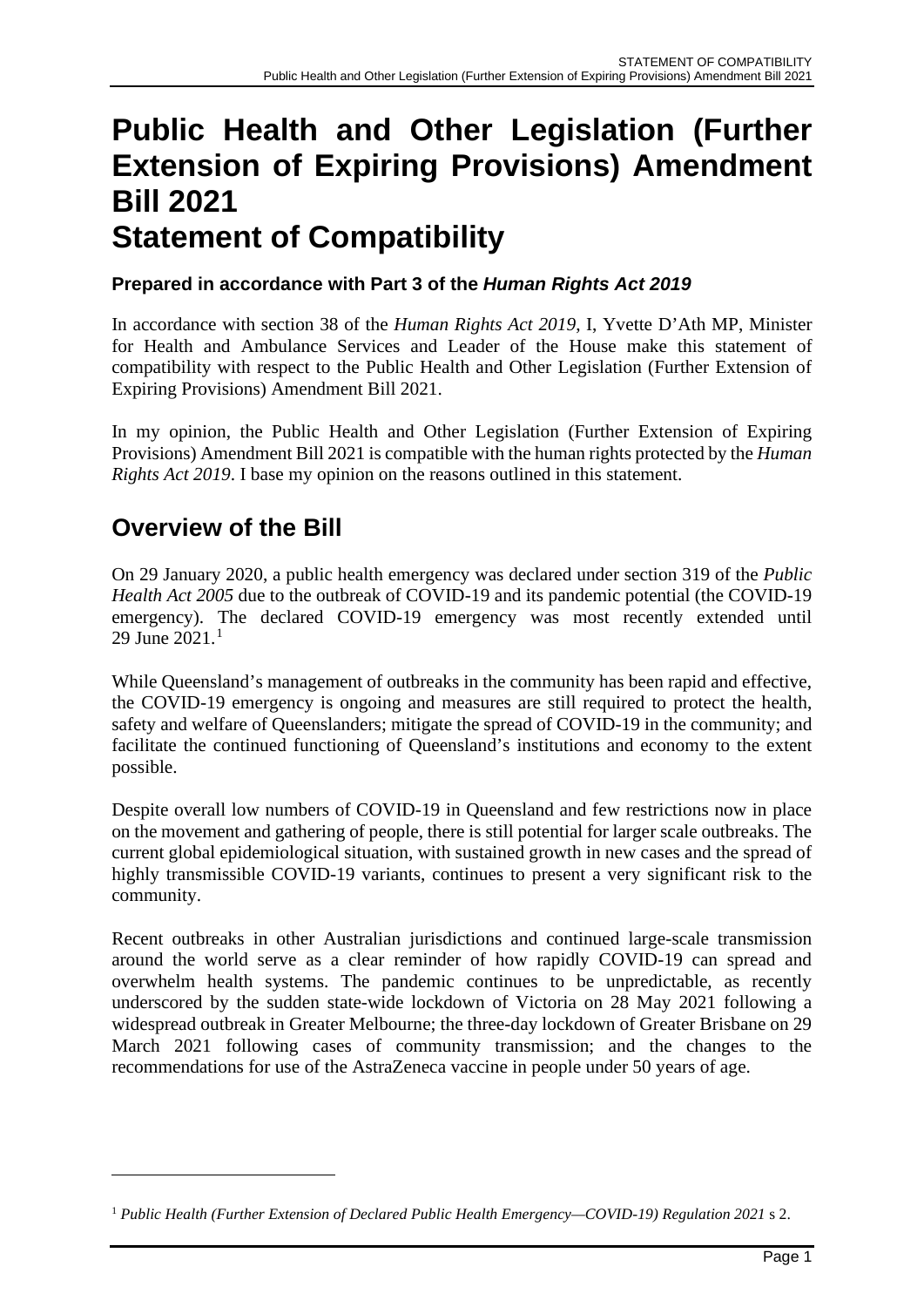Certain risks for community transmission in Queensland, such as interstate cross-border travel, will remain while the virus continues to circulate in Australia. Queensland continues to receive significant numbers of overseas arrivals and cases of COVID-19 continue to be detected in hotel quarantine, including highly contagious variants. Large numbers of COVID-19 cases in Papua New Guinea are also a concern, particularly for transmission in North Queensland and the Torres Strait. Risks for community transmission in Queensland from interstate cross-border travel also remain whenever there is an outbreak of COVID-19 in Australia.

As at 31 May 2021, the World Health Organization reported a total of 170,051,718 confirmed positive COVID-19 cases reported globally. Australia has experienced a lesser burden from COVID-19 than other countries. However, as at 31 May 2021, the Australian Government Department of Health reported 30,106 confirmed COVID-19 cases, including 910 deaths in Australia. As at 31 May 2021, there had been 1,618 confirmed cases of COVID-19 in Queensland, including 14 active cases, with seven deaths relating to COVID-19 being Queensland residents.

The current global epidemiological situation, with sustained growth in new cases and the spread of highly transmissible COVID-19 variants, continues to present a significant risk to Australia and Queensland. The ongoing circulation of the virus in countries with limited public health responses, overwhelmed public health systems and limited or inequitable access to vaccination continues to invite further variants. The B.1.6.1.7 variant, first detected in India, has been newly designated by the World Health Organization as a variant of concern, joining the UK (B.1.1.7), South African (B.1351) and Brazilian (P.1) variants. Growing evidence around the variants of concern indicates that they spread more readily and can cause more severe disease.

The public health emergency for COVID-19 continues to require a significant response from the health system and support from other government departments. It is expected the need for emergency powers will remain until a large number of the Queensland population has been vaccinated and the risk of widespread outbreaks has subsided.

# **COVID-19 legislative framework**

Queensland's swift and effective response to the COVID-19 emergency has been underpinned by amendments to legislation across a range of portfolios.

# *Public Health Act amendments*

Amendments to the Public Health Act have supported Queensland's approach to managing the health risks associated with COVID-19. Among other things, the amendments:

- increase powers for emergency officers and the Chief Health Officer to limit, or respond to, the spread of COVID-19 in Queensland, including by issuing directions to require physical distancing, restrict movement and gatherings, require persons to quarantine or self-isolate and implement other containment measures;<sup>[2](#page-1-0)</sup>
- authorise the sharing of confidential information for contact tracing;<sup>[3](#page-1-1)</sup>

<span id="page-1-0"></span><sup>2</sup> *Public Health and Other Legislation (Public Health Emergency) Amendment Act 2020* pt 11.

<span id="page-1-1"></span><sup>3</sup> *Justice and Other Legislation (COVID-19 Emergency Response) Amendment Act 2020* s 64.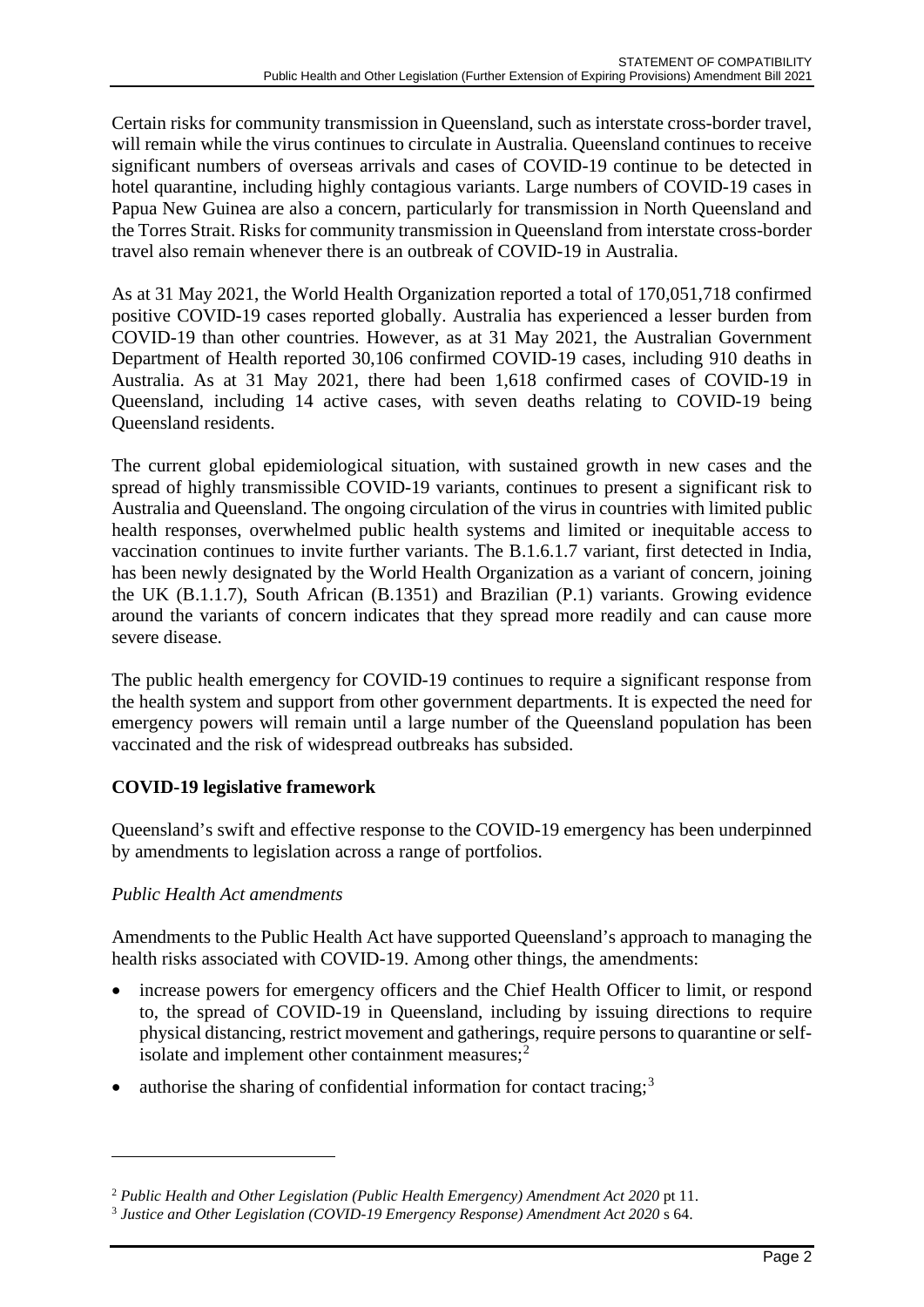- encourage compliance with quarantine requirements, border restrictions and other public health directions by providing appropriate penalties for contraventions; [4](#page-2-0)
- increase the period for which a regulation may extend a declared public health emergency from seven to 90 days;<sup>[5](#page-2-1)</sup> and
- enable fees to be charged for costs associated with the mandatory quarantine of persons in government-provided accommodation. [6](#page-2-2)

As these emergency measures were enacted through urgent Bills or as amendments during consideration in detail, sunset clauses and expiry provisions were inserted into the amending Acts to provide for the amendments to expire by early 2021 unless extended.

On 8 March 2021, the *Public Health and Other Legislation (Extension of Expiring Provisions) Amendment Act 2021* received assent and extended the expiry dates of the Public Health Act amendments until the end of the day on 30 September 2021.

## *Other COVID-19 legislative measures*

Other temporary, and in some cases extraordinary, COVID-19 legislative measures were introduced in other legislation to allow for flexible and rapid responses to a range of things disrupted, caused or affected by the COVID-19 emergency.

An initial suite of COVID-19 legislative measures was introduced by the *COVID-19 Emergency Response Act 2020* (ER Act), which received assent on 23 April 2020. These measures included amendments to several Acts to:

- enable meetings of the Legislative Assembly to take place, by whole or in part, via technology such as teleconferencing or videoconferencing during the COVID-19 emergency;
- clarify that Members of Parliament may participate in parliamentary committee meetings via technological means;
- establish a power to make emergency regulations for the residential tenancy and rooming accommodation sectors to address the impacts of the COVID-19 emergency;
- facilitate implementation of the National Cabinet decision in relation to good faith leasing principles for relevant non-residential leases in Queensland; and
- provide for the establishment of a temporary Queensland Small Business Commissioner (Small Business Commissioner) to deliver expanded advocacy functions for Queensland small business and administer mediation services in relation to small business tenancy disputes.

The ER Act also established a legislative modification framework of general application across the statute book ('the modification framework') allowing legislative requirements to be modified in the following areas, if required:

<span id="page-2-0"></span><sup>4</sup> *Public Health and Other Legislation (Public Health Emergency) Amendment Act 2020* pt 12; *Corrective Services and Other Legislation Amendment Act 2020* s 55X.

<span id="page-2-1"></span><sup>5</sup> *Public Health (Declared Public Health Emergencies) Amendment Act 2020* s 4.

<span id="page-2-2"></span><sup>6</sup> *Community Services Industry (Portable Long Service Leave) Act 2020* pt 13 divs 5–6.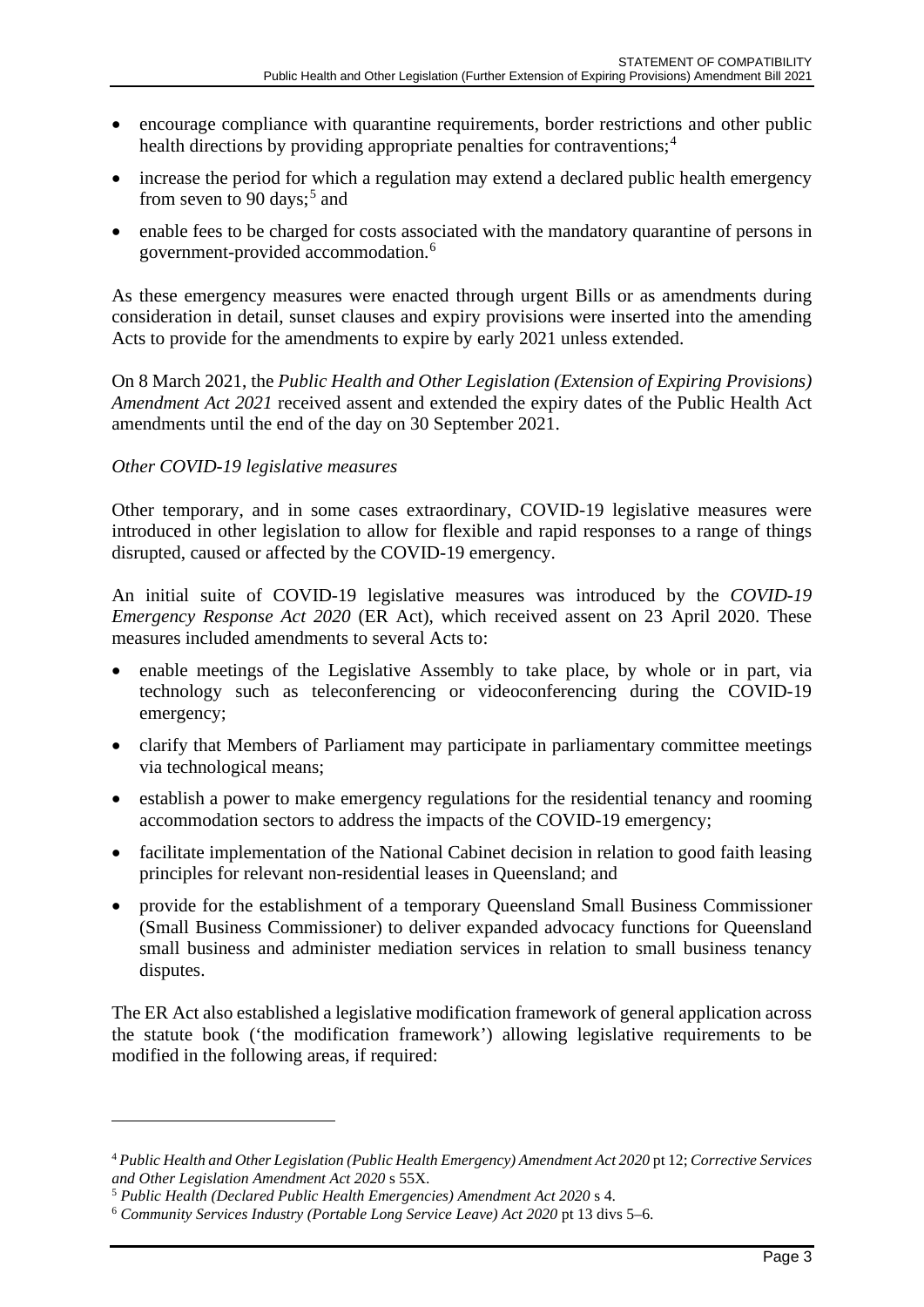- attendance at places or meetings, making and associated use of documents, and physical presence requirements;
- statutory timeframes for the doing or expiry of a thing; and
- proceedings of courts and tribunals.

The modification framework authorises the making of extraordinary regulations (or, in limited situations, statutory instruments) which modify the operation of an Act to the extent necessary to achieve a purpose of the ER Act.<sup>[7](#page-3-0)</sup> A number of extraordinary regulations have been made pursuant to this power.

Additional COVID-19 legislative measures were authorised by the *Justice and Other Legislation (COVID-19 Emergency Response) Amendment Act 2020*, which received assent on 25 May 2020 and amended 19 separate Acts to support the Queensland Government's response to COVID-19. The Act also inserted time-limited regulation-making powers into some of the Acts amended. These measures respond to a range of issues, including:

- safeguarding revenue streams for local governments and assisting in minimising the economic impacts of COVID-19 on the State;
- allowing affected registered workers to apply for payment of all or part of their long service leave;
- allowing mental health patients to be granted leave to comply with public health directions and enabling declarations to be made about authorised mental health services through an expedited process;
- providing particular measures to assist Queensland businesses, bodies corporate and individuals suffering financial and operational stress caused by the public health emergency;
- assisting Queensland's health and disability sectors to operate safely and effectively;
- ensuring there is an ability for COVID-19 testing of persons suspected of committing particular offences;
- assisting Queensland's adult corrective services and youth detention sectors to operate safely and effectively; and
- clarifying the operation of the provisions for the modification of statutory time limits relating to COVID-19.

In the same manner as the urgent amendments to the Public Health Act, these additional COVID-19 legislative measures were progressed urgently with limited opportunity for public and parliamentary scrutiny. Sunset clauses were included in the amending Acts to ensure the amendments (and any extraordinary regulations and statutory instruments made under them) would not continue permanently without further scrutiny by Parliament.

<span id="page-3-0"></span><sup>&</sup>lt;sup>7</sup> Sections 4, 5(5), 6(3) and 25(3) of the COVID-19 Emergency Response Act provide that modifications to an Act may be inconsistent with that Act, and with any other Act or law, except the *Human Rights Act 2019*.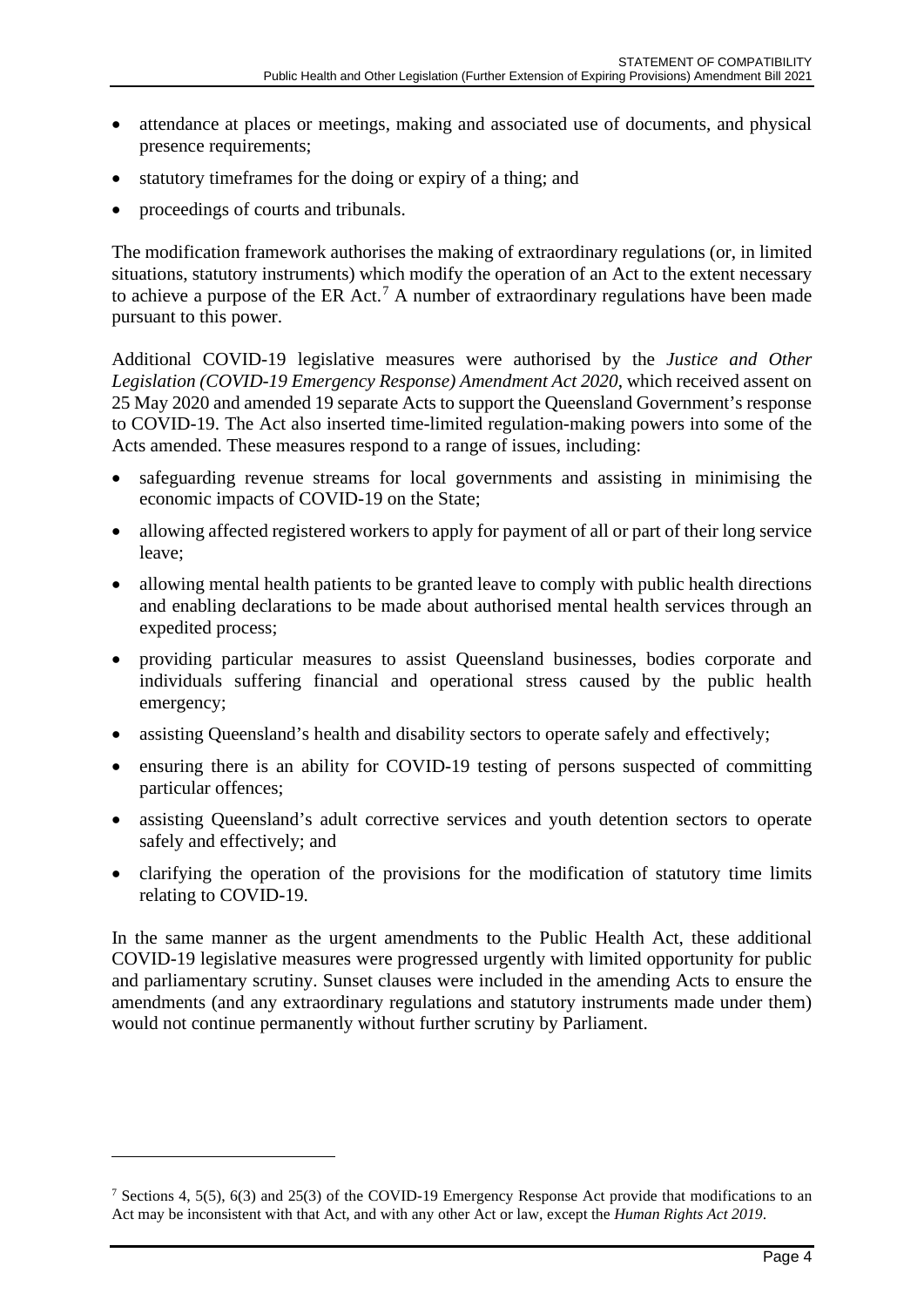In December 2020, the *COVID-19 Emergency Response and Other Legislation Amendment Act 2020* extended the expiry of most COVID-19 related measures, including secondary instruments made under the modification framework that were still required. The measures were extended until the newly termed 'COVID-19 legislation expiry day', which was set at 30 April 2021 or an earlier date to be prescribed by regulation. The Act also introduced a limited number of new measures, including the power to make regulations to facilitate transitional arrangements. The broad transitional regulation-making power enables regulations to be made, where necessary, to allow for the return to normal operations in the most effective and efficient way once the temporary COVID-19 legislative measures are no longer needed. A transitional regulation will expire two years after the COVID-19 legislation expiry day.

In March 2021, the *COVID-19 Emergency Response and Other Legislation Amendment Act 2021* further extended the temporary COVID-19 legislative measures until 30 September 2021 or an earlier date to be prescribed by regulation. This Bill also introduced amendments to the *City of Brisbane Act 2010* and *Local Government Act 2009*, and the *Local Government Electoral Act 2011*.

# **Extension of expiring provisions**

The Bill extends the operation of the emergency powers and other COVID-19 related amendments to the Public Health Act. The COVID-19 emergency continues to require a significant response from the health system, and given the continued unpredictability of the pandemic and uncertainties regarding the rollout of the vaccine both nationally and internationally, the extension of these amendments will ensure that public health measures remain in place to allow Queensland to effectively manage overseas arrivals and the risk of local outbreaks, including of highly contagious COVID-19 variants.

The Bill also extends most of the temporary amendments and extraordinary measures put in place in other legislation to manage the broader impact of COVID-19 on businesses, institutions and the economy.

Certain measures are not considered necessary beyond 30 September 2021. To ensure only those emergency measures that are essential to supporting Queensland's response to the COVID-19 emergency are extended, the Bill does not extend the following measures:

- the *Explosives Legislation (COVID-19 Emergency Response) Regulation 2020*, which provides short-term relief and flexibility for certain license-holders and the resource exploration industry;
- the *Health Legislation (COVID-19 Emergency Response) Regulation 2020*, which provides for extensions of the time periods for applying for and deciding matters related to licences under the *Food Act 2006* and *Pest Management Act 2001*;
- section 800J of the *Mental Health Act 2016* allowing a declaration of a mental health service to be made on the Queensland Health website instead of in the government gazette; and
- section 351D of the *Corrective Services Act 2006* allowing the chief executive to direct corrective service officers to perform duties under the Act at the corrective services facility administered by an engaged service provider.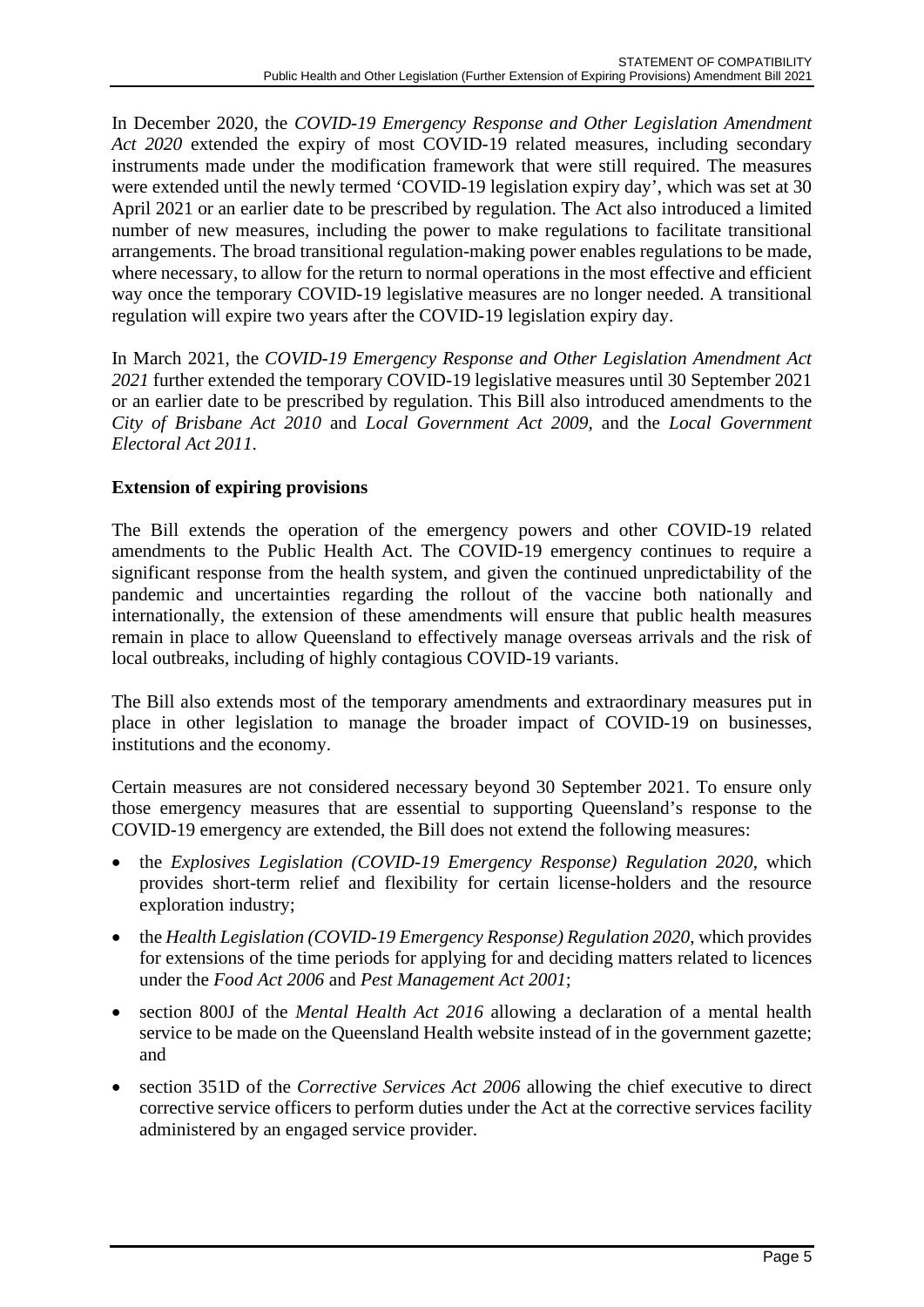This is consistent with previous amending legislation, that has either repealed measures that are no longer required or allowed these measures to lapse.<sup>[8](#page-5-0)</sup>

## **Electronic service of quarantine directions**

Currently, a direction to isolate or quarantine under section 362H of the Public Health Act must be given to a person by an emergency officer in writing. In practice, directions are usually issued electronically, such as by sending a direction to a person's nominated email address. This is particularly important for contact tracing, as the sheer volume of potential close contacts of confirmed COVID-19 cases and the size of the geographical area in which directions must be given makes personal service of orders impractical in many cases.

The Public Health Act does not explicitly deal with the issue of how a quarantine direction notice may be given in writing. Also, the Act does not specify at what point in time a direction issued to a person via email is deemed to have been received by the person. The Bill amends the Public Health Act to clarify that directions given by an emergency officer under section 362H of the Act may, with a person's consent, be provided to a person electronically via a unique electronic address nominated by the person. The amendments provide that, unless the contrary is proved, a direction given in this manner is deemed to have been received by the person on the day and at the time the direction is sent to the person's nominated electronic address.

The amendments align with current practice, which is heavily reliant on electronic communications to facilitate rapid contact tracing in response to potential outbreaks of COVID-19 and the efficient management of quarantine systems, including the Queensland Border Declaration Pass system. Given the volume of directions that have been, and will continue to be, issued through electronic communications, the Bill also includes a provision validating directions that were issued electronically before the amendments commence.

## **Quarantine fees**

From 1 July 2020, persons required to undertake hotel quarantine have been required to contribute to the costs of government accommodation by payment of a quarantine fee.<sup>[9](#page-5-1)</sup> As the rollout of COVID-19 vaccines progresses in Australia and overseas, additional demands will be placed on the quarantine system as more people from a broader range of cohorts are permitted to enter Queensland following a period of mandatory quarantine. The entry of particular cohorts, such as critical and skilled workers and persons who support service-related industries such as tourism and education, is critical to the State's economic recovery.

<span id="page-5-0"></span><sup>8</sup> For example, the *COVID-19 Emergency Response and Other Legislation Amendment Act 2021* amended the *Justice Legislation (COVID-19 Emergency Response – Proceedings and Other Matters) Regulation 2020* to remove modifications to the *Coroners Act 2003* that extended the period for providing the annual report of the Domestic and Family Violence Death Review Advisory Board. Similarly, the *COVID-19 Emergency Response and Other Legislation Amendment Act 2020*, which extended the expiry of most subordinate legislation made under the ER Act, did not extend the *Transport Legislation (COVID-19 Emergency Response) Regulation (No. 2) 2020*. This regulation expired on 31 December 2020.

<span id="page-5-1"></span><sup>9</sup> *Public Health Act 2005*, pt 7AA, inserted by Part 13, Division 5 of the *Community Services Industry (Portable Long Service Leave) Act 2020.*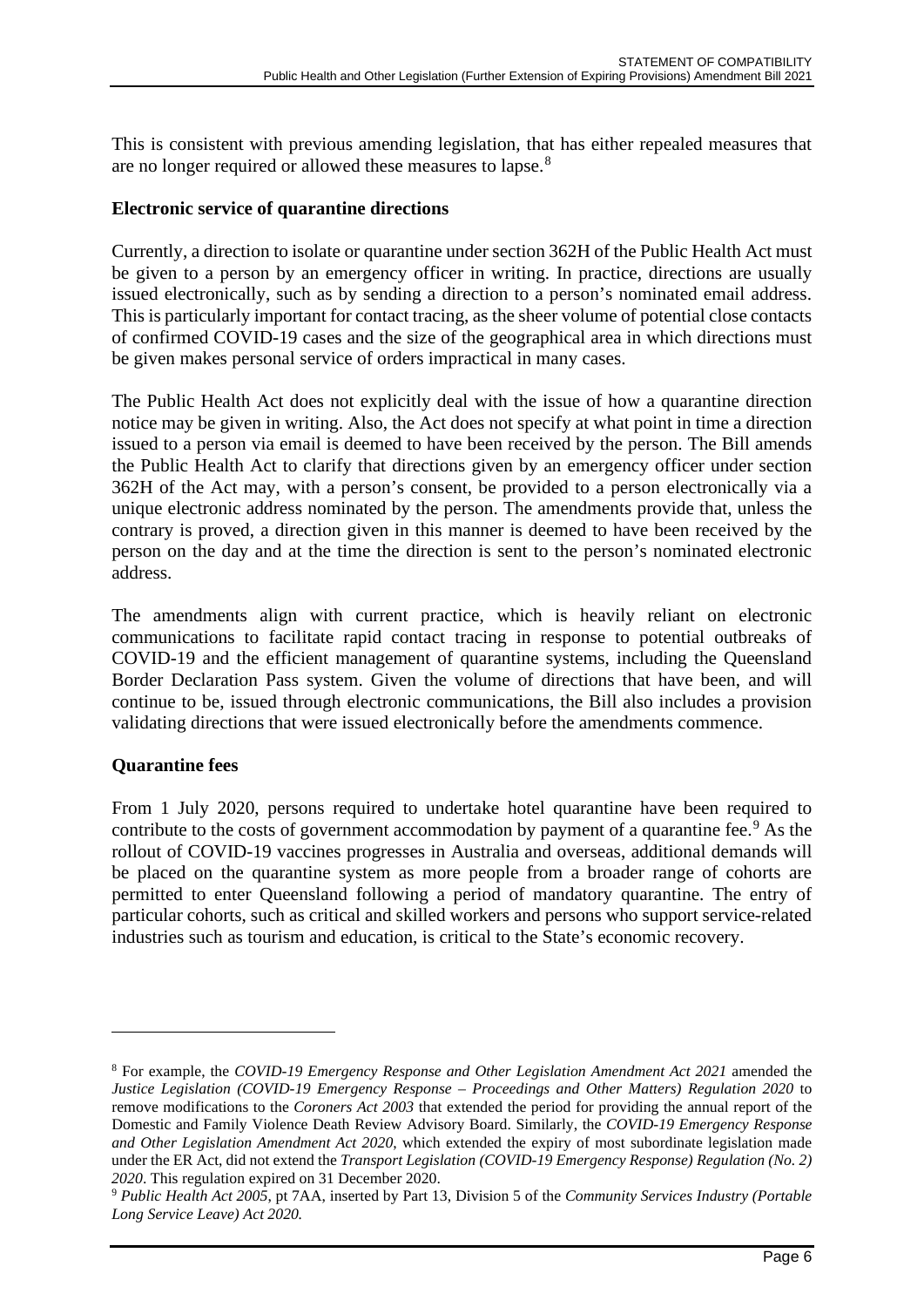To address these challenges, amendments to the Public Health Act are required to improve the State's ability to recoup quarantine-related expenses and ensure that Queensland's quarantine system remains sustainable and responsive to changing public health and economic circumstances.

The Bill amends the Public Health Act to improve payment and collection of quarantine fees and make the quarantine fee system more adaptable to the changing nature of the COVID-19 emergency, including any future easing of border restrictions. In particular, the amendments will support the State's economic recovery as increasing numbers of persons are permitted to enter Queensland, including critical and skilled workers and other cohorts that support servicerelated industries such as tourism and education.

Since the introduction of a requirement for people to pay quarantine fees, a significant proportion of fees has not been paid. To increase the proportion of quarantine fees that are paid and provide more flexibility for payment and collection arrangements, the Bill amends the Public Health Act to provide that quarantine fees for persons in prescribed cohorts may be required to be paid in advance, before the person's arrival in Queensland.

Specifically, the Bill inserts a power in the Public Health Act to allow a regulation to prescribe cohorts of travellers who will be required to pay quarantine fees before arriving in Queensland, and whether a cohort is eligible to apply for waiver of quarantine fees. This will allow for a staged approach that is responsive to changing public health and economic circumstances.

To facilitate the prepayment of quarantine fees for prescribed cohorts, the Bill provides the ability for third parties to assume liability for the payment of a person's quarantine fees. Currently, an invoice for quarantine fees can only be issued to the person who is required to quarantine. While third parties such as employers can pay invoices on behalf of the persons to whom an invoice is issued, there is no mechanism for a third party to formally accept liability for another person's quarantine fees.

To minimise disruption and facilitate a smooth transition to a prepayment system, the approach in the Bill builds on the current framework for charging quarantine fees under the Public Health Act. Fees associated with the costs of a person's quarantine, such as for accommodation and meals, will continue to be prescribed by regulation, and an invoice will still need to be issued to persons before they legally incur any financial obligation or debt. Provisions will be retained to allow persons to apply for a waiver of fees. However, a regulation may prescribe that particular persons are not eligible to apply for a waiver. If a person is required to prepay their quarantine fees, any application for a fee waiver must be submitted prior to the person's arrival in Queensland, unless the chief executive exercises their discretion to accept a late application.

For practical reasons, the Bill allows the chief executive of Queensland Health to determine matters such as the amount that a person must prepay, the manner in which they must prepay the required amount, and the date and time by which the prepayment must be received. The Bill also permits notices and invoices to be sent electronically to a person if the person consents to receiving the documents in such a manner.

The Bill also enables full or partial refunds to persons that have paid their quarantine in advance. This will allow for the reconciling of anticipated and actual fees where, for example, a person's travel arrangements change and they do not arrive in Australia, or they quarantine for a shorter period than would ordinarily be required (such as if they are transferred to a hospital).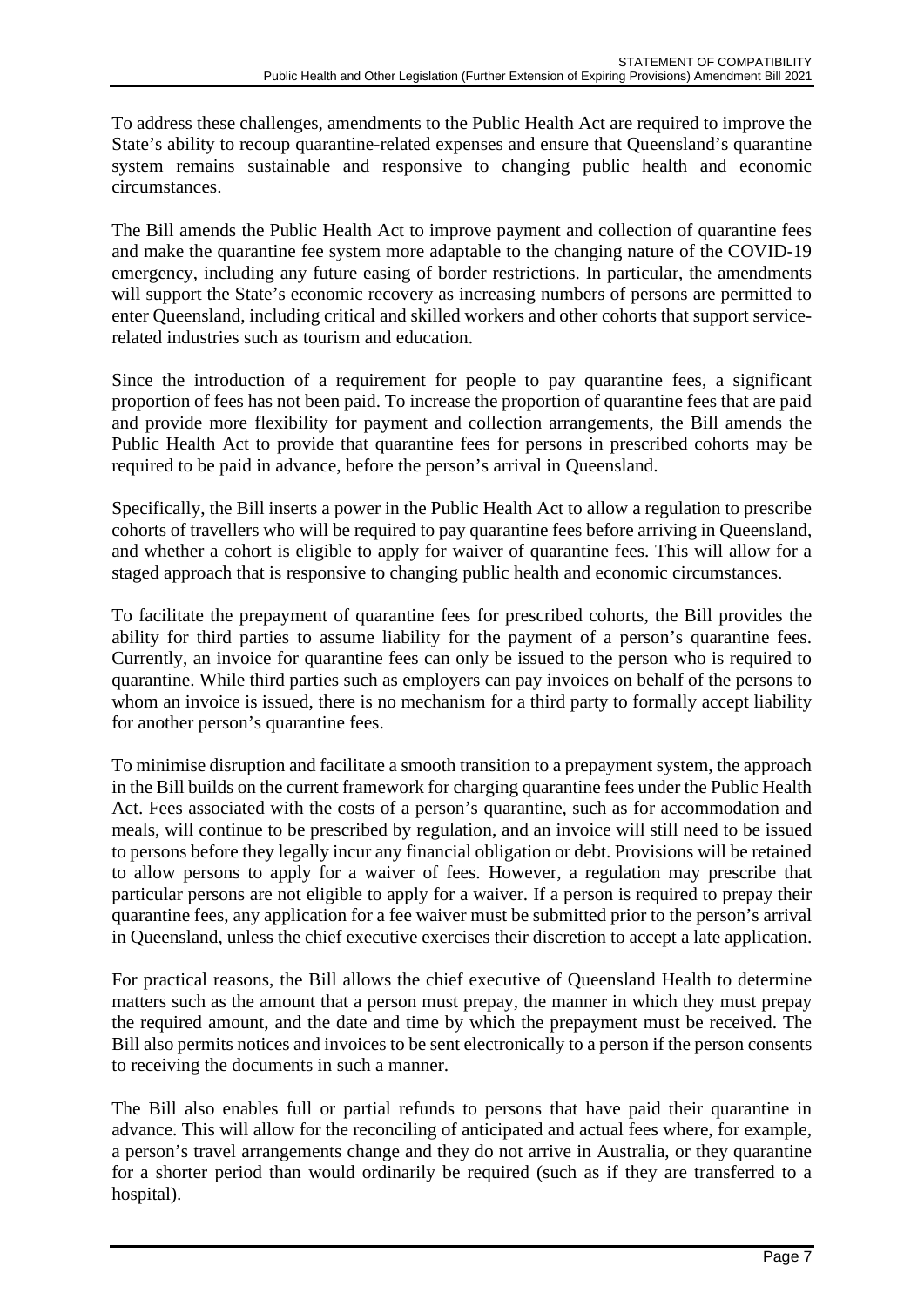The Bill includes minor amendments to clarify that quarantine fees may be prescribed for particular costs associated with quarantine arrangements approved for specific persons or cohorts. The amendments also clarify that prescribed fees may reflect both direct and indirect costs for quarantine that are incurred by the government. Clarifying these matters will ensure that appropriate fees can be prescribed for a broad range of potential cohorts and quarantine arrangements.

# **Human Rights Issues**

# **Human rights relevant to the Bill (Part 2, Division 2 and 3** *Human Rights Act 2019***)**

In my opinion, the human rights that are relevant to the Bill are:

- Right to equality before the law (section 15)
- Right to life (section 16)
- Protection from torture and cruel, inhuman or degrading treatment (section 17)
- Freedom of movement (section 19)
- Freedom of thought, conscience, religion and belief (section 20)
- Freedom of expression (section 21)
- Peaceful assembly and freedom of association (section 22)
- Taking part in public life (section 23)
- Right to property (section 24)
- Privacy and reputation (section 25)
- Protection of families (section  $26(1)$ )
- Protection of children (section 26(2))
- Cultural rights generally (section  $27$ )
- Cultural rights Aboriginal peoples and Torres Strait Islander peoples (section 28)
- Right to liberty and security of person (section 29)
- Humane treatment when deprived of liberty (section 30)
- Fair hearing (section 31)
- Retrospective criminal laws (section 35)
- Right to education (section 36)
- Right to health services (section 37)

## **Human rights promoted by the Bill**

## **Public Health Act amendments**

## *Right to life*

The Bill provides powers for the Chief Health Officer to issue public health directions and emergency powers to emergency officers that are reasonably necessary to assist in containing, or responding to, the spread of COVID-19 within the community.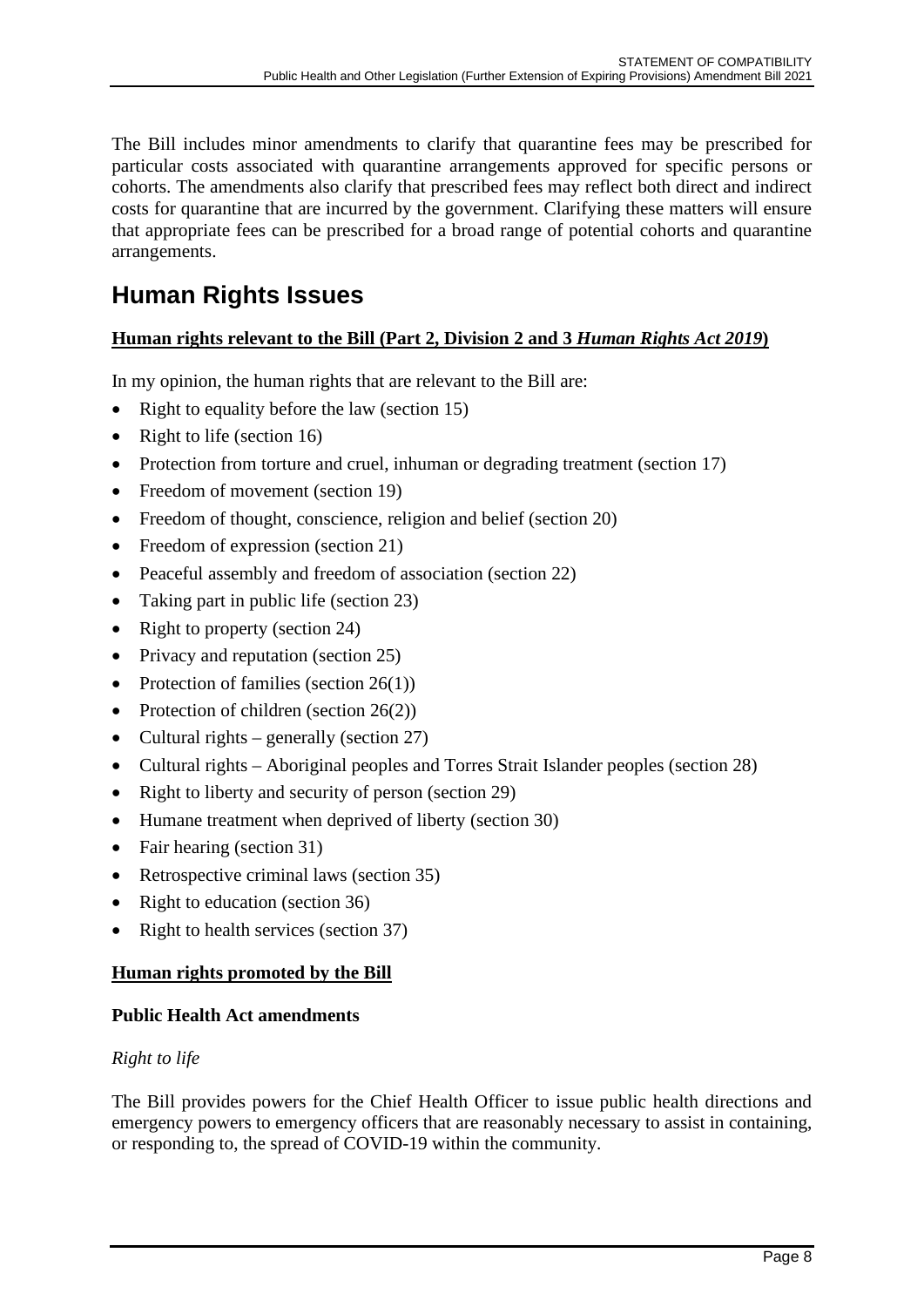The right to life imposes substantive and procedural obligations on the State to take appropriate steps and adopt positive measures to protect life. The protective obligation extends to requiring authorities to put in place measures that would protect an individual from real and immediate risks to their life.

The Bill promotes the right to life by extending the expiry dates for the amendments to support the Queensland Government's health response, including the emergency powers provided to the Chief Health Officer and emergency officers to issue directions to limit, and respond to, the spread of COVID-19 in Queensland.

#### *Protection from torture and cruel, inhuman or degrading treatment*

Section 17(c) of the Human Rights Act provides that a person must not be subjected to medical or scientific experimentation or treatment without the person's full, free and informed consent.

The Bill continues to provide emergency powers to emergency officers that are reasonably necessary to assist in containing, or responding to, the spread of COVID-19 within the community. This includes extending the time that an emergency officer (medical) can detain a person under a detention order to 14 days where they reasonably believe it is necessary to assist in containing or responding to the spread of COVID-19.

Section 354 of the Public Health Act requires the emergency officer (medical) to request that the detained person be subject to a medical examination. This section establishes protections for the detained person by requiring the emergency officer (medical) to:

- explain the examination in a way the detained person is likely to readily understand;
- tell the detained person they may refuse the examination; and
- give the detained person the opportunity to choose the doctor to perform the examination.

The Bill therefore promotes the protection from torture and cruel, inhuman and degrading treatment by providing the necessary requirements to ensure that a person cannot be medically examined without their full, free and informed consent.

**Other COVID-19 related amendments – Amendments to the** *Body Corporate and Community Management Act 1997* **relating to financial management requirements and the** *Building Units and Group Titles Act 1980* **allowing committees to extend the due date for payment of proprietor contributions**

## *Right to property*

The Bill continues amendments to the *Body Corporate and Community Management Act 1997* and the *Building Units and Group Titles Act 1980* to temporarily adjust particular financial management arrangements and requirements for bodies corporate.

The right to property protects the right of all persons to own property alone or in association with others and provides that people have a right not be arbitrarily deprived of their property.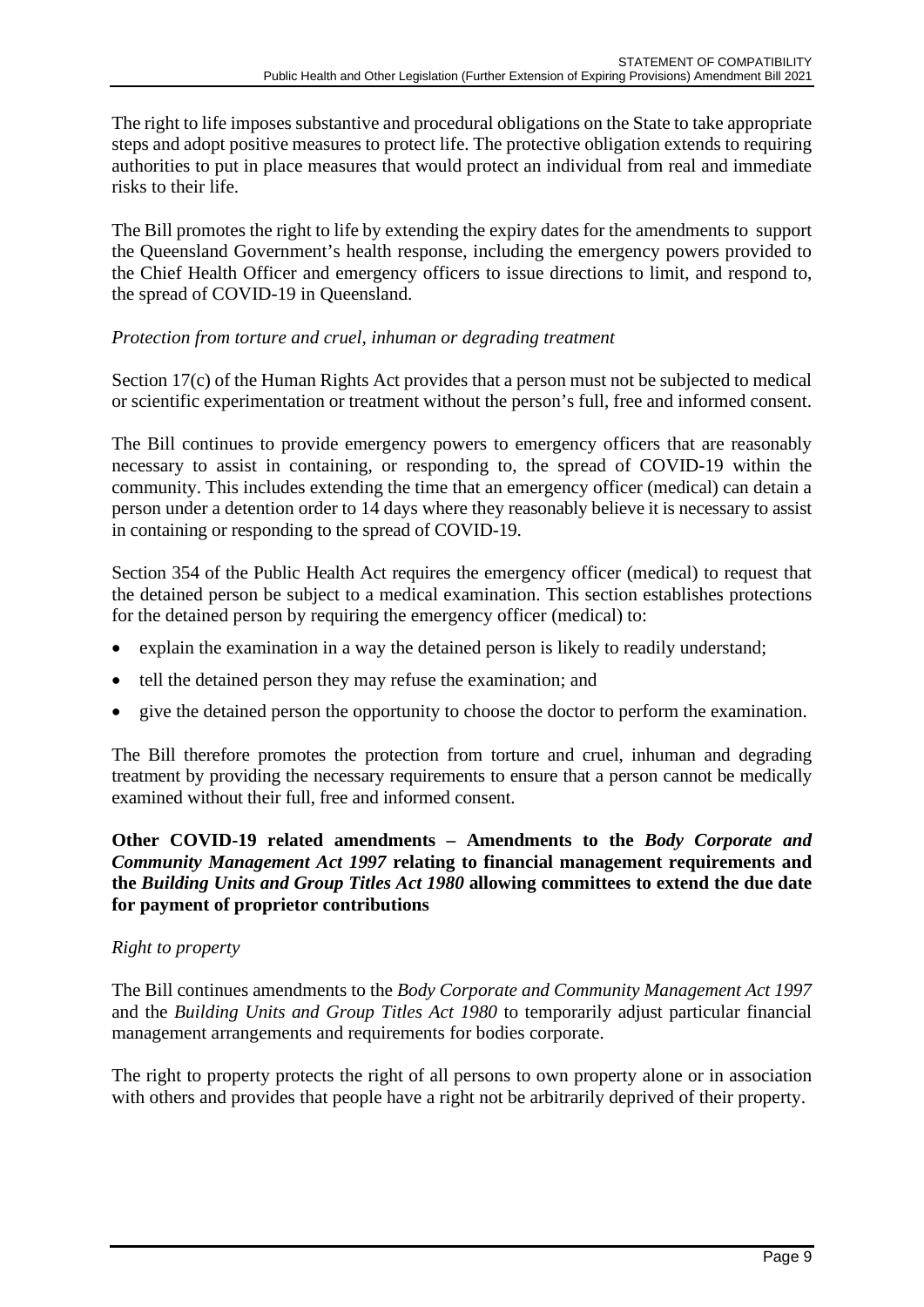The Bill promotes the right to property by providing bodies corporate with increased flexibility to accommodate individual lot owners who may be experiencing difficulty paying their normal body corporate contributions due to, for example, reduced income arising from COVID-19. The amendments to the Body Corporate and Community Management Act also aim to protect individual lot owners experiencing financial stress by preventing bodies corporate from charging penalty interest on outstanding contributions in the period from commencement until expiry of the amendments on the COVID-19 legislation expiry day.

The right to property is considered to be protected and promoted by these amendments.

## **Other COVID-19 related amendments – Amendment to the** *Corrective Services Act 2006* **relating to the appointment of acting members of the Parole Board Queensland**

The Bill continues amendments to the *Corrective Services Act 2006* that increase the duration the Governor in Council may appoint a qualified person to act in the office of a prescribed board member of the Parole Board Queensland (the Board) from three months to one year. In response to COVID-19, the Board urgently set up a temporary fourth board to assist in hearing and deciding on an increasing number of parole applications, particularly in response to prisoners identified as vulnerable to COVID-19.

The ability for the Governor in Council to appoint a suitably qualified person to act in the office of a prescribed board member for longer than three months enabled quick establishment of this temporary board and increases the Board's capacity to hear applications for the duration of the pandemic.

The human rights relevant to this amendment are the:

- right to life;
- right to liberty and security of the person; and
- right to humane treatment when deprived of liberty.

These rights are considered to be protected and promoted by this amendment.

The amendment supports the timely hearing of parole applications by the Board by ensuring the Parole Board Queensland has the flexibility to respond to the increase in applications during the COVID-19 emergency.

By supporting greater capacity for the Board to hear parole matters, the amendment protects and promotes the:

- the right to life, by ensuring the Board is resourced to consider parole applications in a timely manner without unreasonable delay reduces the risk of exposure of prisoners to any outbreak of COVID-19 within a correctional facility;
- right to liberty and security of the person, by ensuring the Board is resourced to consider parole applications in a timely manner without unreasonable delay reduces the risk of arbitrary detention; and
- right to humane treatment when deprived of liberty by ensuring the Board is resourced to consider parole applications in a timely manner without unreasonable delay, ensuring parole applications of prisoners are able to be considered as close to their parole eligibility date as possible.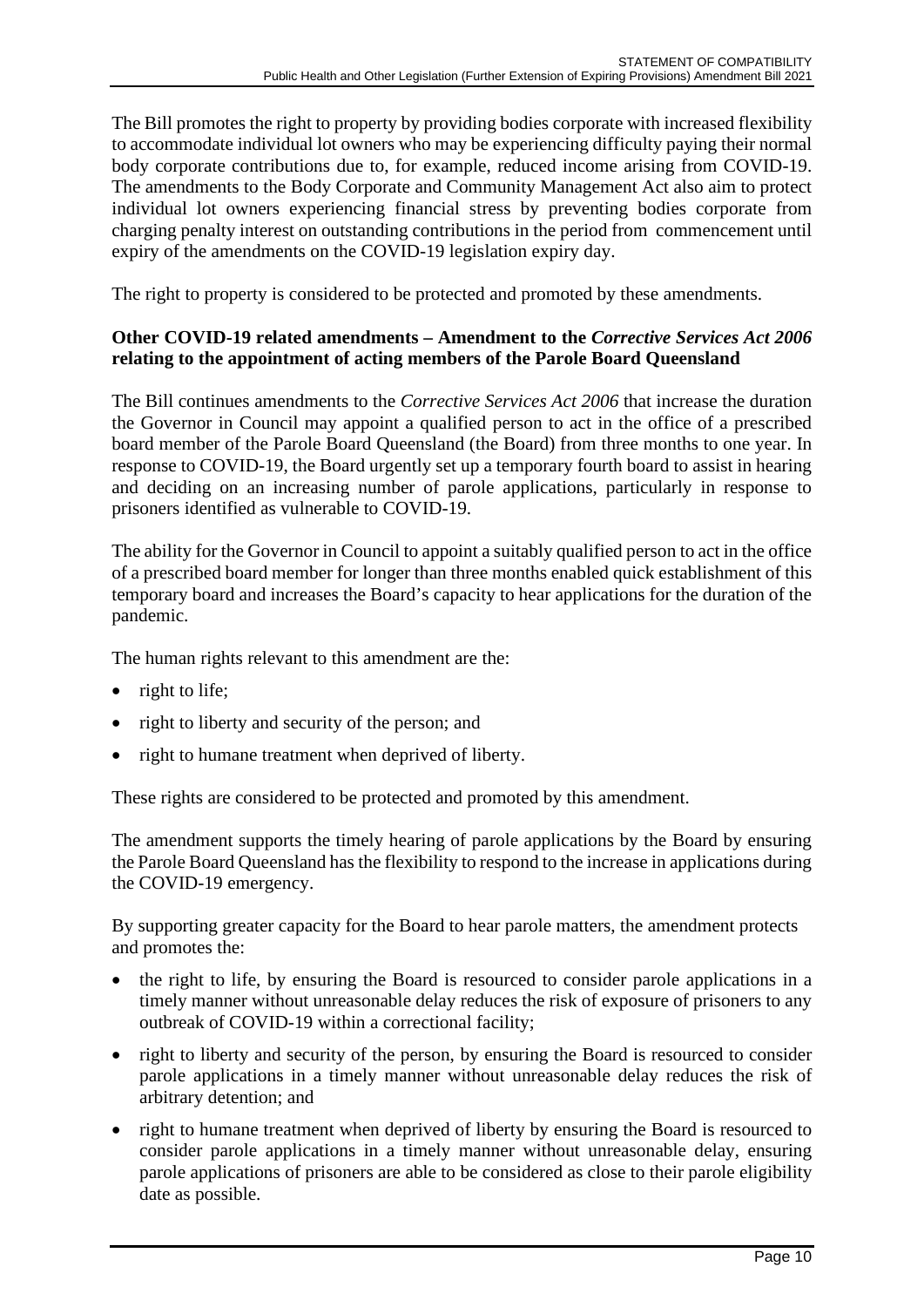# **If human rights may be subject to limitation if the Bill is enacted – consideration of whether the limitations are reasonable and demonstrably justifiable (section 13** *Human Rights Act 2019***)**

## **Public Health Act amendments – Emergency powers provided to the Chief Health Officer and emergency officers appointed under the Public Health Act to respond to the declared public health emergency**

#### (a) the nature of the right

## *Right to equality before the law*

Every person has the right to enjoy the person's human rights without discrimination. The part of the right that provides that a person is equal before the law and is entitled to the equal protection of the law without discrimination requires public entities, as well as courts and tribunals in undertaking certain functions, to treat people equally when applying the law and to not apply the law in a discriminatory or arbitrary way. Discrimination includes (but is not limited to) direct and indirect discrimination as defined in the *Anti-Discrimination Act 1991*.

This right is engaged by the power of the Chief Health Officer to issue public health directions, as a direction could have a disproportionate impact on certain groups. For example, a direction limiting freedom of movement may disproportionately affect access to services by people with a disability.

In practice, any restriction on the movement of people made under a direction includes an exemption for a person to leave their principal place of residence or move freely to obtain medical treatment to preserve the person's quality of life. This measure does not extend to cosmetic or non-urgent medical treatments but to people requiring medical attention or other forms of care, such as people with a disability.

Further, the Chief Health Officer is a public entity for the purposes of the Human Rights Act and when making public health directions under section 362B of the Public Health Act will be required to consider the human rights impacts, including whether there is any disproportionate impact on certain classes of people. This right is not limited by the Bill.

## *Freedom of movement*

Every person lawfully within Queensland has the right to move freely within Queensland, enter or leave Queensland, and choose where they live. The right means that a person cannot be arbitrarily forced to remain in, or move to or from, a particular place. The right also includes the freedom to choose where to live, and freedom from physical and procedural barriers, like requiring permission before entering a public park or participating in a public demonstration in a public place. The right may be engaged where a public entity actively curtails a person's freedom of movement.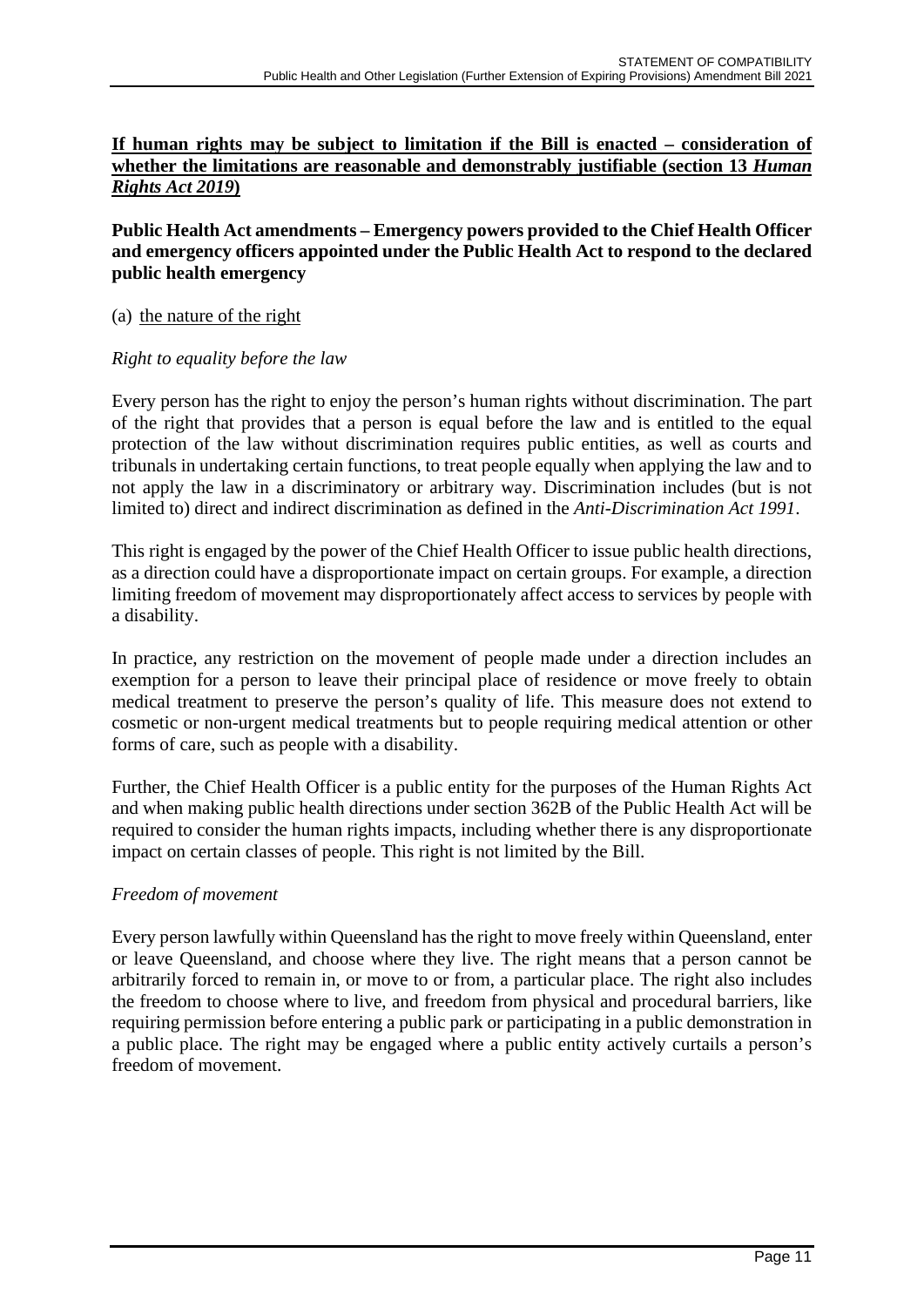The continuation of the amendments to the Public Health Act will limit the right to freedom of movement by continuing to authorise the Chief Health Officer and emergency officers to restrict the movement of any person or group of persons to limit, or respond, to the spread of COVID-19 in Queensland; require persons to isolate or quarantine themselves for periods of up to 14 days; require persons to stay at or in, or not to stay at or in, a stated place; restrict contact between groups of persons; and provide other directions that are necessary to protect public health. Freedom of movement may also be restricted by the provisions of the Bill that continue to allow emergency officers to require owners and operators of businesses and undertakings to open, close or limit access to their facilities.

# *Right to privacy and reputation*

The continuation of the amendments to the Public Health Act also engages the right to privacy, which is broadly construed and includes a specific right against interference with a person's physical integrity as well as a person's personal information. The Bill engages the right to privacy by continuing to authorise the Chief Health Officer and emergency officers to interfere with a person's bodily autonomy, for example, by restricting a person's movement. However, the right to privacy is subject to an internal limitation in that it applies only to interferences with privacy that are 'unlawful' or 'arbitrary'. This internal limitation applies here because the Bill only continues the existing framework which authorises restrictions on movement pursuant to a lawful direction predicated on a reasonable belief that the restriction is necessary to assist in containing, or responding to, the spread of COVID-19.

*Freedom of thought, conscience, religion and belief; Freedom of expression; Peaceful assembly and freedom of association; Cultural rights – generally; Cultural rights – Aboriginal peoples and Torres Strait Islander peoples*

The Bill continues the powers of the Chief Health Officer and emergency officers to issue directions that may restrict the ability of persons to leave their homes or other premises, to enter particular facilities, or to freely move about and engage in activities within the public health emergency area for COVID-19. The Bill also continues to allow for directions to be issued to owners and operators of businesses to open, close or limit access to their facilities for stated purposes. These restrictions may limit the rights of persons to engage and gather with others in the community.

The right to freedom of thought, conscience, religion and belief includes the freedom to demonstrate the person's religion or belief 'either individually or as part of a community, in public or in private' (section 20(1)(b) of the Human Rights Act). The right to *hold* a belief is so important that it is an absolute right, however limits on how a person *manifests* their belief can be justified. A direction to self-isolate or to otherwise restrict a person's or group's movements, limits the ability of a person's ability to publicly demonstrate and practice their religion or beliefs.

The right to freedom of expression includes the freedom to seek, receive and impart information and ideas of all kinds. It protects almost all kinds of expression, if it conveys or attempts to convey a meaning. Ideas and opinions can be expressed in various ways, including in writing, through art, or orally. While the concept of freedom of expression is broad, the way a person can exercise it can be limited. Restricting a person's movements and contact with others limits the ways in which they can express their opinions and ideas.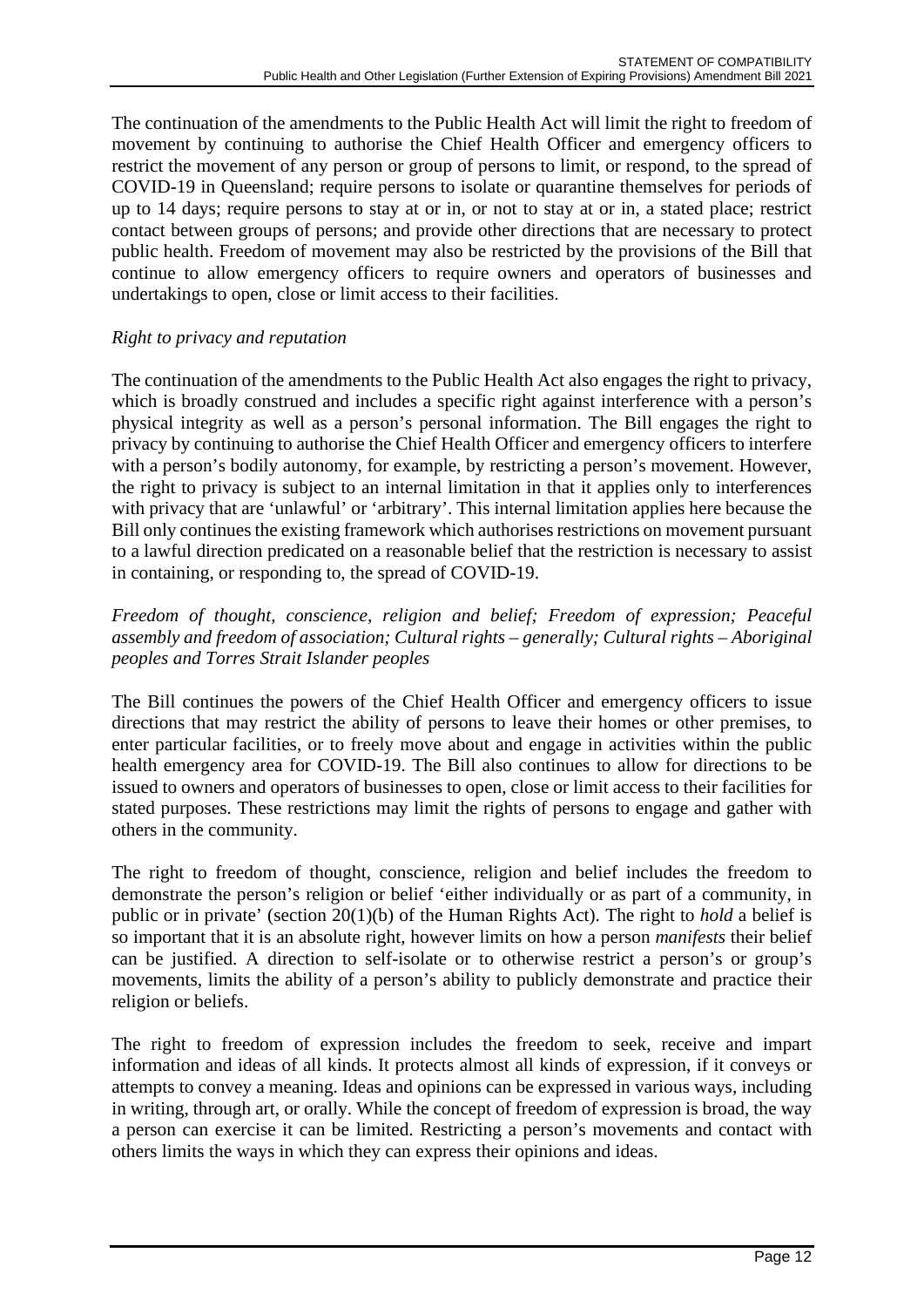The right to peaceful assembly is the right of individuals to gather for a common purpose or to pursue common goals. It protects both the participants and organisers of peaceful assemblies. Restricting a person's movements and banning gatherings limits the ability for a person to peacefully assemble with others for a common purpose.

Cultural rights protect the rights of all people with particular cultural, religious, racial and linguistic backgrounds to enjoy their culture, declare and practice their religion, and use their language in community. It promotes the right to practise and maintain shared traditions and activities and recognises that enjoying one's culture is intertwined with the capacity to do so in connection with others from the same cultural background. Limiting gatherings and restricting the movement of groups and individuals limits a person's ability to engage with others who share their cultural background.

In addition to the general cultural rights, the Human Rights Act recognises that Aboriginal peoples and Torres Strait Islander peoples hold distinct cultural rights as Australia's first peoples. They have the right to enjoy, maintain, control, protect and develop their culture, language and kinship ties with other members of their community. The right also protects Aboriginal peoples and Torres Strait Islander people's right to maintain and strengthen their distinct spiritual relationship with the land, territories, waters, coastal seas and other resources, and to conserve and protect the environment. Directions to prohibit gatherings of people, to enforce self-isolate, or to otherwise restrict the movement of groups and individuals may limit the ability of Aboriginal peoples and Torres Strait Islander peoples to engage with community and their traditionally owned or otherwise occupied lands and waters.

# *Right to property*

Every person has the right to own property alone or in association with others and must not be arbitrarily deprived of their property.

Requirements to quarantine or otherwise restricting a person's movement and entry into Queensland may restrict a person's use of private property, albeit temporarily.

The powers of the Chief Health Officer under section 362F and 362I of the Public Health Act requiring a business to open, close or limit access to any facility used in a business may also impact on a person's right to property. It is acknowledged that the human right is engaged by virtue of the potential loss to the business owner due to changes in the delivery of services or a mandated closure. However, given the need to protect human life and limit the spread of the virus, it is considered that addressing the public health risks do not make the limitation on a person's right to property an arbitrary limitation on human rights.

## *Taking part in public life*

Every person in Queensland has the right to take part in public life. This includes the right to participate in the conduct of public affairs and the right to vote and be elected at periodic State and local government elections. Being part of community consultations with government, attending local council meetings, participating in public debate, and taking part in referendums or other electoral processes are important aspects of taking part in public life. The right to take part in public life does not mean the right to access a public space using public transport.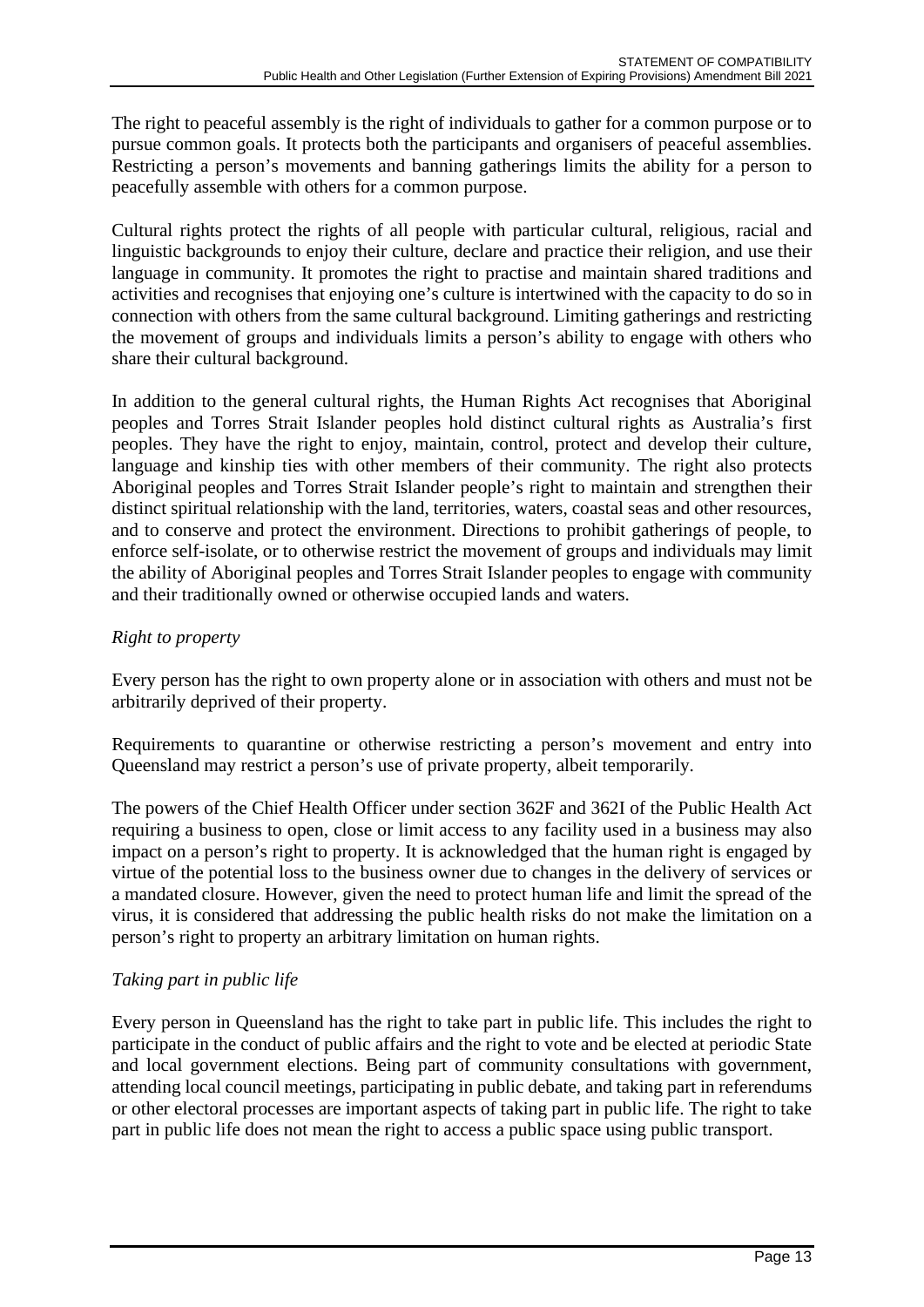A person who is subject to directions to self-isolate, restricted in their movements, or who are affected by restrictions placed on access to particular facilities, will be temporarily limited in the ways in which they can take part in public life.

# *Right to protection of families and children*

Queensland recognises families as the fundamental unit of society entitled to protection. This right encompasses more than non-interference; it is a guarantee of institutional protection of the family by society and the state. 'Family' is interpreted broadly, extending to different cultural understandings of family. Internal limitations of lawfulness and arbitrariness apply to the right of the family.

Physical separation of families could occur under the amendments made to the Public Health Act if, for example, a person is ordered to self-isolate or a facility such as an aged care facility is directed to restrict access to visitors. This limitation would be temporary and would not restrict other means of communication and engagement among family members, for example through phone calls, video conferencing or social media. The limitation on the right to protection of families would also not be arbitrary, as the actions would be taken in an effort to protect the health and safety of family members and the wider community.

Every child has the right, without discrimination, to the protection that is in their best interests as a child. The right recognises that special measures to protect children are necessary given their vulnerability due to age. The best interests of the child should be considered in all actions affecting a child, aimed at ensuring both the full and effective enjoyment of all the child's human rights and the holistic development of the child. Best interests depend on the individual circumstances of the child.

The exercise of emergency powers has the potential to impact children through, for example, temporarily restricting their movement, restricting the movement of family or other contacts, or restricting their access to certain facilities or events. Also, directions may not consider the child's views or give their views due weight, which does not respect their capacity to influence the determination of their best interests. However, there are other aspects of the child's best interests which weigh in favour of the amendments, such as their right to life and their health and wellbeing.

## *Right to liberty and security of person*

Every person in Queensland has the right to liberty and security and must not be subjected to arbitrary arrest or detention or deprived of their liberty except on grounds, and in accordance with procedures, established by law. The concept of detention includes not only detention in a prison, but all forms of detention, including for the purposes of medical treatment.

The Bill continues the emergency powers of the Chief Health Officer and emergency officers to issue directions that may restrict the ability of persons to leave their homes or other premises. The Bill also extends the time that an emergency officer (medical) can detain a person under a detention order to 14 days. A direction to self-isolate at home or at another premises, or to otherwise restrict a person's movements, may limit the right to liberty and security because preventing a person from leaving their homes or other premises constitutes detention.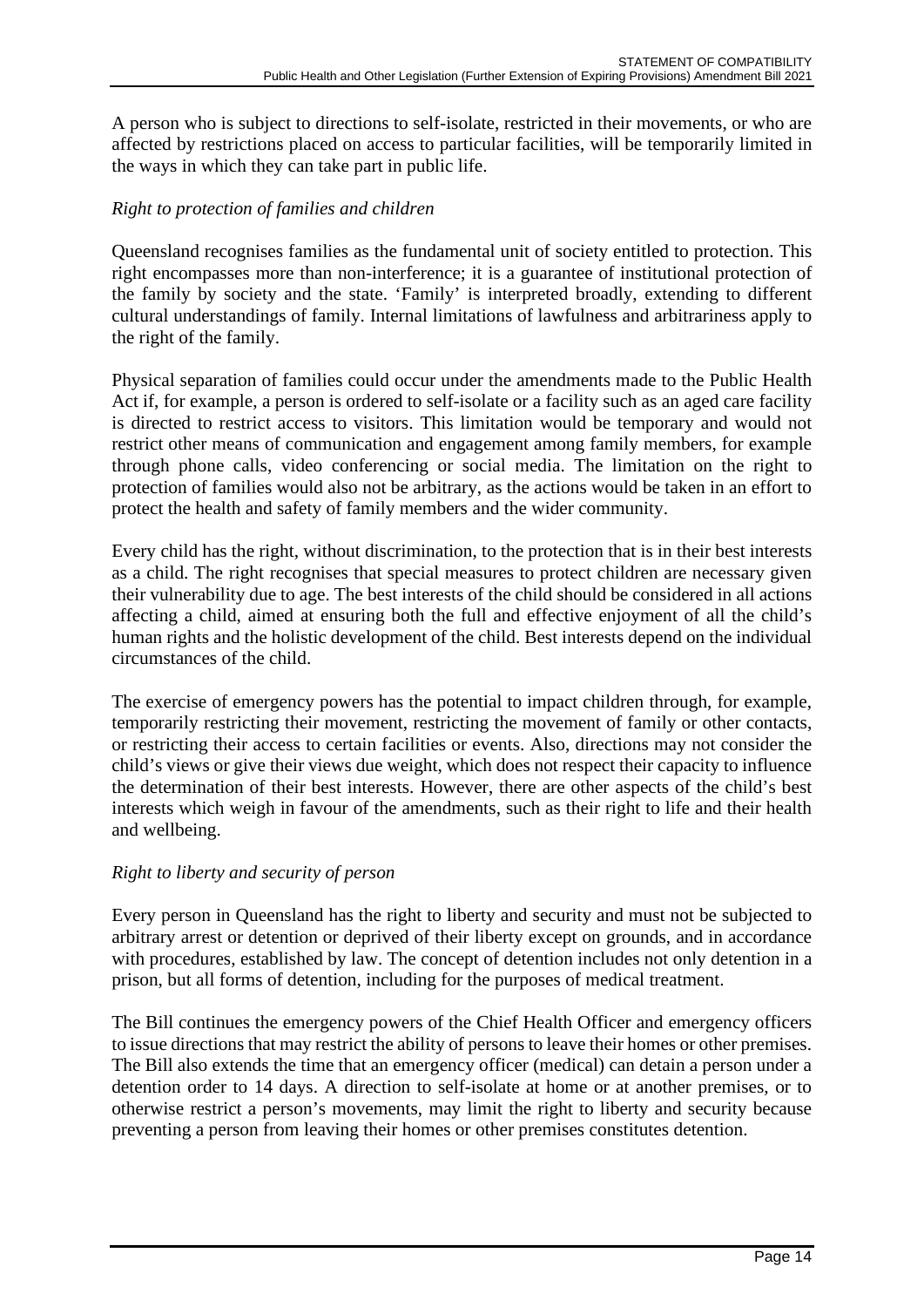This right is subject to a number of internal limitations and qualifications. Relevantly, the detention must not be arbitrary in the sense that it must not be capricious, unpredictable or unjust or otherwise disproportionate to the legitimate aim that is sought. The continuing detention powers are clearly defined and subject to limits, including that the person giving the direction or order must reasonably believe that it is necessary to assist in containing or responding to the spread of COVID-19. In addition, a direction to self-isolate by an emergency officer and a detention order by an emergency officer (medical) can only detain a person for 14 days. The ability to detain a person for this period aligns with publicly available information from the Australian Health Protection Principal Committee that most people who are infected with COVID-19 will develop symptoms within 14 days of infection. This time period is therefore a reasonable and proportionate response to the risk of COVID-19 spreading unknowingly through the community. Accordingly, the ability to detain a person is not arbitrary.

The right to liberty and security also incorporates a number of procedural elements, including that a person who is detained must be informed at the time of detention of the reason for detention and that a detained person is able to apply to a magistrate for a declaration or order regarding the lawfulness of the person's detention.

These procedural aspects of the right are not limited in relation to a detention order issued by an emergency officer (medical). The existing provisions under Chapter 8, Part 7 of the Public Health Act allow a person subject to such a detention order to appeal the decision of a magistrate on an application for an order ending a person's detention to the District Court.

These procedural aspects of the right will continue to be limited in relation to the exercise of powers under Chapter 8, Part 7A as there remains no appealable provisions for a person issued a direction to isolate at a particular place by an emergency officer.

Public health directions made by the Chief Health Officer are not time limited, however the directions must be revoked once the direction is no longer necessary to assist in containing or responding to the spread of COVID-19 in the community. This procedural requirement provides protection against ongoing limitations to the right to liberty and security of the person.

## *Humane treatment when deprived of liberty*

All persons deprived of liberty must be treated with humanity and with respect for the inherent dignity of the human person. The right to humane treatment means that people in detention should not be subject to hardship or constraint in addition to the deprivation of liberty. However, some rights are unavoidably restricted in a closed environment, for example, freedom of movement, elements of freedom of expression and some elements of privacy.

Chapter 8 of the Public Health Act allows people to be detained for a period of up to 14 days, either in their homes or in government nominated accommodation, such as hotel quarantine. The detention gives rise to the human right of humane treatment when deprived of liberty.

Like all rights in the Human Rights Act, the right to humane treatment when deprived of liberty can be limited where it is reasonable and demonstrably justified in a free and democratic society based on human dignity, equality and freedom.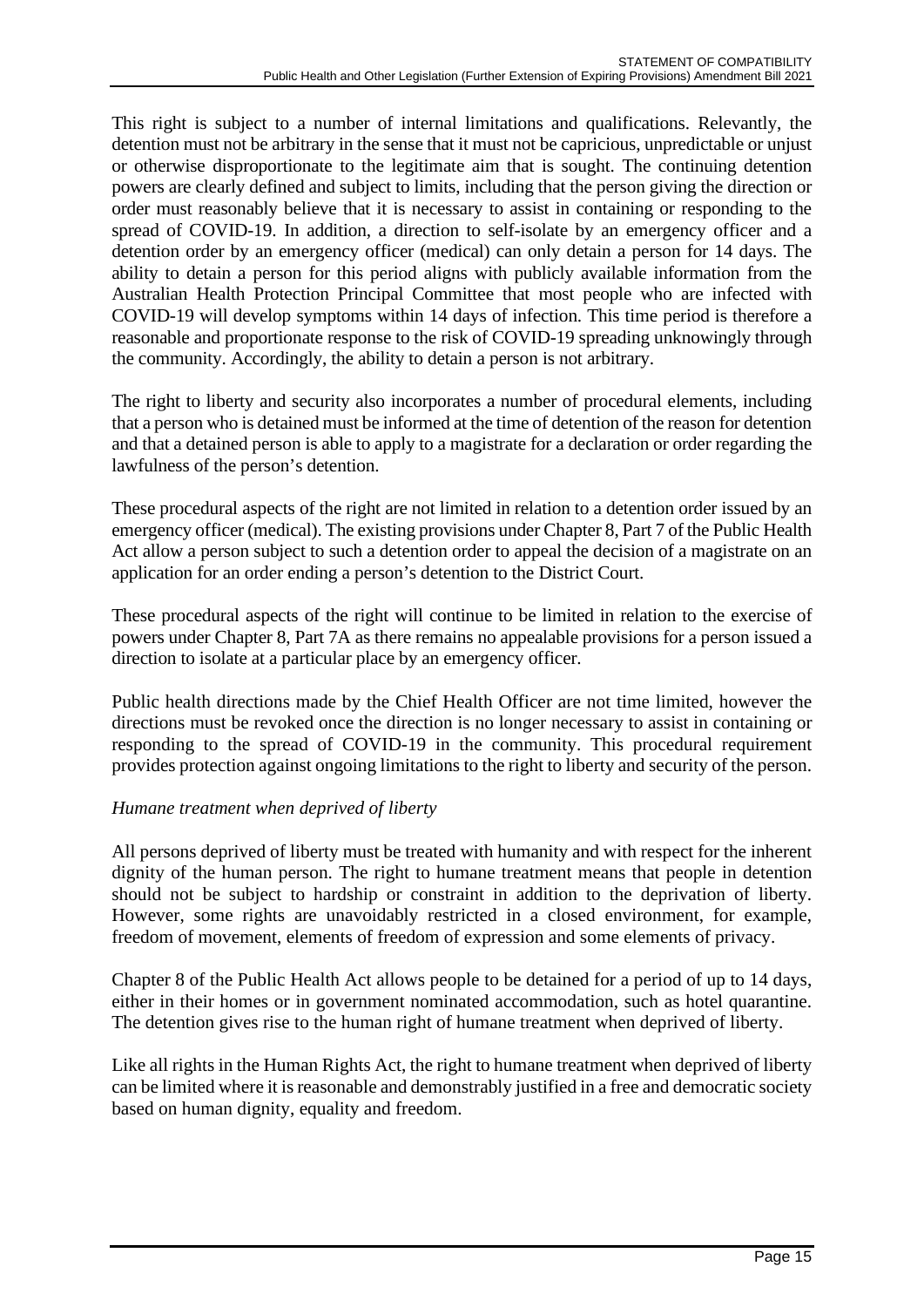# *Right to education*

The right of every child to access primary and secondary education appropriate to their needs is protected in Queensland. The right to education also says that every person has the right to have access, based on their abilities, to equally accessible further vocational education and training. The right to education is intended to be interpreted in line with the *Education (General Provisions*) Act 2006 and to provide rights in relation to aspects of Queensland's responsibilities for education service delivery. Internationally, this right has been interpreted as requiring that education be accessible to all individuals without discrimination.

Individuals may be temporarily restricted from attending schools or other educational institutions if they are subject to a direction to self-isolate in order to assist the containment of or arrest the spread of COVID-19 to the broader community. Certain educational activities, such as school assemblies or performances may also be temporarily restricted, however such restrictions would be without discrimination.

#### *Right to health services*

Every person has the right to access health services without discrimination and must not be refused necessary emergency medical treatment. The continuation of the amendments does not limit or place any impediments on a person's right to receive health services. While undertaking mandatory quarantine, a person will be provided with the health services they require.

The continuation of the amendments to the Public Health Act will limit the right to freedom of movement by continuing to authorise the Chief Health Officer and emergency officers to restrict the movement of any person or group of persons to limit, or respond, to the spread of COVID-19 in Queensland; require persons to isolate or quarantine themselves for periods of up to 14 days; require persons to stay at or in, or not to stay at or in, a stated place; restrict contact between groups of persons; and provide other directions that are necessary to protect public health. As a consequence, there may be restrictions on a person's ability to access health and medical services temporarily while in isolation.

In practice, any restriction on the movement of people includes an exemption for a person to leave their principal place of residence or move freely to obtain medical treatment to preserve the person's quality of life. This measure does not extend to cosmetic or non-urgent medical treatments but to people requiring medical attention or other forms of care, such as people with a disability.

As such, this right is not limited by the continuation of the amendments.

(b) the nature of the purpose of the limitation to be imposed by the Bill if enacted, including whether it is consistent with a free and democratic society based on human dignity, equality and freedom

Protecting the health and safety of the public is a fundamental responsibility of government and is consistent with a free and democratic society based on human dignity, equality and freedom. The purpose of the limitations on human rights is to protect the Queensland public from serious risks to health and safety, including the potential for widespread loss of life that could occur if public health officials with an ineffective public health response to the COVID-19 pandemic.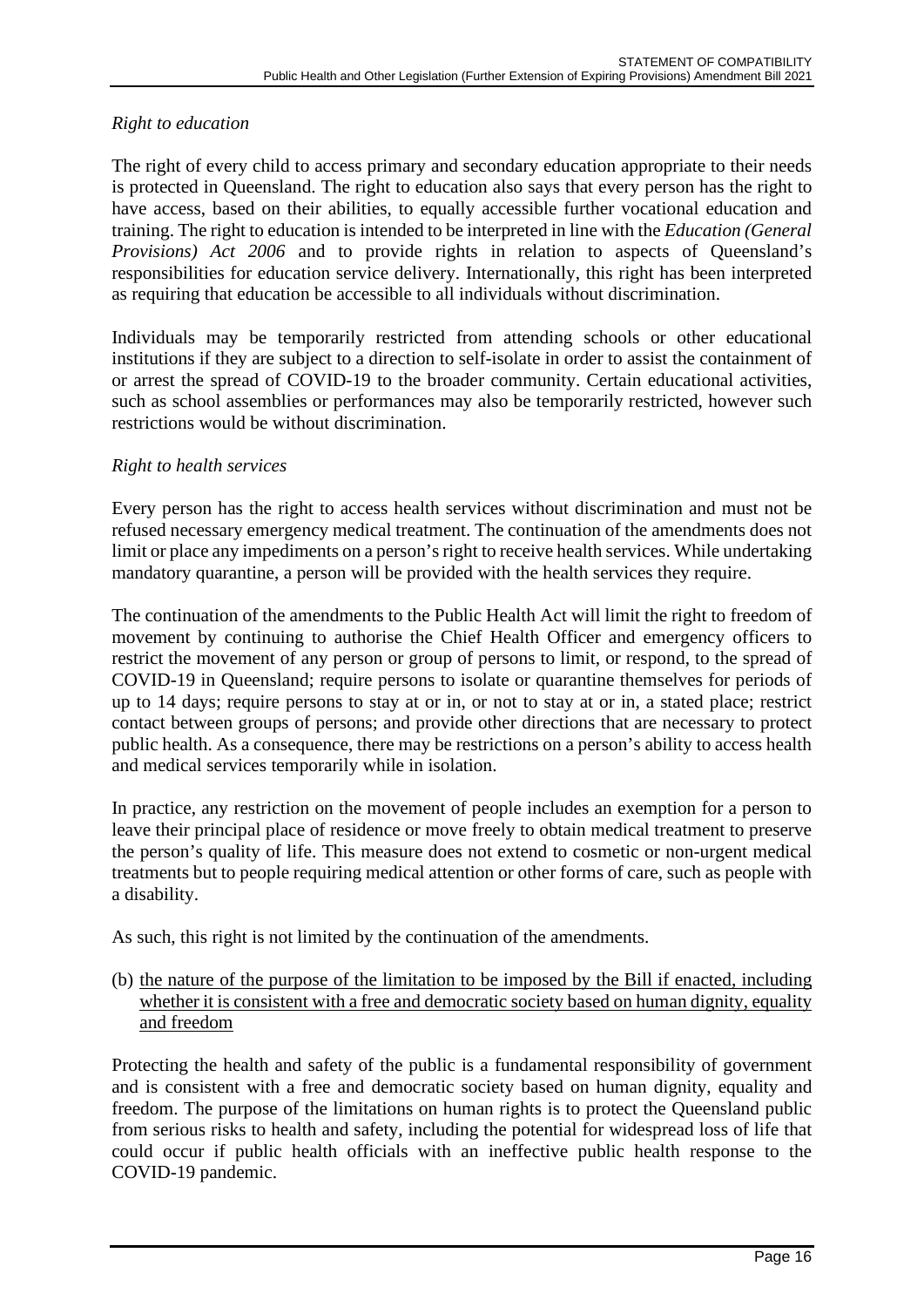Based on the current progress of the vaccine rollout, the best available public health evidence to date and the experience of other countries, there remains a continued risk of further outbreaks and rapid community transmission of COVID-19 within Queensland unless measures remain in place to mitigate these risks for a further period of time. This presents a significant risk to the health and wellbeing of Queenslanders, particularly vulnerable persons including the elderly and immunocompromised.

There is therefore a continued need for clear legislative authority to make the health-related interventions necessary to prevent COVID-19 spreading throughout the community, and to mitigate potential adverse economic and social consequences associated with the disruption that will inevitably follow.

(c) the relationship between the limitation to be imposed by the Bill if enacted, and its purpose, including whether the limitation helps to achieve the purpose

The limitation of human rights is necessary to ensure that public health officials can implement effective containment and mitigation measures in response to the COVID-19 pandemic. These measures will protect Queenslanders where possible from exposure to COVID-19 and, in the event of significant community exposure, slow the rate of transmission, particularly to vulnerable persons who may develop complications or otherwise require emergency or life-sustaining treatment.

The limitations are incidental to the grant of emergency powers to the Chief Health Officer and emergency officers appointed under the Public Health Act to implement social distancing measures, including regulating gatherings, isolating or quarantining a person suspected or known to have been exposed to COVID-19 and protecting vulnerable populations such as the elderly. If these measures are not implemented and an outbreak of COVID-19 occurs in Queensland, demand for emergency and life-sustaining treatment could exceed capacity and overwhelm the State's public health infrastructure. In addition to loss of life and serious adverse health impacts, this could potentially cause widespread economic disruption, further jeopardising the safety and wellbeing of the community.

(d) whether there are any less restrictive (on human rights) and reasonably available ways to achieve the purpose of the Bill.

The purpose of the Bill, to extend the various amendments made to the Public Health Act to support the Queensland Government's health response to COVID-19, cannot be achieved through any other reasonably available and less restrictive means. Extensive campaigns by the Queensland and Commonwealth Governments are in place to educate members of the public about the risks of COVID-19 and how to minimise their potential exposure to infection. Experience abroad underscores that voluntary containment measures are inadequate prevent the spread of COVID-19 and that governments must proactively pursue more prescriptive approaches to respond effectively to this unprecedented public health emergency.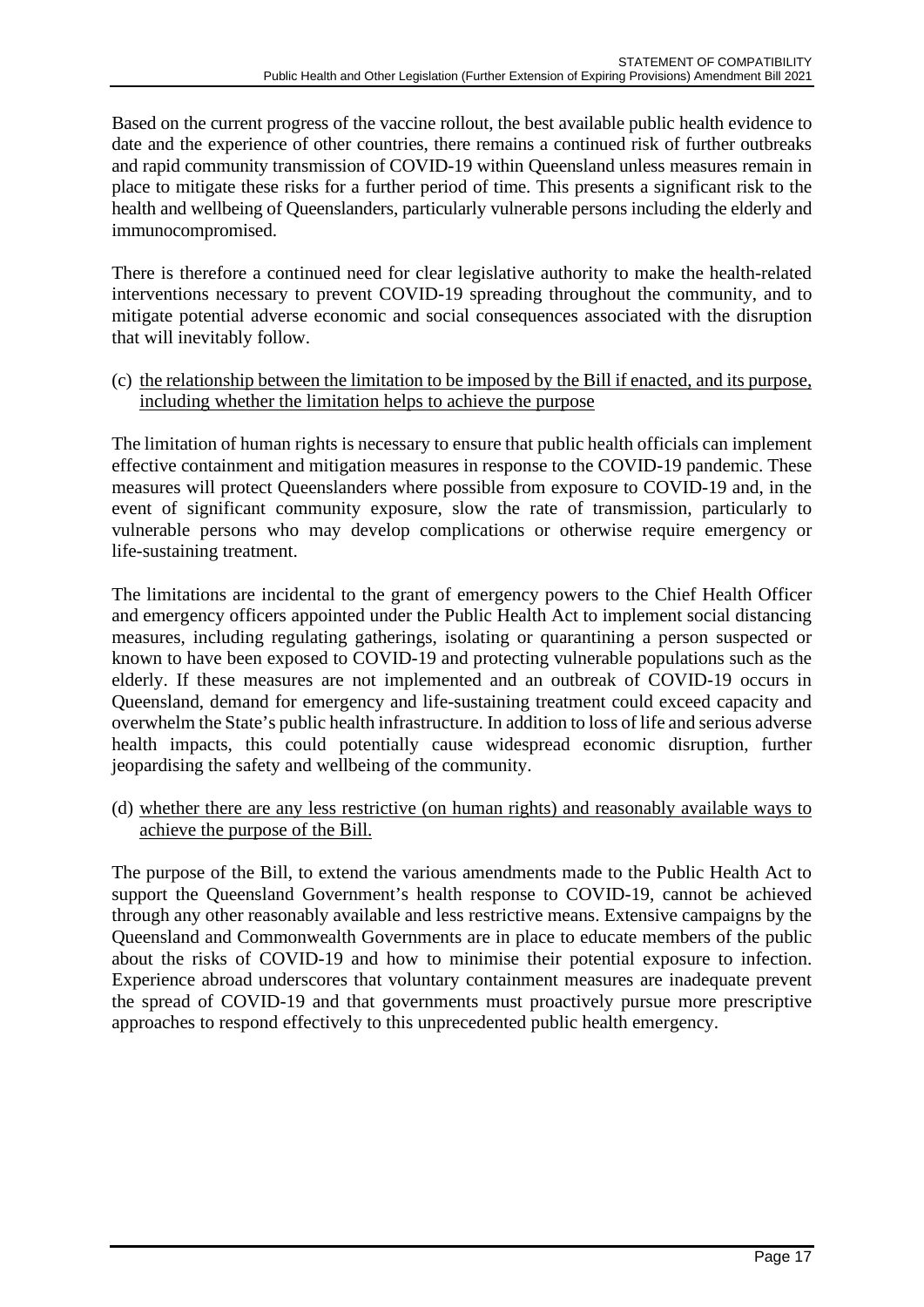The extension of the amendments made to the Public Health Act, until 30 April 2022, is considered to be the least restrictive and reasonably available way to achieve the purpose of the Bill. The situation relating to COVID-19 continues to evolve across Australia and internationally, making it difficult to determine with certainty how long the emergency response measures, particularly the emergency powers provided to the Chief Health Officer and emergency officers appointed under the Public Health Act, will be required. However, an extension of the amendments for a further seven months is considered the most appropriate approach to allow for the continuation of the Queensland Government's health response to respond to any emerging threats of COVID-19 in Queensland while also considering the impact that a vaccine becoming available may have on limiting the public health risks of COVID-19 in Queensland.

Queensland Health has been monitoring these matters as they develop and will continue to advise the Queensland Government, as required. If it is considered necessary to extend these amendments for a further period, another Bill will be introduced to the Legislative Assembly for consideration of the appropriateness of a further extension of these emergency response measures provided by the amendments to the Public Health Act.

The Bill also continues a number of safeguards to ensure that any potential interference with human rights is minimal and no greater than necessary to respond to the COVID-19 pandemic. These include:

- the Chief Health Officer is a public entity for the purposes of the Human Rights Act and when making public health directions under section 362B of the Public Health Act is required to consider the human rights impacts and act compatibly with human rights.
- the emergency powers provided to the chief health officer and emergency officers appointed under the Public Health Act are conferred for the COVID-19 public health emergency declared by the Minister on 29 January 2020 and may only be used to assist in containing or responding to the spread of COVID-19 within the community.
- the emergency powers may only be exercised by, as applicable, the Chief Health Officer and emergency officers appointed under the Public Health Act.
- before issuing a direction, the Chief Health Officer or emergency officer must have a reasonable belief that the direction is necessary to assist in limiting, or responding to, the spread of COVID-19 within the community.
- if at any time the Chief Health Officer or an emergency officer is satisfied that a direction is no longer necessary to contain the spread of COVID-19 within the community, the direction must be revoked.
- directions to self-isolate or quarantine must be time-limited and may not apply for more than 14 days unless a further lawful direction is made.
- directions must state the period during which they apply and that non-compliance with the direction is an offence.
- a person who fails to comply with a direction does not commit an offence if they have a reasonable excuse for not complying.
- directions may include exceptions and safeguards to minimise adverse impacts on human rights and other interests. For example, a person who is required to self-isolate may be permitted to obtain medical supplies or to engage in activities that do not involve close contact with other persons.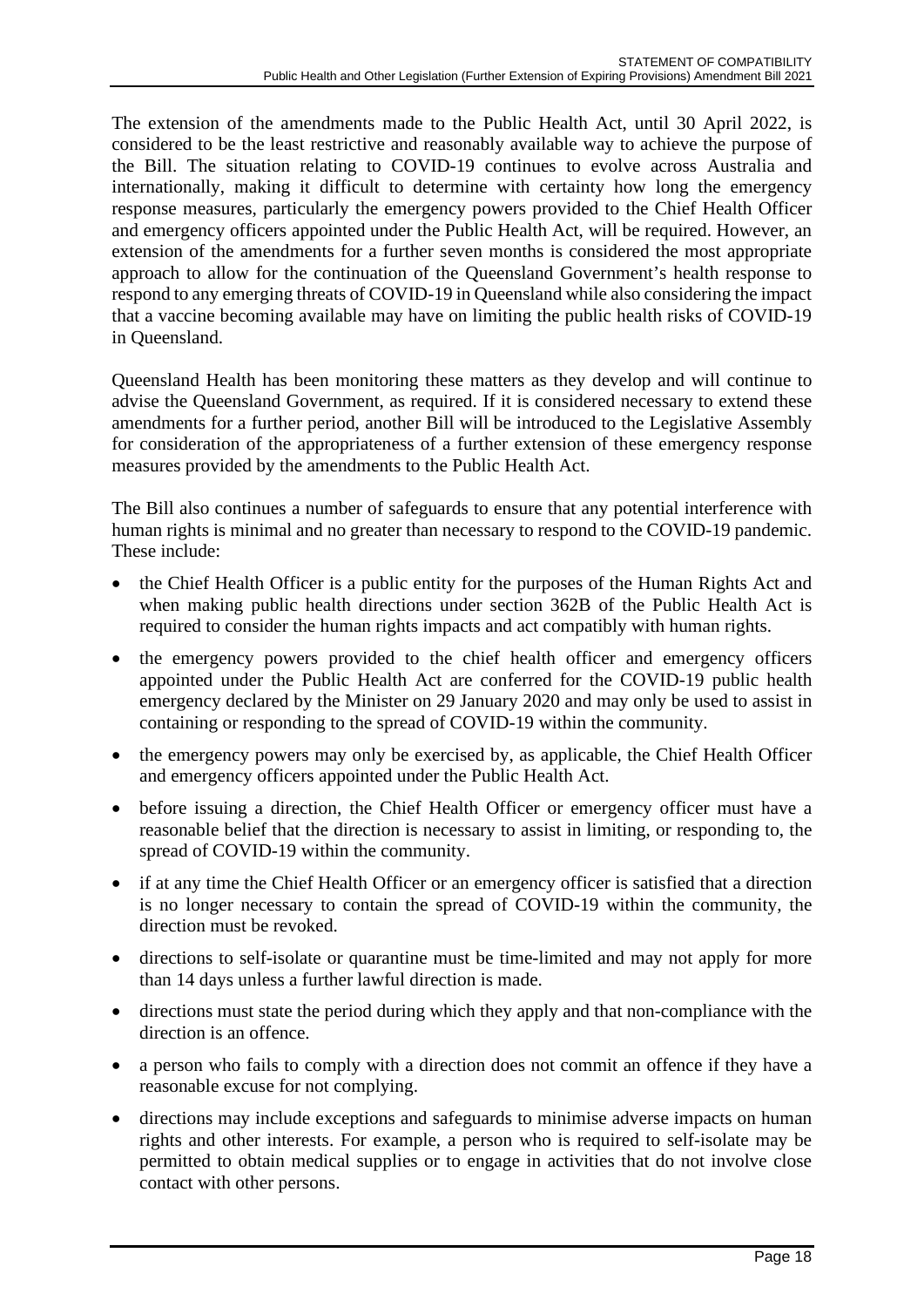The most significant human rights limitations relate to the right to freedom of movement, particularly for persons who are subject to a self-isolation direction. To a lesser extent, restrictions on movement will also limit rights to freedom of thought, conscience, religion and belief; freedom of expression; peaceful assembly and freedom of association; and cultural rights. These limitations are unavoidable and have been mitigated to the greatest extent possible. As noted above, persons may only be directed to self-isolate if an emergency officer reasonably believes that self-isolation is necessary to contain the spread of COVID-19 within the community. The period of self-isolation will not exceed 14 days, unless a further lawful direction is issued, and the direction must be revoked immediately if at any time the officer is satisfied that the direction is no longer required. In addition, directions may include conditions to minimise interference with persons' freedom of movement and other human rights, such as by providing that persons who are under self-isolation may leave their home or other accommodation to obtain medical care or supplies or to engage in activities that do not involve close contact with other persons.

(e) the balance between the importance of the purpose of the Bill, which, if enacted, would impose a limitation on human rights and the importance of preserving the human rights, taking into account the nature and extent of the limitation

The benefits of significantly reducing Queenslanders' exposure to disease and preserving access to emergency and life-sustaining treatment for persons who develop serious health complications as a result of a COVID-19 outbreak substantially outweigh the limitations on human rights.

Failure to impose these measures may result in Queensland's health infrastructure becoming overwhelmed, with the result that decisions will need to be made as to who receives lifesaving treatment and otherwise preventable deaths occurring. This is not an abstract threat; there are several countries which have been unable to mount an effective public health response that are now experiencing deaths at a higher rate than in countries that have implemented stronger containment and social distancing measures.

Although the continuation of the amendments made to the Public Health Act to support the Queensland Government's health response to COVID-19 potentially limits many rights, in many instances the limitations are minor in nature and frequently consistent with internal limitations in the Human Rights Act. It should also be noted that many Queenslanders are already taking voluntary precautions to limit their potential exposure to COVID-19 and avoid spreading this disease to family members, friends and the broader community. The fact that many individuals are already undertaking these measures voluntarily suggests they are unlikely to impose an unjustified burden on human rights.

As described in detail above, a number of safeguards exist in the amendments to the Public Health Act to ensure that any limitations on human rights are no more onerous than is required to slow the spread of COVID-19. Importantly, the continuation of the amendments to the Public Health Act will only apply for a further 7 months, until 30 April 2022 and the powers of public health officials will return to the status quo. The additional powers are also only available to address the current COVID-19 pandemic. On balance, any limitations on human rights are reasonable and justified to ensure the preservation of life and protection of the community from the most severe impacts of a pandemic.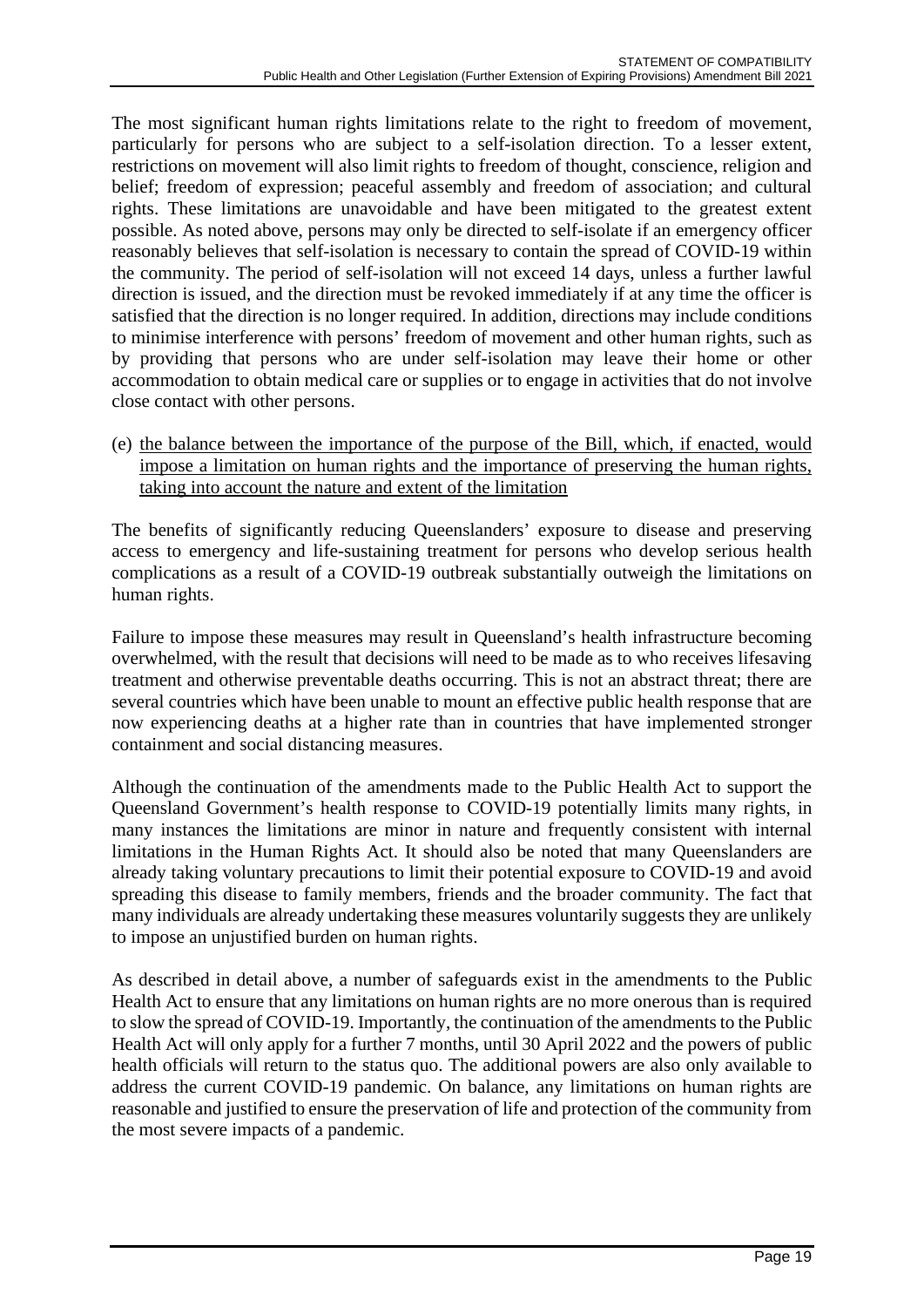#### (f) any other relevant factors

Not applicable.

## **Public Health Act amendments – Amendments to delegate powers to authorise the disclosure of confidential information**

#### (a) the nature of the right

#### *Right to privacy and reputation*

The continuation of the amendments to the Public Health Act also engages the right to privacy, which is broadly construed and includes a specific right against interference with a person's physical integrity as well as a person's personal information.

This right is engaged by the extension of to the amendments to sections 81 and 109 of the Public Health Act. These amendments permit the chief executive officer to delegate their powers relating to the disclosure of confidential information under these sections to other persons.

The Public Health Act contains specific protections for privacy. Sections 81(3) and 109(3) provide that information disclosed under these provisions must not directly or indirectly identify the person to whom the confidential information relates. Accordingly, these amendments do not limit the right to privacy under section 25 of the Human Rights Act. However, in the event that there is an alternative view that the right to privacy and reputation is limited, the limitation is considered reasonable and justifiable.

(b) the nature of the purpose of the limitation to be imposed by the Bill if enacted, including whether it is consistent with a free and democratic society based on human dignity, equality and freedom

The purpose of the potential limitation on the right to privacy is to reduce the administrative burden on the chief executive and Chief Health Officer during the COVID-19 emergency. It is not practical for the chief executive and Chief Health Officer to authorise every disclosure of confidential information relating to notifiable conditions in the public interest.

The continuation of the amendments is consistent with a free and democratic society based on human dignity, equality and freedom because it facilitates the disclosure of the information in the public interest where the chief executive or Chief Health Officer need to focus on leading the State's response to the COVID-19 emergency.

(c) the relationship between the limitation to be imposed by the Bill if enacted, and its purpose, including whether the limitation helps to achieve the purpose

The potential limitation achieves the purpose by allowing additional persons to authorise the disclosure of confidential information. This will reduce the administrative burden of the chief executive and Chief Health Officer during the COVID-19 emergency.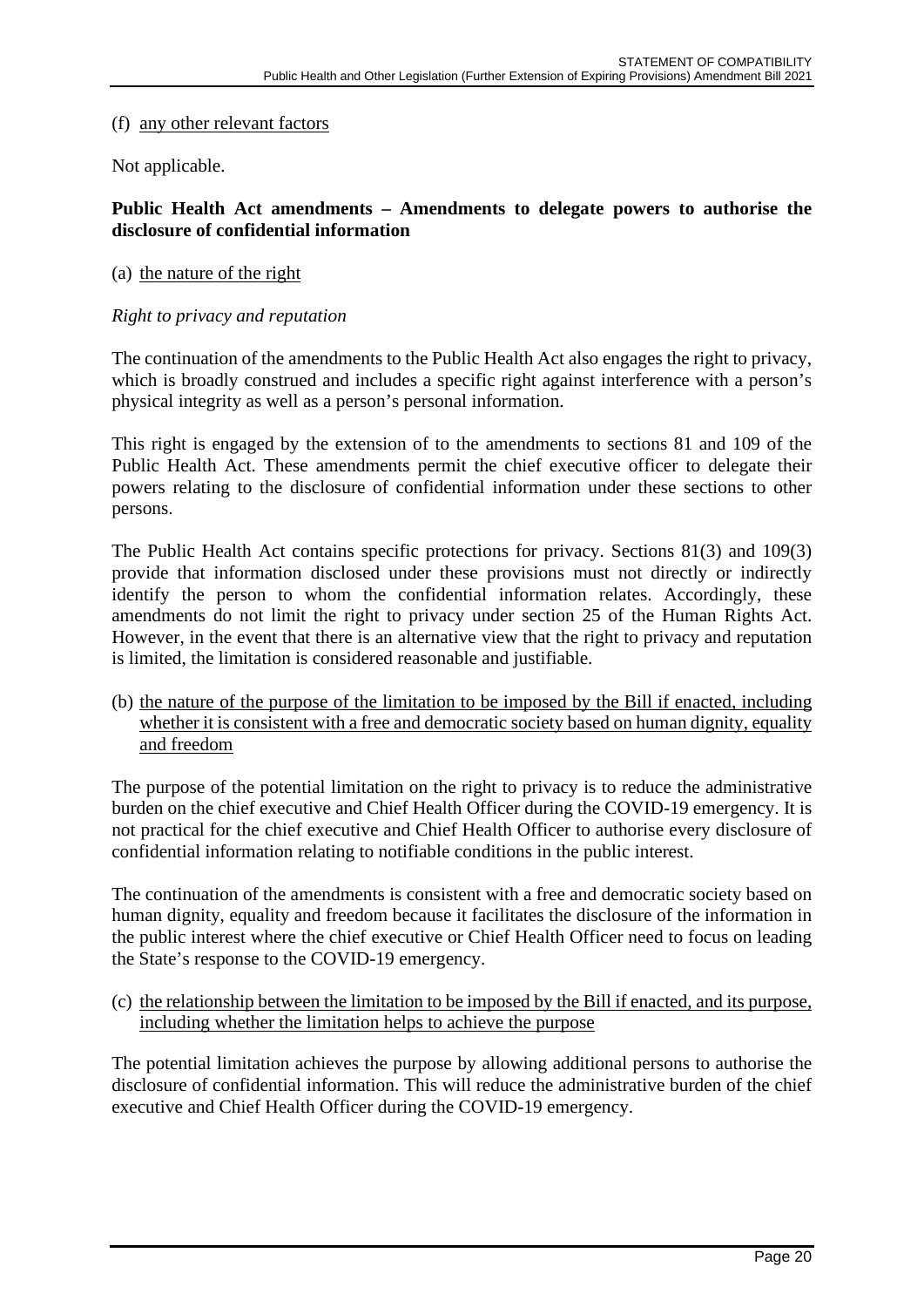(d) whether there are any less restrictive (on human rights) and reasonably available ways to achieve the purpose of the Bill.

The continuation of the amendment is considered the best way to reduce the administrative burden of the chief executive and Chief Health Officer during the COVID-19 emergency. If the amendments are not continued, the chief executive or Chief Health Officer would need to authorise every instance of a disclosure of confidential information relating to a notifiable condition where the disclosure is in the public interest. Importantly, the delegation power is appropriately restricted to one other person in addition to the Chief Health Officer.

(e) the balance between the importance of the purpose of the Bill, which, if enacted, would impose a limitation on human rights and the importance of preserving the human rights, taking into account the nature and extent of the limitation

To the extent that there is any limit on the right to privacy and reputation, this limitation is substantially outweighed by the benefits of enabling the chief executive and Chief Health Officer to focus on the important work of leading the State's response to the COVID-19 emergency.

(f) any other relevant factors

Not applicable.

## **Public Health Act amendments – Amendments to the** *Public Health Act 2005* **to allow an emergency officer to give a direction to a parent of a child to keep the child isolated**

#### (a) the nature of the right

#### *Freedom of movement*

Every person lawfully within Queensland has the right to move freely within Queensland, enter or leave Queensland, and choose where they live. The right means that a person cannot be arbitrarily forced to remain in, or move to or from, a particular place. The right also includes the freedom to choose where to live, and freedom from physical and procedural barriers, like requiring permission before entering a public park or participating in a public demonstration in a public place. The right may be engaged where a public entity actively curtails a person's freedom of movement.

The continuation of the amendments to the Public Health Act will limit the right to freedom of movement of children by continuing to authorise emergency officers to give a direction to a parent of a child to keep the child isolated for not more than 14 days. This is consistent with the limitation on the freedom of movement for all people generally, as discussed above.

## *Right to protection of families and children*

Every child has the right, without discrimination, to the protection that is in their best interests as a child. The right recognises that special measures to protect children are necessary given their vulnerability due to age. The best interests of the child should be considered in all actions affecting a child, aimed at ensuring both the full and effective enjoyment of all the child's human rights and the holistic development of the child. Best interests depend on the individual circumstances of the child.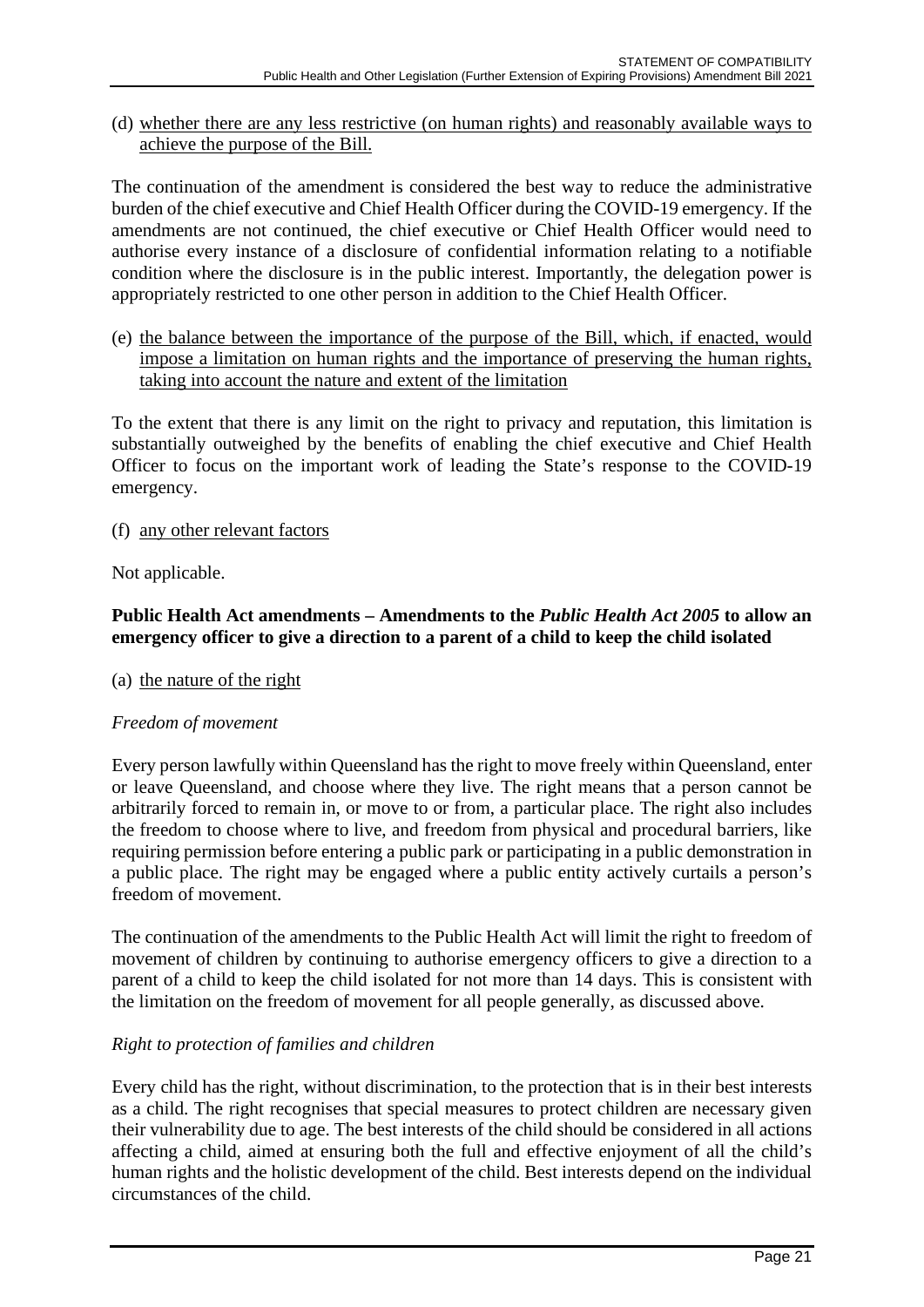The exercise of emergency powers has the potential to impact children through, for example, temporarily restricting their movement, restricting the movement of family or other contacts, or restricting their access to certain facilities or events. Also, directions may not consider the child's views or give their views due weight, which does not respect their capacity to influence the determination of their best interests. However, there are other aspects of the child's best interests which weigh in favour of the amendments, such as their right to life and their health and wellbeing.

(b) the nature of the purpose of the limitation to be imposed by the Bill if enacted, including whether it is consistent with a free and democratic society based on human dignity, equality and freedom

The purpose of the potential limitation on human rights is to ensure compliance with a direction given to a child to isolate for not more than 14 days, especially where the child does not have capacity to understand the direction. This is necessary to assist in containing, or responding to, the spread of COVID-19 within the community.

Protecting the health, safety and wellbeing of people in the Queensland community from the risk posed by COVID-19 and its spread promotes the right to life in the context of the positive obligations that right places on the State in relation to protecting the health and safety of its citizens. This is a proper purpose consistent with a free and democratic society based on human dignity, equality and freedom.

(c) the relationship between the limitation to be imposed by the Bill if enacted, and its purpose, including whether the limitation helps to achieve the purpose

Containing the spread of COVID-19 within the community may be achieved through a direction to quarantine or isolate. This is because COVID-19 is a communicable disease that may be easily transmitted between people. Quarantine and isolation are proven to slow the transmission of COVID-19 and are indispensable to the State's ability to effectively contain and limit the spread of the disease, manage and respond to outbreaks and ensure that the health system has the capacity to provide treatment to vulnerable and other persons who require urgent medical care. The continuation of the amendments achieves the purpose by allowing an emergency officer to give a direction to a parent of a child to keep the child isolated for not more than 14 days. This is the only practicable way to ensure that children comply with quarantine and isolation requirements.

(d) whether there are any less restrictive (on human rights) and reasonably available ways to achieve the purpose of the Bill.

The only practicable way to ensure compliance with a direction given to a child to quarantine or isolate is to impose a corresponding legal obligation on the child's parent. Ensuring compliance with these directions is essential to slowing the transmission of COVID-19 an protecting the health of the community.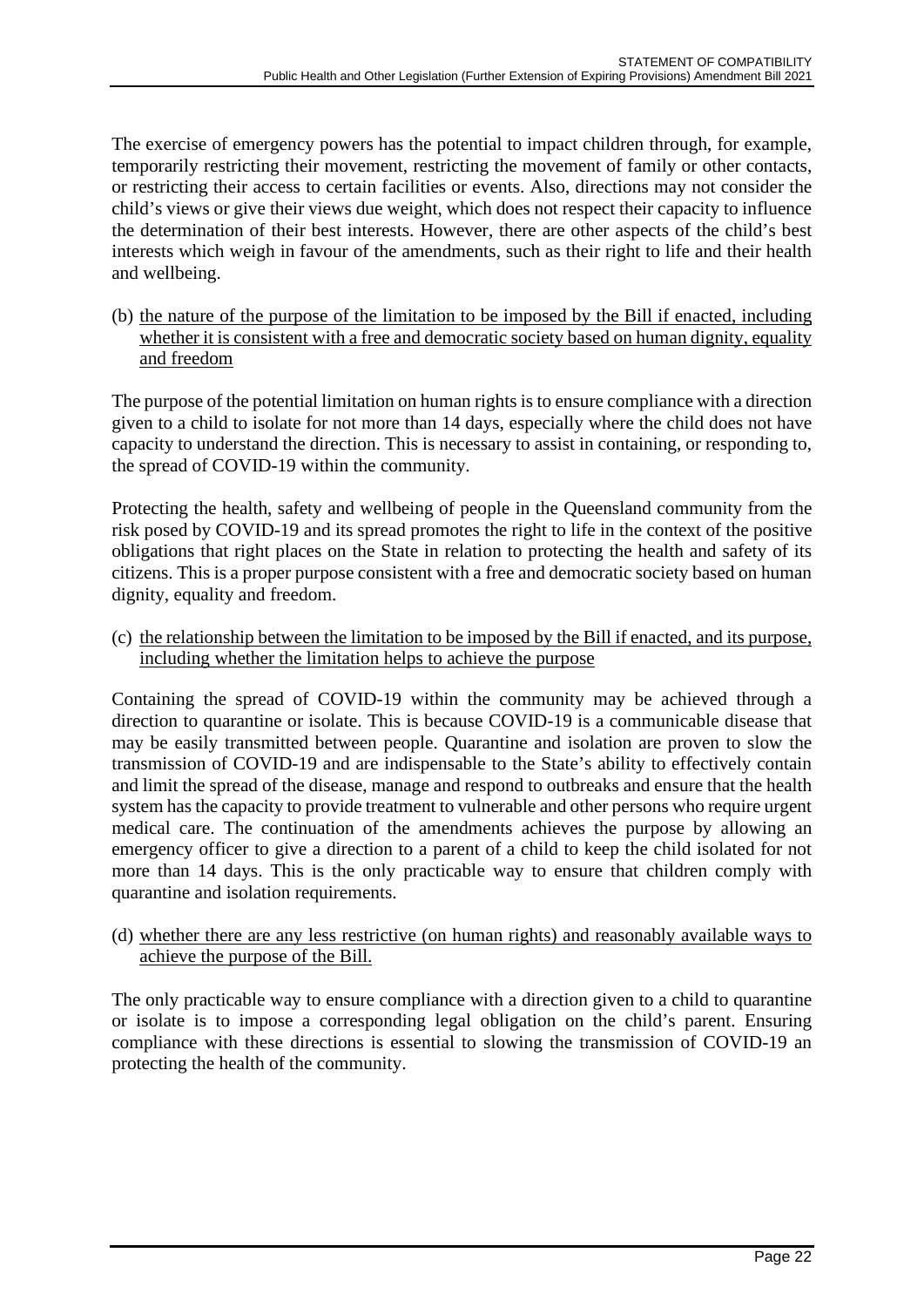A direction issued by an emergency officer will be for a period of not more than 14 days. Further, the power can only be exercised by emergency officers who are appointed by the chief executive and have the necessary expertise and experience to fulfil the role. The direction can only be given if an emergency officer reasonably believes that it is necessary to assist in containing, or responding to, the spread of COVID-19. The power to give the direction also applies to a limited class of persons (that is, it can only be given to a parent of a child).

(e) the balance between the importance of the purpose of the Bill, which, if enacted, would impose a limitation on human rights and the importance of preserving the human rights, taking into account the nature and extent of the limitation

The benefits of reducing exposure to COVID-19 in Queensland and preserving access to emergency and life-saving treatment for persons who develop serious health complications as a result of a COVID-19 outbreak substantially outweigh the limitation on human rights.

Children have particular vulnerabilities due to their age and may not have the maturity to understand the nature of the emergency or the requirement to self-isolate. Failure to impose an obligation on a child's parent or guardian to ensure compliance with a notice to isolate may result in children failing to self-isolate and potentially exposing others to COVID-19.

As noted above, the Bill continues a number of safeguards to ensure the potential interference with human rights is minimal and no greater than necessary to respond to the COVID-19 pandemic.

Relevantly, a child may only be directed to self-isolate if an emergency officer reasonably believes that self-isolation is necessary to contain the spread of COVID-19 within the community. The period of self-isolation will not exceed 14 days, unless a further lawful direction is issued, and the direction must be revoked immediately if at any time the officer is satisfied that the direction is no longer required. In addition, directions may include conditions to minimise interference with persons' freedom of movement and other human rights, such as by providing that persons who are under self-isolation may leave their home or other accommodation to obtain medical care or supplies or to engage in activities that do not involve close contact with other persons.

(f) any other relevant factors

Not applicable.

## **Other COVID-19 related amendments – Amendments to the** *Mental Health Act 2016* **allowing mental health patients to be granted leave to comply with public health directions**

## (a) the nature of the right

## *Right to equality; right to health services*

Every person has the right to enjoy the person's human rights without discrimination. The part of the right that provides that a person is equal before the law and is entitled to the equal protection of the law without discrimination requires public entities, as well as courts and tribunals in undertaking certain functions, to treat people equally when applying the law and to not apply the law in a discriminatory or arbitrary way.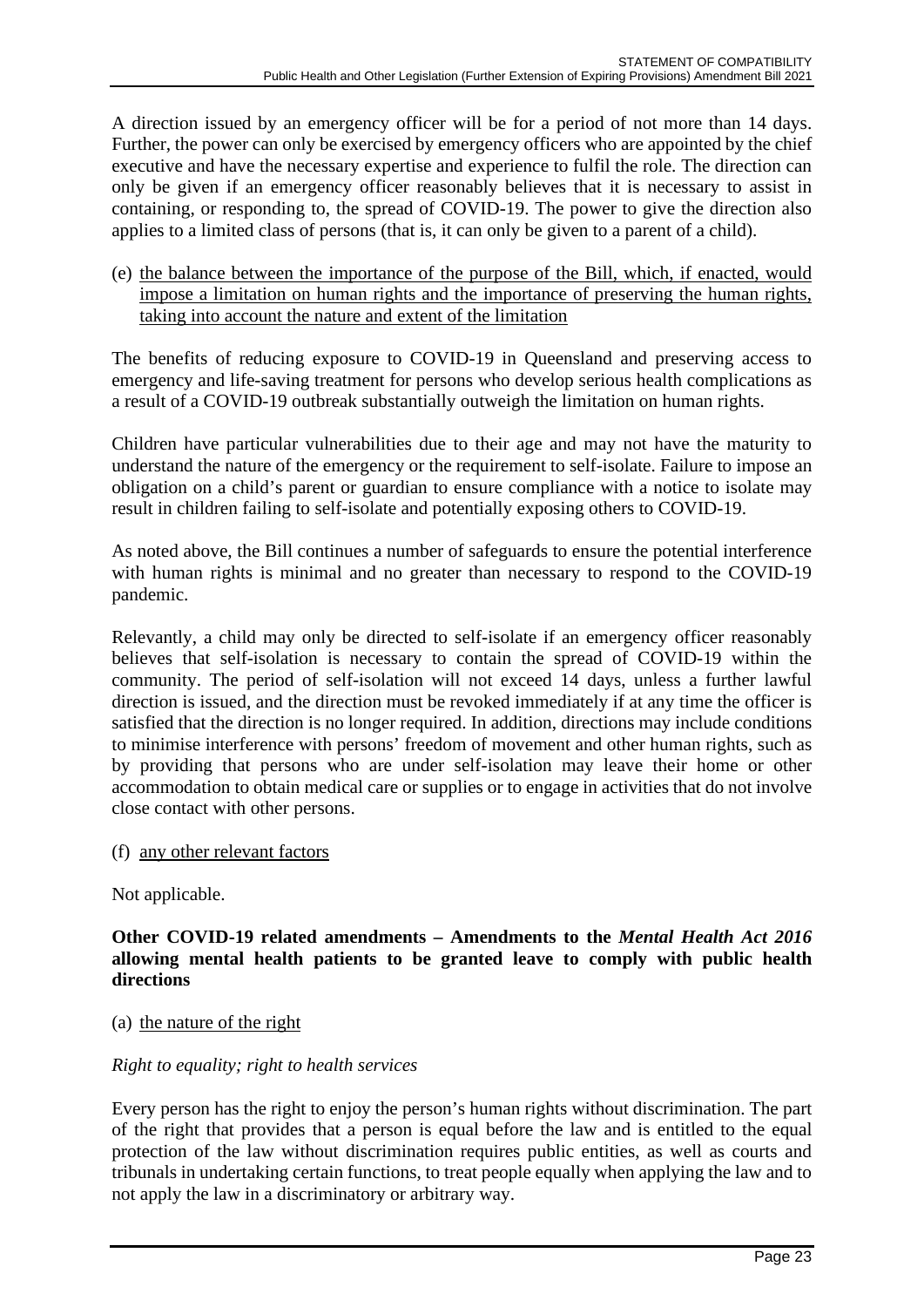Every person has the right to access health services without discrimination and must not be refused necessary emergency medical treatment.

The Bill continues amendments to the Mental Health Act to allow the Chief Psychiatrist to grant leave from an Authorised Mental Health Service during the COVID-19 emergency. The amendment allows a patient to comply with a detention order or public health direction given under the Public Health Act, potentially reducing the risk to the person of contracting COVID-19 or the risk to others in an authorised mental health service in the event that a person is diagnosed with COVID-19. Essentially, the movement of a patient will be to ensure the health and safety from the risk of transmission of COVID-19 as a direct result of detention order or public health direction, which apply restrictions broadly to every person.

The right to equality before the law may be engaged as the provision allows for a person who is receiving treatment under a mental health order to be moved to another place for the purpose of complying with a detention order or public health direction issued under the Public Health Act. This may impact the mental healthcare treatment of a person if required to move to another place.

## *Right to privacy*

The Bill continues amendments to information-sharing provisions in the Mental Health Act to permit the disclosure of information relating to classified patients. A classified patient is a person in custody in a prison, watch-house or youth detention centre who has become acutely unwell and requires treatment and care in an authorised mental health service.

A patient's right to privacy may be limited as a patient's personal information may be released under section 783(1) of the Mental Health Act as modified by section 800N.

However, the right to privacy is subject to an internal limitation in that it applies only to interferences with privacy that are 'unlawful' or 'arbitrary'. This internal limitation applies here because the Bill only continues the existing framework which authorises specific disclosures about a classified patient to a victim of an unlawful act committed by the classified patient, a close relative of a victim, or another individual who has suffered harm because of an unlawful act committed by the classified patient.

During the COVID-19 emergency period, the amendment will provide for the Chief Psychiatrist to disclose the fact that a classified patient is absent from an authorised mental health service under new section 800I. The chief psychiatrist may make such disclosure if they consider the information is relevant to the safety and welfare of the person to whom the information is disclosed. The person must give a written undertaking to preserve the confidentiality of the information. The Bill does not limit the right to privacy.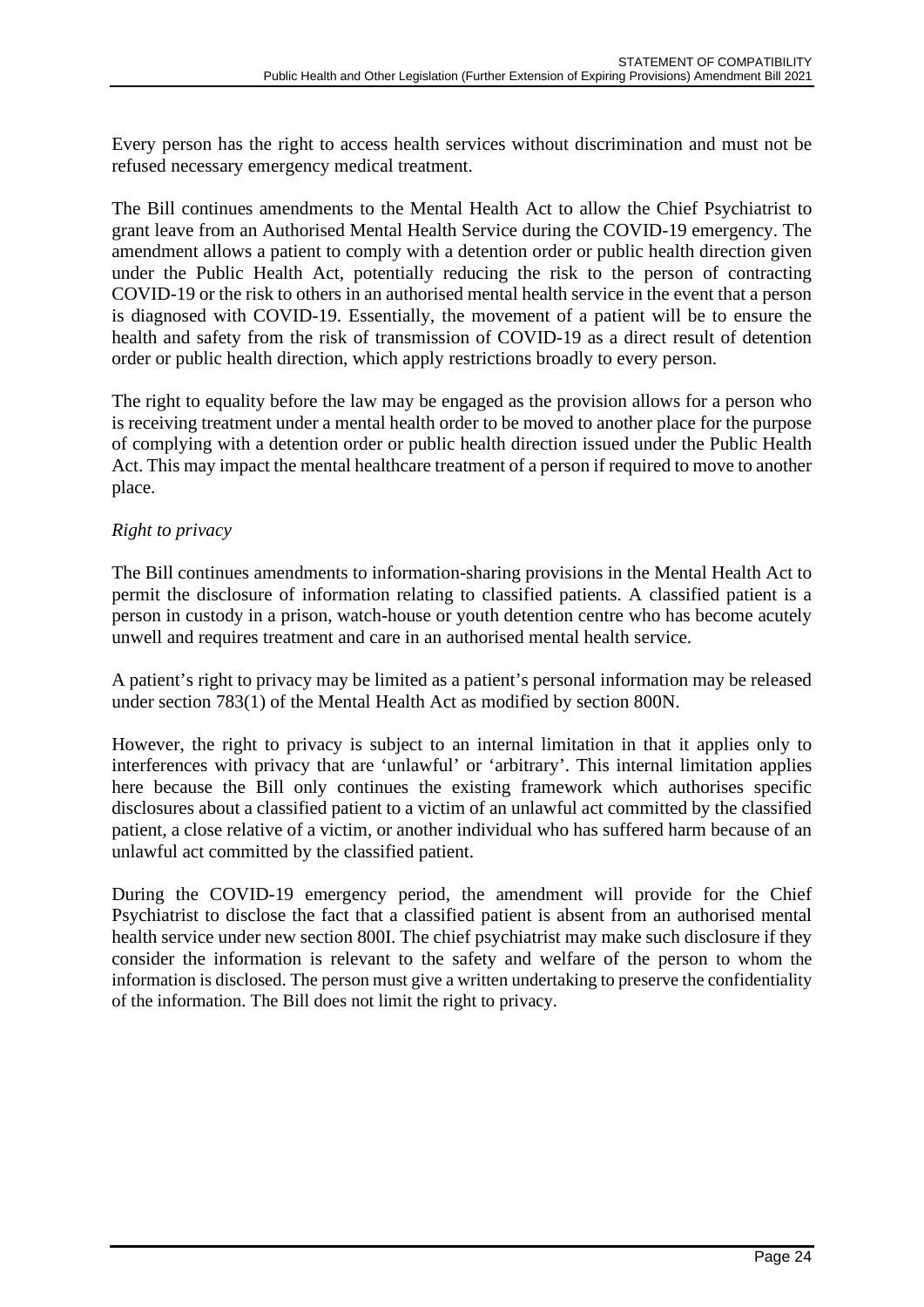(b) the nature of the purpose of the limitation to be imposed by the Bill if enacted, including whether it is consistent with a free and democratic society based on human dignity, equality and freedom

The purpose of the potential limitations on human rights by the continuation of the amendments made to the Mental Health Act will ensure that a person can comply with a detention order or public health direction relating to the COVID-19 emergency. The Chief Health Officer makes a public health direction to contain, or respond to, the spread of COVID-19 within the community. A detention order for a person having or suspected of having COVID-19 is made to contain the spread of the disease. Containing the spread of COVID-19 provides a direct health benefit to the broader community.

Protecting the health, safety and wellbeing of people in the Queensland community, including those in the State's care, from the risk posed by COVID-19 and its spread promotes the right to life in the context of the positive obligations that right places on the State in relation to protecting the health and safety of its citizens. This is a proper purpose consistent with a free and democratic society based on human dignity, equality and freedom.

(c) the relationship between the limitation to be imposed by the Bill if enacted, and its purpose, including whether the limitation helps to achieve the purpose

Containing the spread of COVID-19 within the community may be achieved through detention orders and public health directions. This is because COVID-19 is a communicable disease that may be easily transmitted between people. Quarantine and self-isolation are proven ways to slow the transmission of COVID-19, particularly to vulnerable persons who may develop complications or otherwise require emergency or life-sustaining treatment. The continuation of the amendments achieves the purpose by facilitating a requirement of a detention order or public health direction under the Public Health Act.

(d) whether there are any less restrictive (on human rights) and reasonably available ways to achieve the purpose of the Bill.

If the amendments are not continued, a person who is detained at an authorised mental health service may be unable to comply with a requirement of a detention order or a public health direction under the Public Health Act.

While a person who ordinarily receives inpatient mental health care may receive a lower standard of health care in the community where the person is directed to stay at a place other than an authorised mental health service because of a detention order or public health direction, any difference in the standard of medical care is likely to be minimal and the benefit of protecting the health of the person and broader community outweighs any reduction in standard of care. The Bill contains protections against a person being inappropriately transferred by providing that the Chief Psychiatrist may only approve an absence of certain patients from an authorised mental health service if satisfied that the treatment and care needs of the person can be met for the period of absence and the absence will not result in an unacceptable risk to the person's safety and welfare or to the safety of the community.

Further, the power to authorise a person to leave an authorised mental health service will only be used as a last resort where the person cannot be transferred to another authorised mental health service.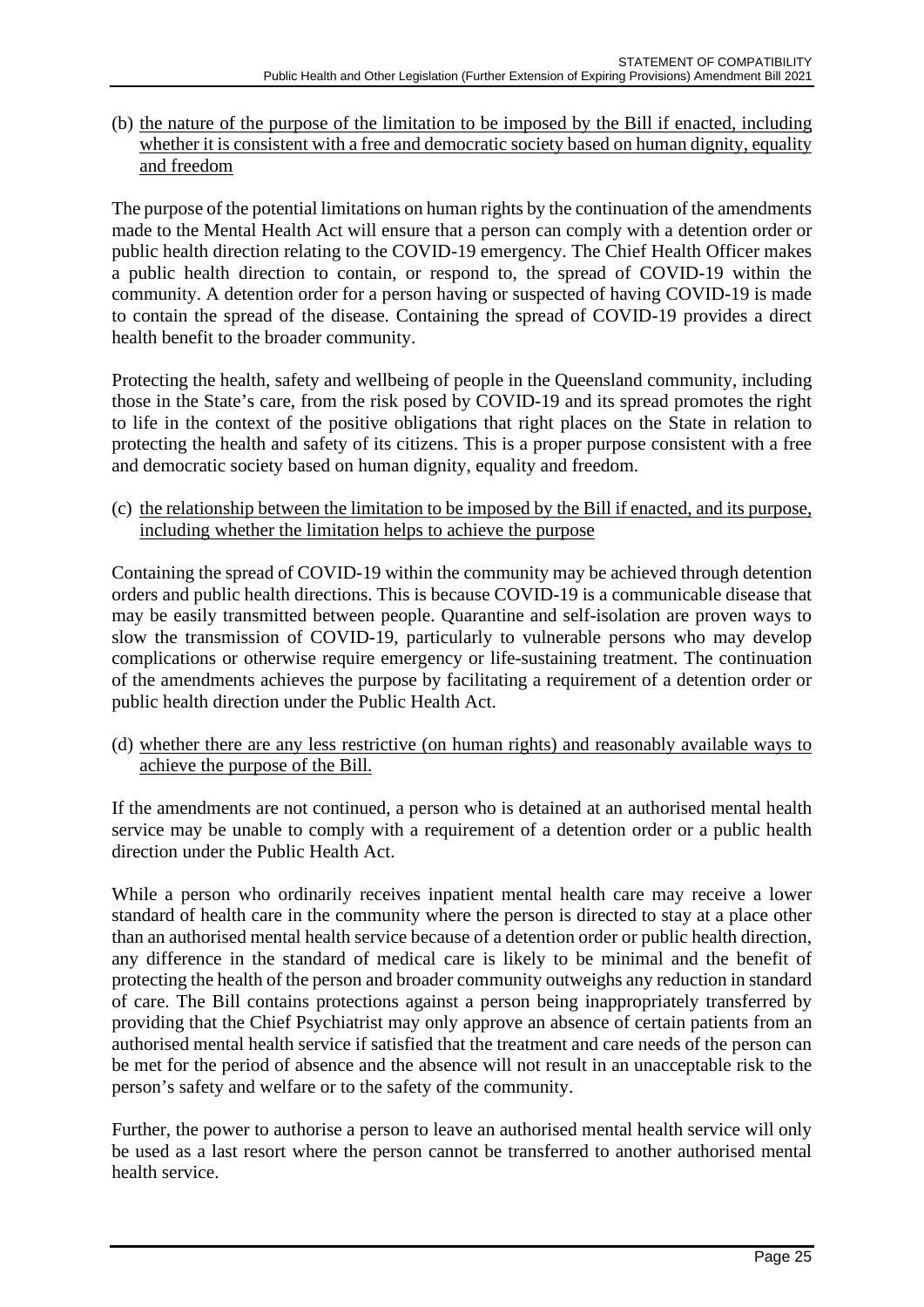(e) the balance between the importance of the purpose of the Bill, which, if enacted, would impose a limitation on human rights and the importance of preserving the human rights, taking into account the nature and extent of the limitation

The benefits of significantly reducing Queenslanders' exposure to disease and preserving access to emergency and life-sustaining treatment for persons who develop serious health complications as a result of a COVID-19 outbreak substantially outweigh the limitations on human rights.

Failure to continue these measures would mean the Queensland Government's power to respond to the ongoing risks of COVID-19 is incomplete, as a person who is detained at an authorised mental health service may be unable to comply with a requirement of a detention order or a public health direction under the Public Health Act. It is essential that all Queenslanders are able to undertake quarantine and isolation as directed under the Public Health Act in order to effectively slow the transmission of COVID-19 and contain the spread of the disease.

## (f) any other relevant factors

Not applicable.

#### **Other COVID-19 related amendments – Extension of extraordinary regulation-making powers in the ER Act and other statutory instruments**

The regulation-making powers and modification framework under the ER Act have the potential to limit most, if not all, of the human rights protected by the Human Rights Act depending on the nature of the secondary instruments that may be enacted or exercised under the empowering provisions. This was acknowledged in the Statement of Compatibility that accompanied the ER Act, noting that the human rights implications would not crystallise until a specific proposal (that is, a regulation, extraordinary regulation, statutory instrument or notice) had been developed and enacted.

However, those implications have now crystallised in the form of a number of secondary instruments the majority of which are being extended under the Bill. The human rights that are relevant to each of the secondary instruments that would be extended by the Bill are set out in the human rights certificates that accompanied each of the following Regulations:

- [Human Rights Certificate](https://www.legislation.qld.gov.au/view/pdf/published.hrc/sl-2020-0084) Corrective Services (COVID-19 Emergency Response) Regulation 2020
- [Human Rights Certificate](https://www.legislation.qld.gov.au/view/pdf/published.hrc/sl-2020-0153) Domestic and Family Violence Protection (COVID-19 Emergency Response) Regulation 2020
- [Human Rights Certificate](https://www.legislation.qld.gov.au/view/pdf/published.hrc/sl-2020-0102) Economic Development (COVID-19 Emergency Response) Regulation 2020
- [Human Rights Certificate](https://www.legislation.qld.gov.au/view/pdf/published.hrc/sl-2020-0104) Education Legislation (COVID-19 Emergency Response) Regulation 2020
- [Human Rights Certificate](https://www.legislation.qld.gov.au/view/pdf/published.hrc/sl-2020-0246) Family Responsibilities Commission (COVID-19 Emergency Response) Regulation 2020
- [Human Rights Certificate](https://www.legislation.qld.gov.au/view/pdf/published.hrc/sl-2020-0250) Justice Legislation (COVID-19 Emergency Response— Community Titles Schemes and Other Matters) Regulation 2020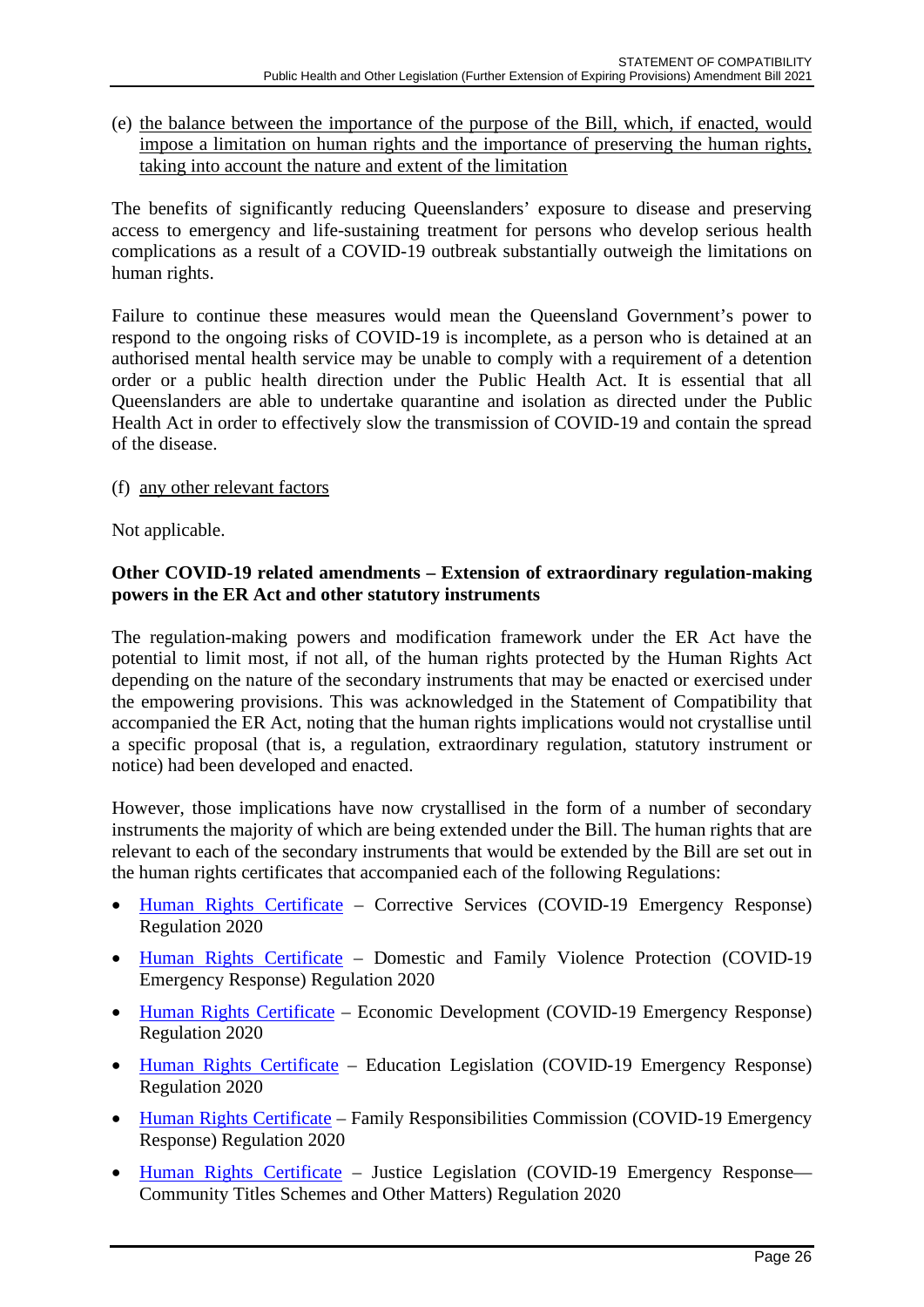- [Human Rights Certificate](https://www.legislation.qld.gov.au/view/pdf/published.hrc/sl-2020-0072) Justice Legislation (COVID-19 Emergency Response—Wills and Enduring Documents) Regulation 2020
- [Human Rights Certificate](https://www.legislation.qld.gov.au/view/pdf/published.hrc/sl-2020-0078) Justice Legislation (COVID-19 Emergency Response—Wills and Enduring Documents) Amendment Regulation 2020
- [Human Rights Certificate](https://www.legislation.qld.gov.au/view/pdf/published.hrc/sl-2021-0028) Justice Legislation (COVID-19 Emergency Response— Documents and Oaths) Amendment Regulation 2021
- Human Rights Certificate Justice Legislation (COVID-19 Emergency Response— Documents and Oaths) Amendment Regulation 2021
- [Human Rights Certificate](https://www.legislation.qld.gov.au/view/pdf/published.hrc/sl-2020-0103) Justice Legislation (COVID-19 Emergency Response— Proceedings and Other Matters) Regulation 2020
- [Human Rights Certificate](https://www.legislation.qld.gov.au/view/pdf/published.hrc/sl-2020-0147) Local Government (COVID-19 Emergency Response) Regulation 2020
- [Human Rights Certificate](https://www.legislation.qld.gov.au/view/pdf/published.hrc/sl-2020-0222) Manufactured Homes (Residential Parks) (COVID-19 Emergency Response) Regulation 2020
- [Human Rights Certificate](https://www.legislation.qld.gov.au/view/pdf/published.hrc/sl-2020-0101) Planning (COVID-19 Emergency Response) Regulation 2020
- [Human Rights Certificate](https://www.legislation.qld.gov.au/view/pdf/published.hrc/sl-2020-0197) Planning Legislation (Economic Recovery Measures and Other Matters) Amendment Regulation 2020
- [Human Rights Certificate](https://www.legislation.qld.gov.au/view/pdf/published.hrc/sl-2020-0057) Residential Tenancies and Rooming Accommodation (COVID-19 Emergency Response) Regulation 2020
- [Human Rights Certificate](https://www.legislation.qld.gov.au/view/pdf/published.hrc/sl-2020-0235) Residential Tenancies and Rooming Accommodation (COVID-19 Emergency Response) Amendment Regulation 2020
- [Human Rights Certificate](https://www.legislation.qld.gov.au/view/html/inforce/current/sl-2020-0079) Retail Shop Leases and Other Commercial Leases (COVID-19 Emergency Response) Regulation 2020
- [Human Rights Certificate](https://www.legislation.qld.gov.au/view/pdf/published.hrc/sl-2021-0007) Retail Shop Leases and Other Commercial Leases (COVID-19 Emergency Response) Amendment Regulation 2021
- [Human Rights Certificate](https://www.legislation.qld.gov.au/view/pdf/published.hrc/sl-2020-0123) Youth Justice (COVID-19 Emergency Response) Regulation 2020

The Bill also extends the operation of statutory instruments made under temporary amendments to the *Gaming Machine Act 1991*. The human rights that are relevant to these instruments are set out in the following human rights certificates:

- [Human Rights Certificate](https://www.legislation.qld.gov.au/view/pdf/published.hrc/sl-2020-0126) *Gaming Tax Notice 2020*
- [Human Rights Certificate](https://www.legislation.qld.gov.au/view/pdf/published.hrc/sl-2020-0177) *Gaming Tax Notice (No. 2) 2020*

The abovementioned human rights certificates were made in the names of the Minister who, at the time, administered the law or provision under which the identified secondary instrument was made, and I am advised that those certificates accurately reflect the human rights that are limited by each secondary instrument.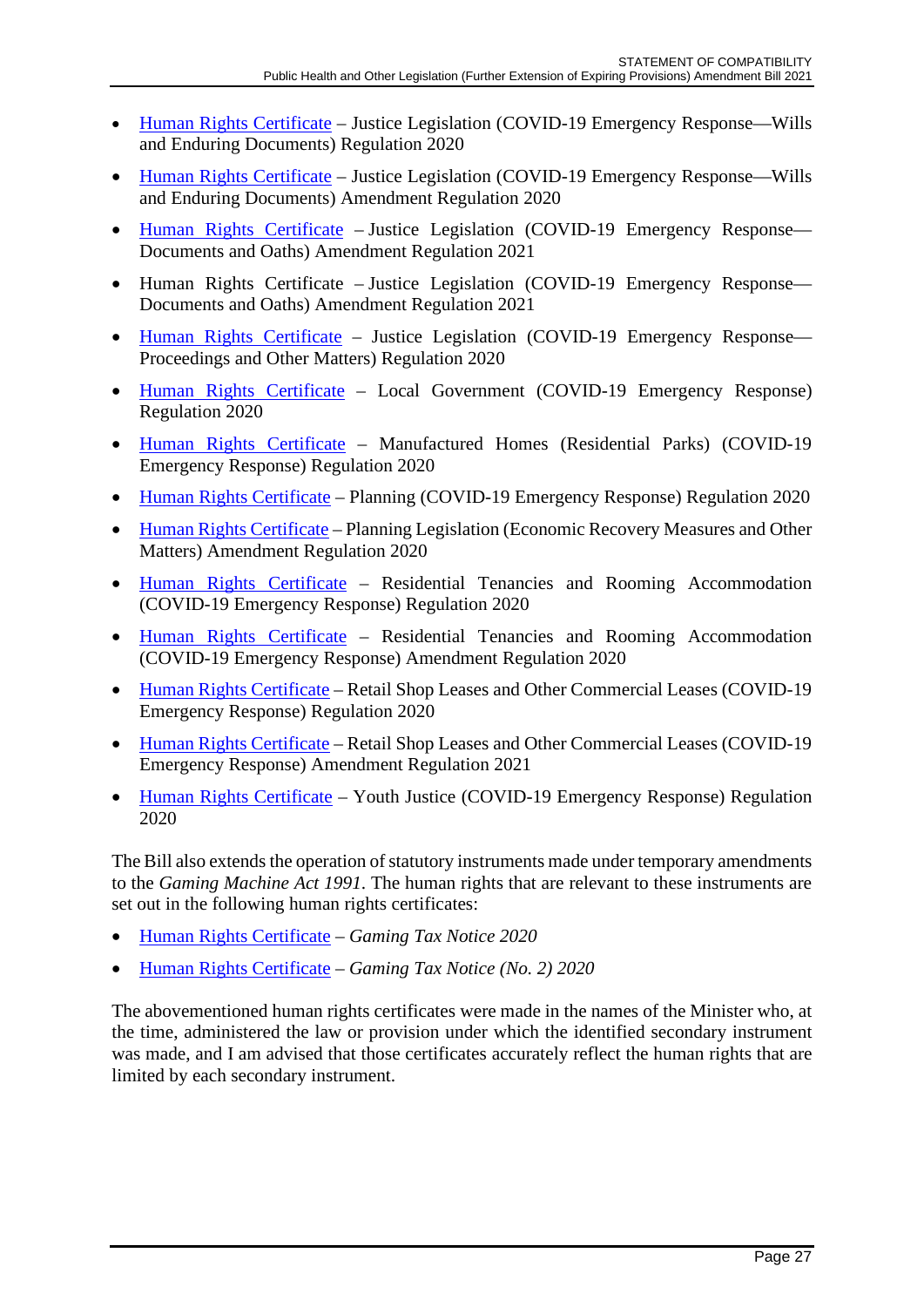It is not, at this point, reasonably foreseeable that any secondary instruments will be enacted or exercised in the future under the ER Act powers which radically depart from the types of instruments that have already been made. This means that there are no reasonably foreseeable limitations on human rights in addition to those detailed in the human rights certificates noted above and the Statement of Compatibility for the ER Act. Should the need arise for any further secondary instruments to be enacted, the potential limitations of human rights will be canvassed in a human rights certificate which will be attached to the secondary instrument.

## **Other COVID-19 related amendments – Extension of power for extraordinary regulations to deal with transitional arrangements**

The ER Amendment Act introduced an appropriate transitional framework which enables regulations to be made, where required, to return to normal operations in the most effective and efficient way.

The transitional arrangements do not limit human rights to any greater extent than what was identified in the human rights certificates that accompanied each secondary instrument, as listed above. Further, when any transitional regulations come to be made under the arrangements, they will necessarily be accompanied by a human rights certificate which discusses the compatibility of any limitations on human rights that do arise.

Expanding the application of the transitional regulation-making power ensures the power can be exercised by the most appropriate decision-maker and does not limit human rights to any greater extent than what was identified in the Statement of Compatibility for the *COVID-19 Emergency Response and Other Legislation Amendment Act 2020*. Further, when any transitional regulations come to be made under the arrangements, they will necessarily be accompanied by a human rights certificate which discusses the compatibility of any limitations on human rights that do arise.

## **Other COVID-19 related amendments – Extension of amendments to Acts and subordinate legislation**

## *Amendments to Body Corporate regulations enabling body corporate committees to make decisions regarding common property*

The Bill continues temporary amendments to the following regulations allowing body corporate committees to make decisions regarding common property, if the committee considers the change is reasonably necessary to ensure compliance with a public health direction.

- *Body Corporate and Community Management (Accommodation Module) Regulation 2020*
- *Body Corporate and Community Management (Commercial Module) Regulation 2020*
- *Body Corporate and Community Management (Small Schemes Module) Regulation 2020*
- *Body Corporate and Community Management (Standard Module) Regulation 2020*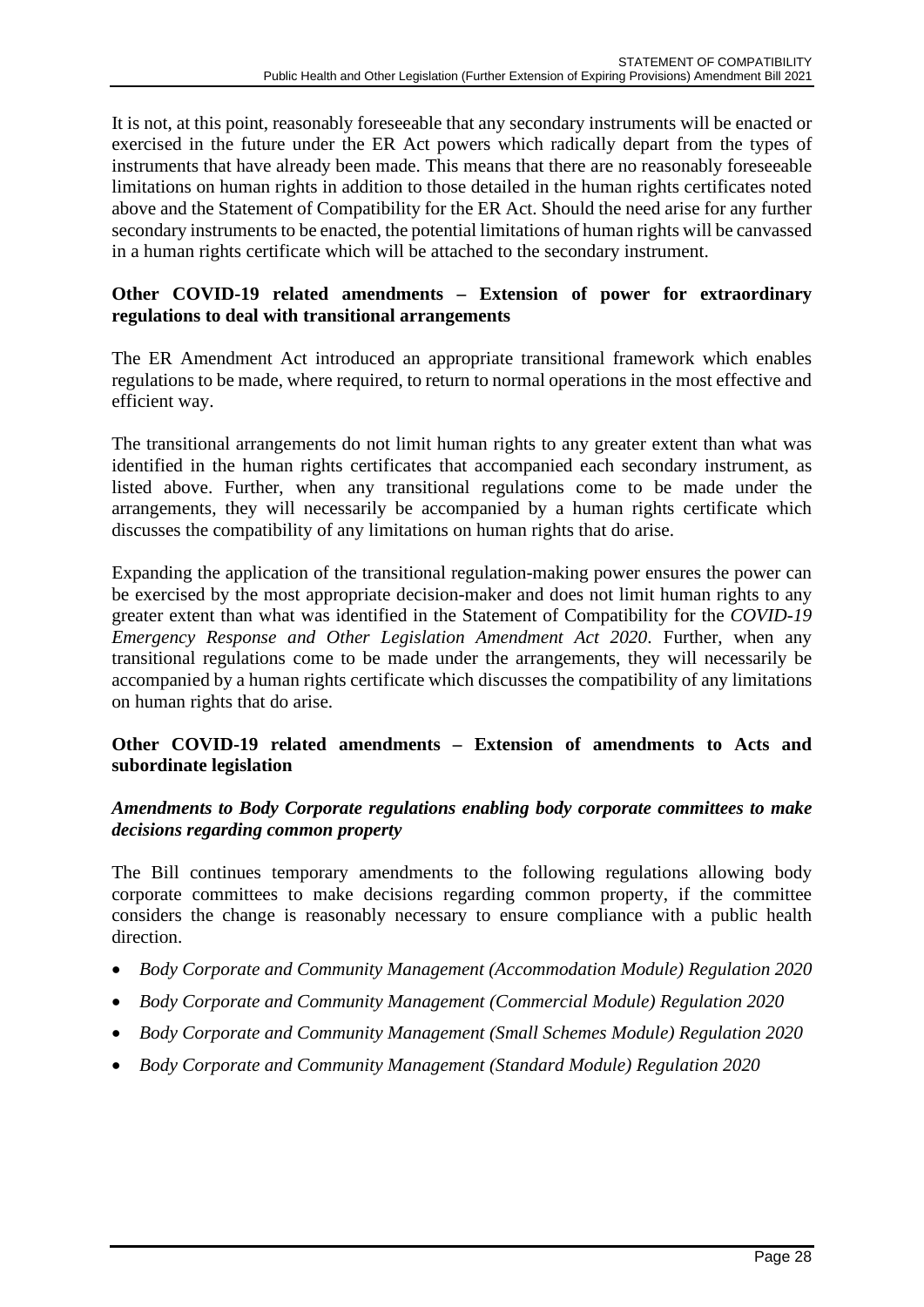#### (a) the nature of the right

A person has the right to own property alone or in association with others and must not be arbitrarily deprived of that property. The right includes the protection from the deprivation of property. The term 'deprived' is not defined by the Human Rights Act, however, deprivation in this sense is considered to include the substantial restriction on a person's use or enjoyment of their property, to the extent that it substantially deprives a property owner of the ability to use his or her property or part of that property (including enjoying exclusive possession of it, disposing of it, transferring it or deriving profits from it).

Relevantly, property has been held as including the right to use common property equally with other lot owners. However, it is said to be a 'lesser right' than that of the right to property.<sup>[10](#page-28-0)</sup>

Under the Body Corporate and Community Management Act, owners of lots in a community titles scheme own the common property for the scheme as tenants in common and have a right to use and enjoy the common property for the scheme. If the occupier of a lot is not the lot's owner, a legislative right the owner has to the occupation or use of common property is enjoyed by the occupier. In relation to body corporate assets, the body corporate for a community titles scheme holds the body corporate assets beneficially. Owners and occupiers of lots in a community titles scheme are permitted under the Body Corporate and Community Management Act to use and enjoy body corporate assets.

The Bill limits property rights by continuing amendments to permit a body corporate committee to make decisions to change the rights, privileges or obligations of lot owners about access to, or the use of, common property or body corporate assets.

#### (b) the nature of the purpose of the limitation, including whether it is consistent with a free and democratic society based on human dignity, equality and freedom

The purpose of any limitation on property rights is to ensure body corporate committees are able to make decisions to change the rights, privileges or obligations of owners of lots relating to the access or use of common property or body corporate assets for a community titles scheme, if the committee considers the change is reasonably necessary to ensure compliance with relevant public health directions.

For example, a committee may decide to prevent owners and occupiers of lots in the community titles scheme from accessing or using a common property indoor swimming pool to ensure owners and occupiers comply with a relevant public health direction. The temporary capacity for committees to make decisions about access to, or the use of, common property and body corporate assets is also aimed at ensuring bodies corporate (via their committees) may make decisions that promote the right to life by supporting the public health response to COVID-19, by ensuring compliance with public health directions.

As the purpose of the limitation on property rights promotes the right to life by ensuring compliance with public health directions, the purpose of the limitation is considered to be consistent with a free and democratic society based on human dignity, equality and freedom.

<span id="page-28-0"></span><sup>10</sup> *Owners Corporation No. 1 SP37133 v J and Investments Pty Ltd & Ors (Owners Corporation)* [2012] VCAT 1164.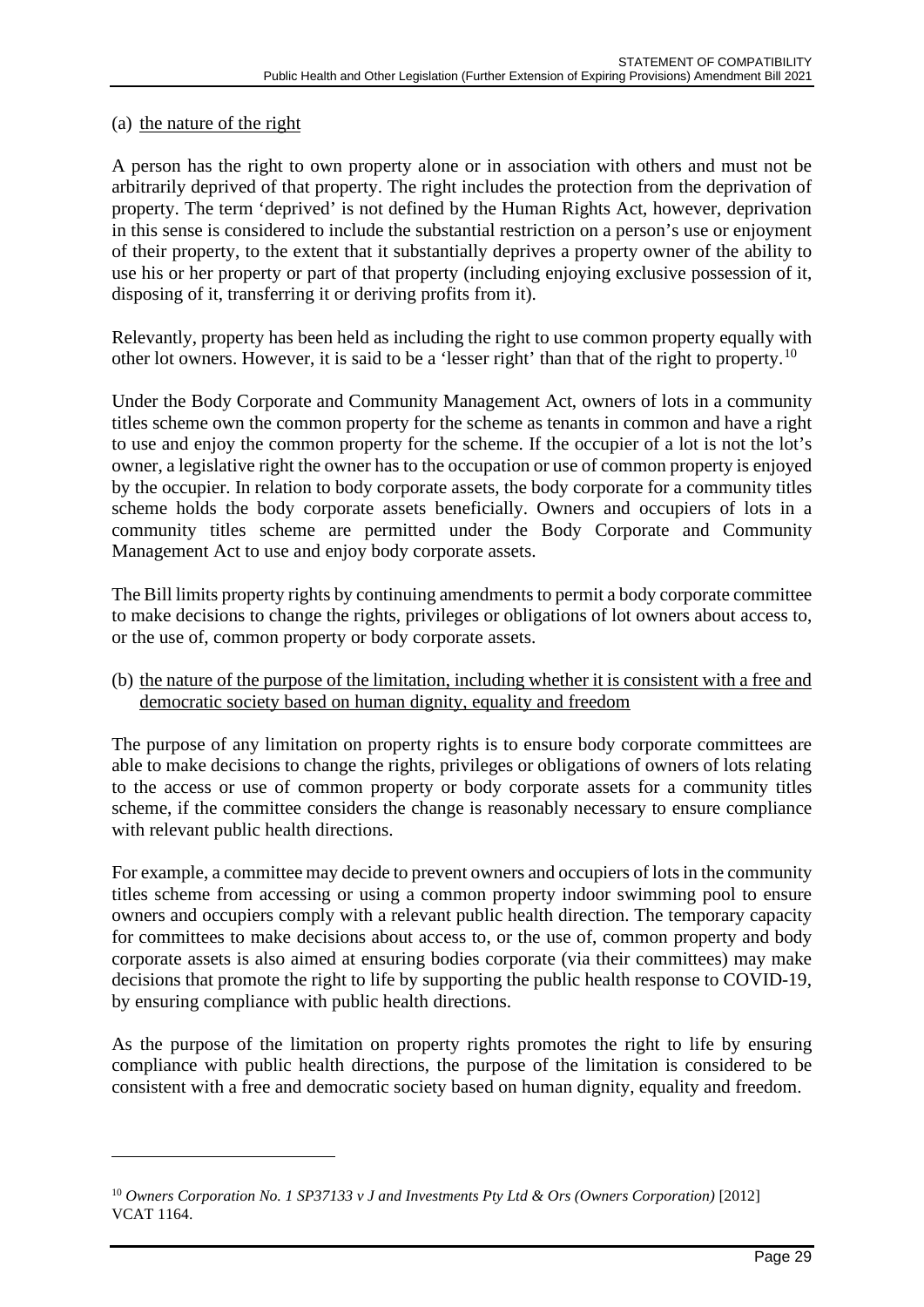#### (c) the relationship between the limitation and its purpose, including whether the limitation helps to achieve the purpose

The limitation on property rights achieves its purpose by ensuring body corporate committees have capacity to make decisions to change the rights, privileges or obligations of owners of lots about access to, or the use of, common property and body corporate assets to support the public health response to COVID-19, by ensuring compliance with public health directions.

The limitation also achieves its purpose by ensuring committees may make decisions that are aimed at protecting the health and safety of owners and occupiers of lots in a community titles scheme, by changing rights, privileges or obligations of owners of lots in relation to access to, or use of, common property and body corporate assets if the committee considers the change is reasonably necessary to ensure compliance with public health directions. Overall, the limitation imposed on the property rights of owners and occupiers of lots is intended to promote the right to life, by ensuring body corporate committees are able to make decisions to support the public health response to COVID-19.

#### (d) whether there are any less restrictive and reasonably available ways to achieve the purpose

A less restrictive way to achieve the purpose would be to revert to the usual approach under the regulations, which requires decisions to change rights, privileges or obligations of owners of lots about access to, or the use of, common property and body corporate assets to be made at a body corporate general meeting.

However, this is not considered to be an optimal option, given body corporate general meetings are subject to particular procedural requirements that may limit the capacity of bodies corporate to respond rapidly to support the public health response to COVID-19 and ensure compliance with public health directions. For example, owners must be given at least 21 days' notice of a general meeting.

Decisions to change the rights, privileges or obligations of owners of lots about access to, and the use of, common property and body corporate assets to ensure compliance with public health directions may require bodies corporate to respond rapidly, particularly in light of the urgent nature of some public health directions made under the Public Health Act.

Allowing decisions to change the rights, obligations or privileges of owners of lots to be made by the committee ensures bodies corporate may make timely decisions about access to, and use of, common property and body corporate assets if the committee considers it reasonably necessary to ensure compliance with public health directions.

#### (e) the balance between the importance of the purpose of the limitation and the importance of preserving the human right, taking into account the nature and extent of the limitation

The Bill strikes an appropriate balance between the rights of owners and occupiers to enjoy common property and body corporate assets with the ability of body corporate committees to make urgent decisions to support the public health response to COVID-19.

Any limitation of property rights is further mitigated by the ability of a lot owner or occupier to apply under the dispute resolution provisions of the Body Corporate and Community Management Act if the owner or occupier considers the committee has acted unreasonably in making a decision.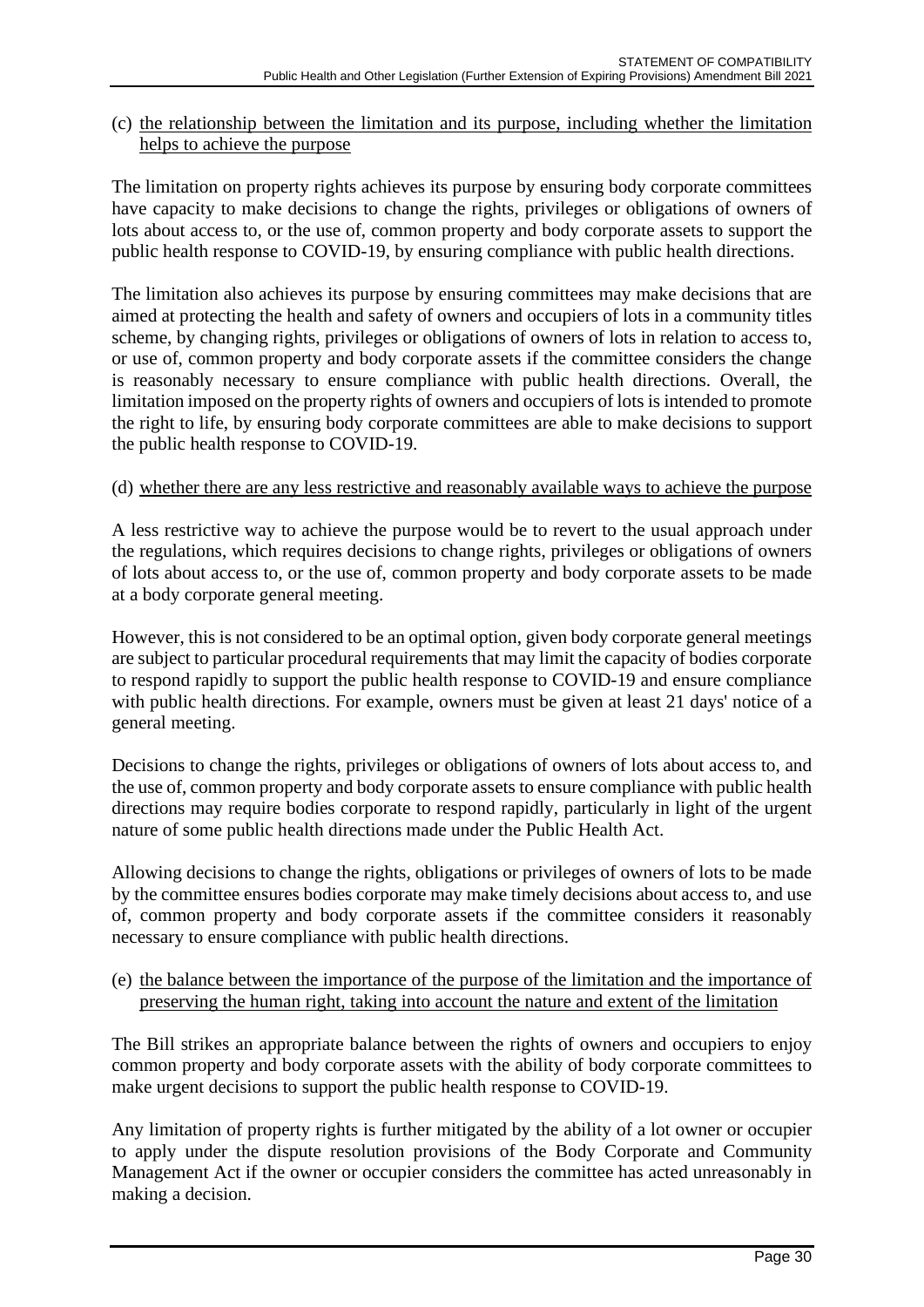## *Amendments to facilitate the holding of COVID-safe local government by-elections, local government fresh elections and State government by-elections*

The Bill provides flexibility to facilitate the holding of certain by-elections and fresh elections in a timely way that helps minimise the health and safety risks associated with COVID-19 by continuing amendments to the:

- *Electoral Act 1992* regarding State by-elections; and
- *City of Brisbane Act 2010, Local Government Act 2009*, and *Local Government Electoral Act 2011* regarding local government by-elections and fresh elections.
- (a) the nature of the right

## *Right to take part in public life; freedom of expression*

The right to take part in public life affirms the right of all persons to contribute to and exercise their voices in relation to the public life of the State. It ensures all persons have the opportunity to contribute to the political process and public governance, directly or through freely chosen representatives. The United Nations Human Rights Committee (UNHRC) considers that the right imposes positive obligations on the State regarding the conduct of elections, including to preserve the impartiality of the electoral process and the right of citizens to choose their representatives freely.

The freedom of expression protects the right of all persons to hold an opinion without interference, and the right of all persons to seek, receive and express information and ideas (including verbal and non-verbal communication). The forms of protected expression are broad, and include expression that is oral, written, print, art or in any other medium. The right to freedom of expression and the free flow of information and ideas, particularly about public and political issues, is considered to be a touchstone of a democratic society.

The Bill limits these rights by continuing amendments:

- to enable the Electoral Commission of Queensland (ECQ) to alter the period during which a person may update the electoral roll, nominate as a candidate for the local government by-election or fresh election or cast their vote on polling day;
- that may make it more challenging for certain voters to exercise their right to vote by, for example, allowing the ECQ to declare that electoral visitor voting is not available for a byelection or fresh election. However, alternative arrangements are required to be made to enable electors affected by a relevant declaration or direction to vote; and
- that impact on the ability of candidates, political parties, third parties and other individuals to communicate with voters by allowing the ECQ to issue directions regarding the display or distribution of how-to-vote cards, with an offence applying to persons who contravene such a direction without a reasonable excuse.

#### *Right to privacy; freedom of movement*

The right to privacy and reputation protects the individual from all interferences and attacks upon their privacy, family, home, correspondence (written and verbal) and reputation.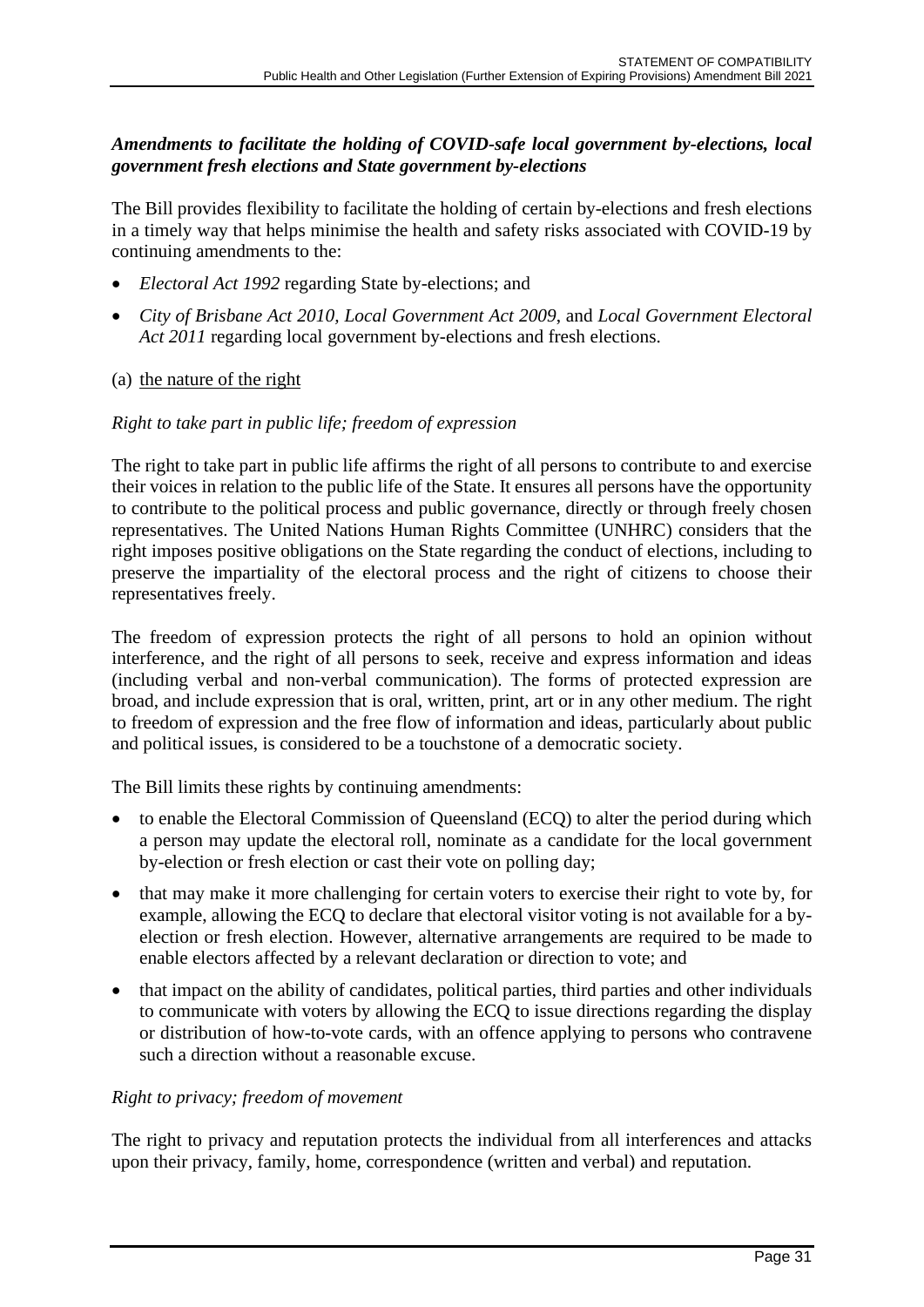The scope of the right to privacy is very broad, but at its most basic is concerned with notions of personal autonomy and dignity. The UNHRC has said that it refers to those aspects of life in which a person can freely express his or her identity, either alone or in relationships with others. It protects privacy in the personal sense (and in the sense of personal information, data collection and correspondence) but also extends to an individual's private life more generally.

The right to privacy under the Human Rights Act protects individuals against unlawful or arbitrary interferences with their privacy. The concept of lawfulness in the context of the right to privacy means that no interference can take place except in cases envisaged by the law. Interference authorised by States can only take place on the basis of law, which itself must comply with the provisions, aims and objectives of the International Covenant on Civil and Political Rights (ICCPR).

The European Court of Human Rights has also said that an interference will be lawful if it is authorised by a law that is adequately accessible and formulated with sufficient precision to enable a person to regulate his or her conduct by it. These are concepts that are consistent with the rule of law principles. The concept of arbitrariness in the context of the right to privacy carries a human rights' meaning of 'capriciousness, unpredictability, injustice and unreasonableness – in the sense of not being proportionate to the legitimate aim sought'.

The freedom of movement protects a person's right to move freely within Queensland and to enter and leave it and choice of residence, if they are lawfully within Queensland. The right is based on Article 12 of the ICCPR. The ICCPR states in part that the right shall not be subject to any restrictions except those which are provided by law and are necessary to protect public health. However, the UNHRC considers that the right for individuals to move freely should not be unnecessarily affected by legal and bureaucratic barriers.

The freedom of movement and the right to privacy are both limited to the extent that the Bill continues amendments to allow:

- the ECQ to give a direction about the number of scrutineers each candidate may have at a polling booth or other place at which a scrutineer is otherwise entitled to be present, or prohibiting a scrutineer from being present at a polling booth or other place at which a scrutineer is otherwise entitled to be present, with an offence applying to a candidate or a scrutineer who contravenes such a direction without a reasonable excuse;
- a returning officer, presiding officer or member of the ECQ's staff to give a direction about the movement of candidates or scrutineers at a polling booth, and areas where they may be, with an offence applying for contravening such a direction without a reasonable excuse;
- a returning officer to arrange for the counting of votes to be filmed by a member of the ECQ's staff; and
- a returning officer to direct a member of the ECO's staff to carry out the counting of votes at a stated place.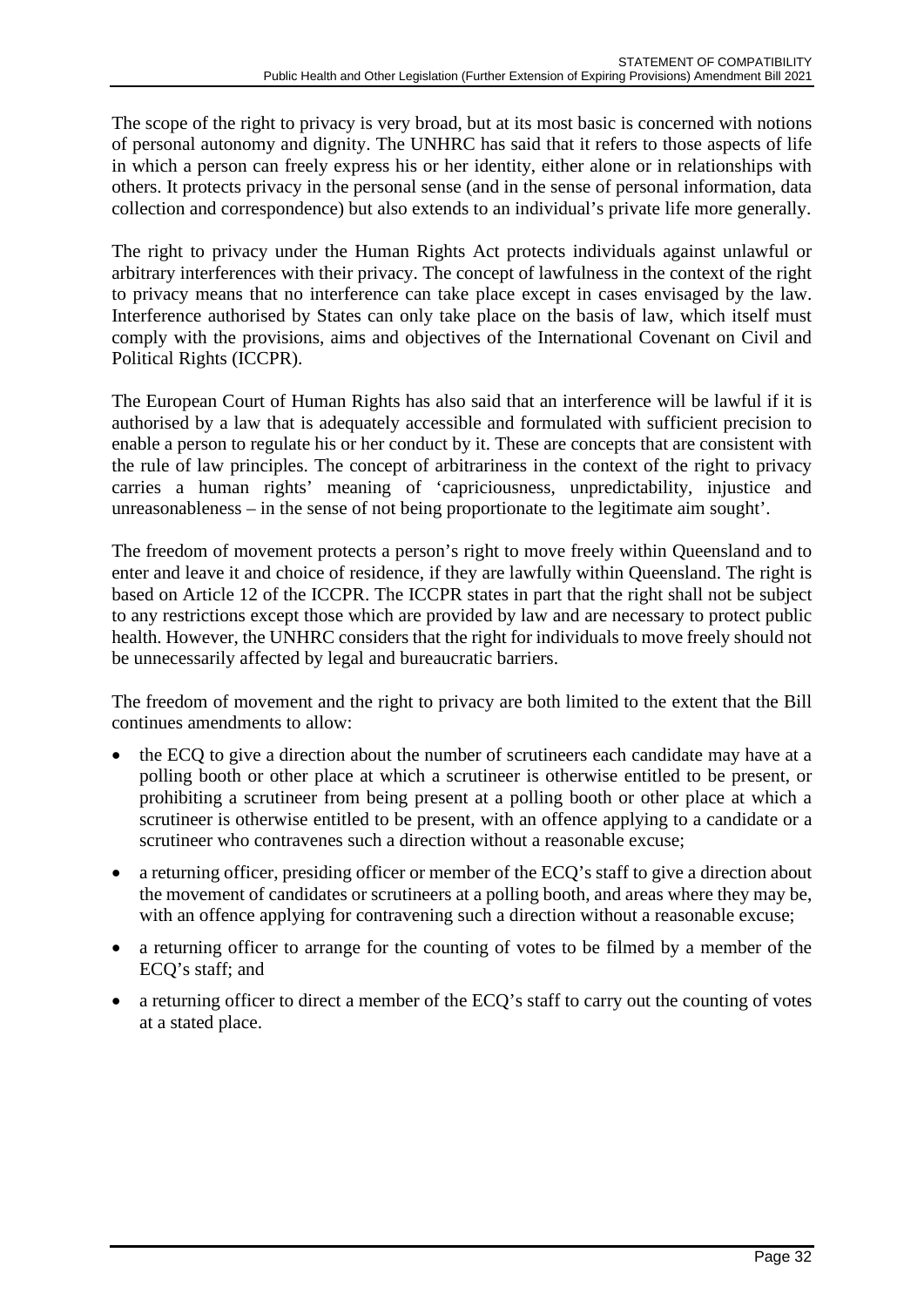In my opinion, the right to privacy is relevant to, but not necessarily limited by, the amendments to allow for counting of votes to be filmed by a member of ECQ's staff. This is because personal information is not recorded on a ballot to ensure secrecy of the voting process. In an unusual case a voter may record their name on the ballot and this personal information may be captured by the filming. To the extent this may occur, this is not considered to be a limitation on the right to privacy, as the person has not been required or requested to provide such information. However, in the event that there is an alternative view that the right to privacy is limited, I consider the limitation to be reasonable and demonstrably justified to support the purpose of the amendments to facilitate vote counting without interference with the secrecy of the ballot or limitations on the right to take part in public life, as discussed below.

(b) the nature of the purpose of the limitation to be imposed by the Bill if enacted, including whether it is consistent with a free and democratic society based on human dignity, equality and freedom

The COVID-19 pandemic remains a threat to the Queensland community. The primary purpose of the amendments is to protect public health, in particular the health, safety and wellbeing of people in the Queensland community, as well as local government election participants and officials and the ECQ staff, from the health and safety risks posed by COVID-19 and its spread.

The amendments will limit situations and attendance at public events to minimise person-to-person contact, but in doing so promote the right to life as protected under section 16 of the Human Rights Act. The right to life places positive obligations on the State Government to protect the health and safety of its citizens and this is consistent with a free and democratic society based on human dignity, equality and freedom.

The amendments will also support possible alternative arrangements for the conduct of by-elections or fresh elections which may be required as a result of COVID-19. For example, they facilitate the increased use of postal voting and electronically assisted voting at local government by-elections and fresh elections to reduce the risk of the spread of COVID-19.

(c) the relationship between the limitation to be imposed by the Bill if enacted, and its purpose, including whether the limitation helps to achieve the purpose

While Queensland is currently in a strong position in respect of active cases of COVID-19, the limitations are necessary to achieve the purpose to protect public health, should there be an outbreak across the State or in a local government area or division it would be inappropriate to hold an election where large groups of people gather at a single place. The conduct of any by-election or fresh election gives rise to certain challenges if social distancing requirements are in place.

Accordingly, the extension of the amendments is required to support possible alternative arrangements for the conduct of a by-election or fresh election to reduce the risk of COVID-19 transmission by:

- providing flexibility around the statutory processes and timeframes to account for delays that may be caused by COVID-19 and to allow for alternative arrangements to be made;
- facilitating the increased use of postal voting, postal ballots and electronically assisted voting to reduce the need for persons to attend to vote at a polling booth. This will in turn reduce person-to-person contact and protect the health and safety of individuals and the public more generally;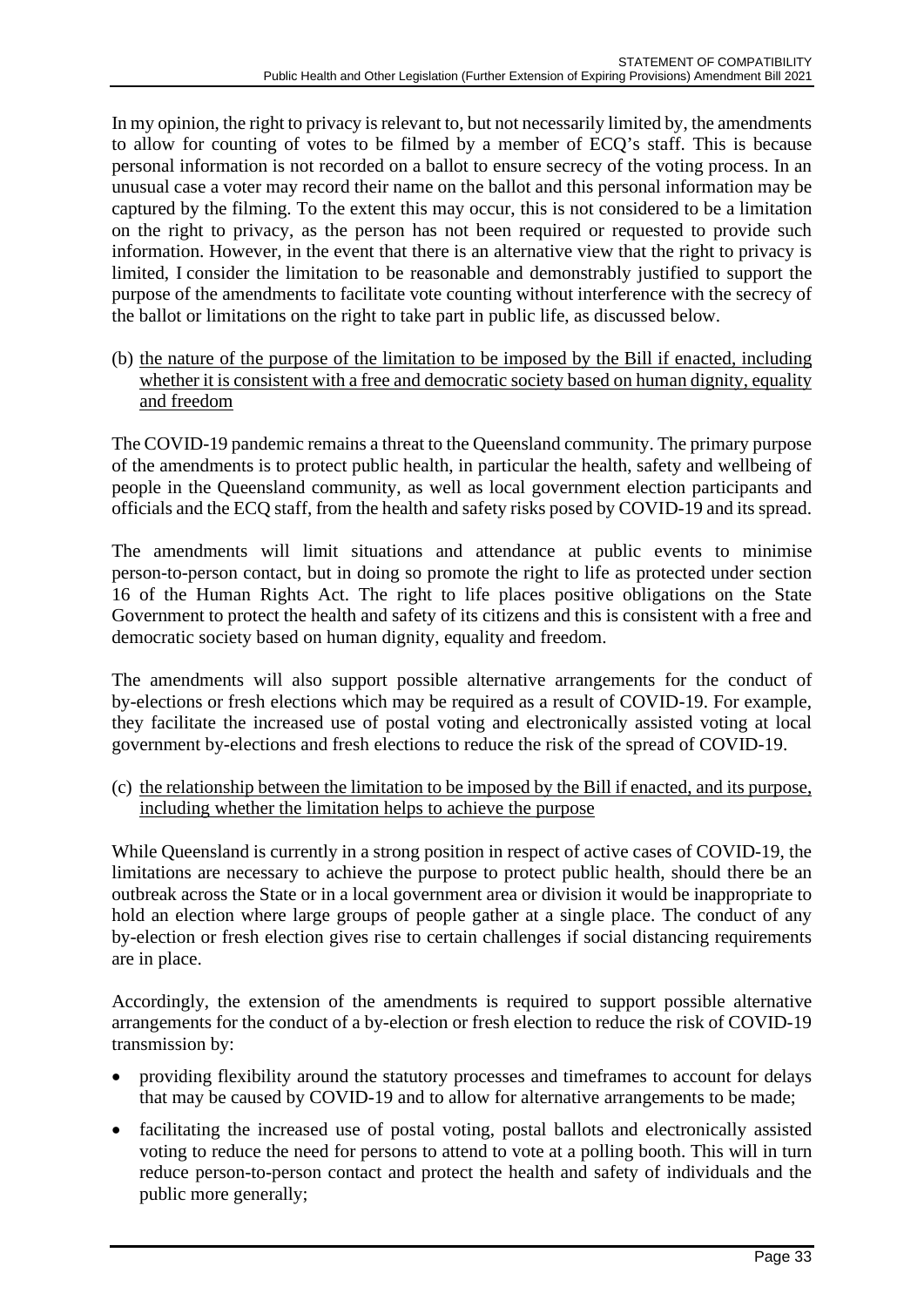- enabling the ECQ to decline to offer electoral visitor voting in order to reduce person-toperson contact and the potential for issuing officers to spread the virus as they travel between different residences;
- allowing the ECQ to give directions about the display or distribution of how-to-vote cards and election material at polling booths to reduce person-to-person contact and contagion risks; and
- allowing the ECQ to give a direction about the number of scrutineers each candidate may have at a polling booth or other place that scrutineers are otherwise entitled to be present, or by allowing the returning officer, presiding officer or member of the ECQ's staff to give a direction about the movement of candidates or scrutineers at the polling booth, in order to limit person-to-person contact and the risk of super-spreading events.

Any limitation on human rights supports the proper purpose of protecting public health. While the amendments allow for voting rights to be deferred by the adjournment of a poll for up to two months, they are proportionate to the threat posed by the COVID-19 pandemic, and the need to safeguard public health and safety.

Although a poll can already be adjourned for emergencies under existing provisions, the returning officer may only adjourn a polling day for up to 34 days after the day the poll is adjourned. Due to the unprecedented nature of COVID-19 it was considered that this may not provide the ECQ and the returning officer with sufficient time and flexibility to make alternative arrangements to voting at a polling booth, if required, if there was an outbreak of COVID-19. These amendments will provide temporary provisions to enable the returning officer to adjourn a polling day for up to two months after the stated date for the polling day in the election notice. This will provide the ECQ with greater flexibility in holding a by-election or fresh election where there is an actual or potential outbreak of COVID-19.

The amendments also enable the Minister for Local Government to postpone a polling day for longer than two months after the stated date on the election notice to facilitate holding a byelection or fresh election in a timely way that helps minimise serious risks to the health and safety of persons caused by COVID-19. However, before making a decision to postpone, the Minister must consult the ECQ and be satisfied that it would not be in the public interest to hold an election in the two months after the original polling day. If a decision to postpone is made, the Minister must notify the ECQ and ECQ must publish on its website a notice about the day on which the polling day is postponed to.

There are a number of safeguards for particular measures in the Bill to ensure that any limitations on human rights are no greater than necessary to respond to the COVID-19 emergency.

For example, the Bill permits the ECQ to fix a time and day by which an elector may apply to cast a postal vote in an election which may be earlier or later than the existing period of 12 days in the Local Government Electoral Act. To offset any impacts that may be caused by fixing a shorter period, the ECQ can declare that electors of a 'stated class' may cast a postal vote without having made an application. A person who is not within a 'stated class' is not precluded from voting, as they may still apply for a postal vote within the fixed period or attend a polling booth to cast their vote. If the circumstances of COVID-19 prevents votes being taken at a polling booth, the amendments provide ECQ with the powers to make alternative arrangements to enable voters to vote, such as facilitating electronically assisted votes.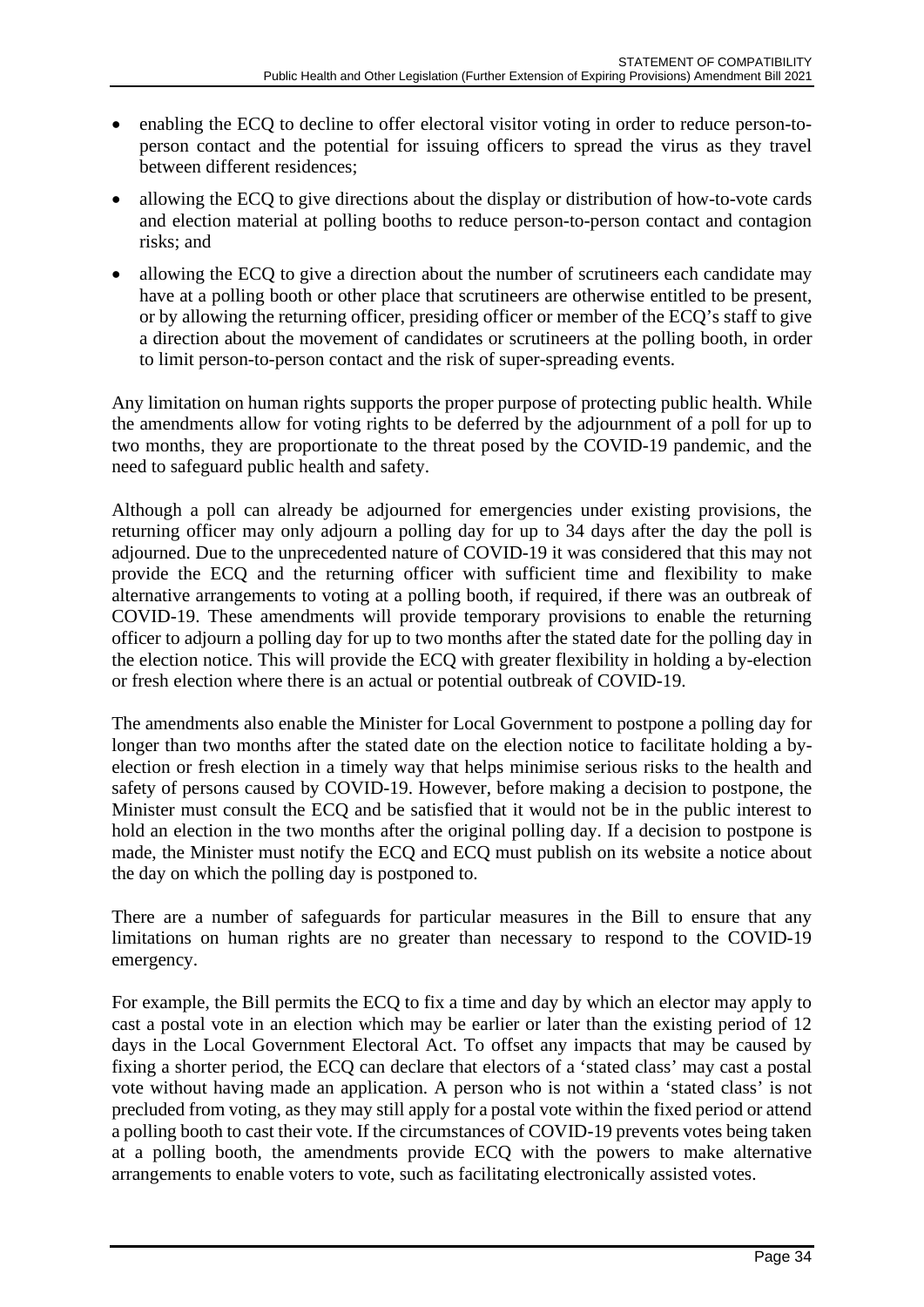(d) whether there are any less restrictive (on human rights) and reasonably available ways to achieve the purpose of the Bill.

The right to vote and right to seek election is central to Australia's legal system and the individual right to take part in public life. Consistent with this, the amendments support the purpose of ensuring the electoral process is inclusive, and that eligible voters have an appropriate opportunity to register and exercise their vote, to the extent possible in the COVID-19 emergency.

There are no less restrictive and reasonably available ways to achieve the purpose of the amendments. The amendments are confined to:

- a by-election under the Electoral Act, where the writ was issued on or before the COVID-19 expiry day; and
- a local government by-election and fresh election under the Local Government Electoral Act, where a notice for a by-election is issued or a regulation to provide for a fresh election is made on or before the COVID-19 legislation expiry day.

In addition, the amendments do not affect a local government by-election or fresh election unless a power is exercised by the Minister or the ECQ under the amendments, or a regulation is made about the conduct of local government by-elections or fresh elections.

Further, the Minister, ECQ, or any other person capable of exercising a power under the amendments, must exercise that power in a way that is compatible with human rights and in exercising the power give proper consideration to the relevant human rights, unless the Minister or ECQ could not reasonably have acted differently or made a different decision because of a Queensland law, law of another State or a Commonwealth law (section 58 of the Human Rights Act).

In relation to any potential regulation made under the proposed regulation-making power, in the absence of any information about the nature of the regulation and the prevailing health conditions at the time the regulation is made, it is difficult to balance any potential limitation on human rights with the purpose of the amendments. The human rights certificate that accompanies any regulation made under this power will provide detailed consideration as to how the regulation is compatible with human rights.

(e) the balance between the importance of the purpose of the Bill, which, if enacted, would impose a limitation on human rights and the importance of preserving the human rights, taking into account the nature and extent of the limitation

On balance, taking into account the nature and extent of the limitation on the rights to freedom of expression, taking part in public life and the right to privacy and reputation, the purpose of protecting public health when holding a local government by-election, fresh local government election or State by-election and promoting the right to life, outweighs the negative impact on the rights to freedom of expression, taking part in public life and the right to privacy and reputation.

## (f) any other relevant factors

Not applicable.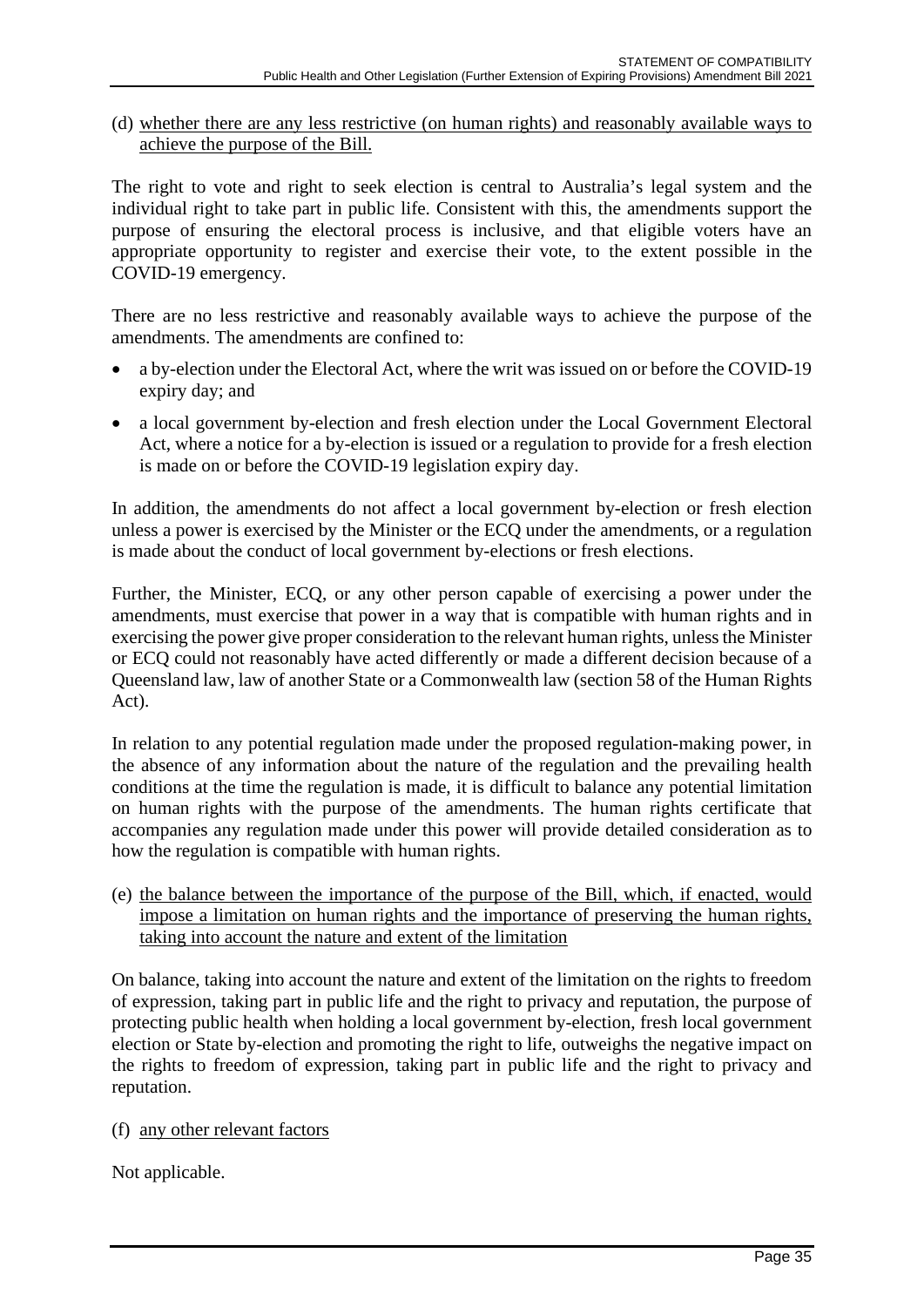## *Amendments to the* **City of Brisbane Regulation 2012** *and the* **Local Government Regulation 2012** *to extend the operation of temporary local government and committee meeting provisions*

## (a) the nature of the right

The Bill continues amendments to the City of Brisbane Regulation and the Local Government Regulation to enable local government and committee meetings to be held by audio or audiovisual link, for persons to participate in meetings by audio or audio visual link and for meetings to be closed to the public for health and safety reasons associated with COVID-19.

#### *Right to take part in public life; Freedom of expression*

The right to take part in public life affirms the right of all persons to contribute to and exercise their voices in relation to the public life of the State. It ensures all persons have the opportunity to contribute to the political process and public governance, directly or through freely chosen representatives. The UNHRC considers that the right imposes positive obligations on the State regarding the conduct of elections, including to preserve the impartiality of the electoral process and the right of citizens to choose their representatives freely.

The right to freedom of expression includes the freedom to seek, receive and impart information and ideas of all kinds. It protects almost all kinds of expression, if it conveys or attempts to convey a meaning. Ideas and opinions can be expressed in various ways, including in writing, through art, or orally. Relevantly, this right includes the right to receive information.

The proposal to continue to provide for local government and committee meetings to be closed to the public if the chairperson of the meeting is satisfied it is not practicable for the public to attend the meeting because of health and safety reasons associated with COVID-19 limits the right to take part in public life and the right to freedom of expression to the extent that these meetings will not be open to the public to observe or listen to discussions and decisions that would usually be conducted in the open.

(b) the nature of the purpose of the limitation to be imposed by the Bill if enacted, including whether it is consistent with a free and democratic society based on human dignity, equality and freedom

Protecting the health and safety of the public is a fundamental responsibility of Government and is consistent with a free and democratic society based on human dignity, equality, and freedom. The spread of COVID-19 presents a risk to the health and wellbeing of Queenslanders and as a result there is strong public interest in implementing effective measures to prevent and minimise the spread of COVID-19 in Queensland.

Gatherings of people present a heighted risk for spreading COVID-19 and the purpose of the limitation is to enable the chairperson of a local government or committee meeting to make responsive decisions about public access to a meeting to mitigate the health risks posed by COVID-19.

It is in this respect that limiting the public's right to take part in public life and freedom of expression is justified by the promotion of the right to life for the people who participate in, or observe these meetings, in the context of the health risks posed by the spread of COVID-19.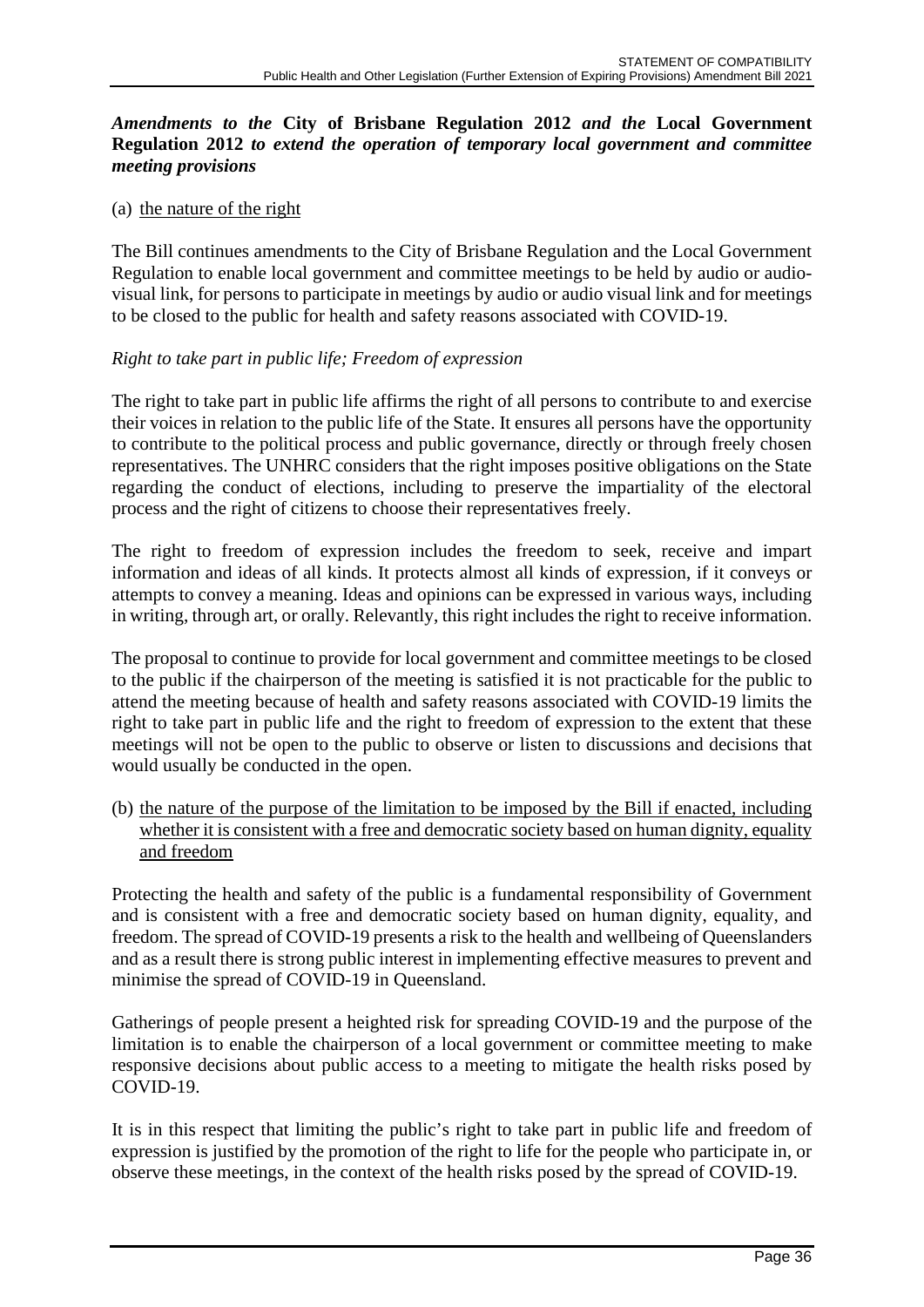(c) the relationship between the limitation to be imposed by the Bill if enacted, and its purpose, including whether the limitation helps to achieve the purpose

The limitation imposed on the public's right to take part in public life and freedom of expression by enabling restricted access to local government and committee meetings achieves the purpose. While opening local government and committee meetings to the public provides those who are interested the opportunity to physically observe the meetings, it also increases the risk for the spread of COVID-19 due to the gathering of people in enclosed spaces.

The proposal will enable the chairperson of a local government or committee meeting to continue to respond to the health risks of COVID-19 by restricting access to a meeting, where appropriate, to discourage the gathering of people in enclosed spaces. This promotes the right to life for councillors, committee members and the public as it prevents or minimises the risk of spreading COVID-19 and is consistent with the Queensland and Commonwealth Governments' measures to promote social distancing and discourage gatherings of people to help contain COVID-19.

(d) whether there are any less restrictive (on human rights) and reasonably available ways to achieve the purpose of the Bill

There are no less restrictive and reasonably available ways to achieve the purpose of the proposal.

The amendments to the City of Brisbane Regulation and the Local Government Regulation facilitate a range of alternative methods for holding meetings to respond to social distancing requirements and other measures that may be required in response to the COVID-19 emergency. This includes holding meetings via audio or audio-visual link with real-time viewing requirements to enable interested members of the public to listen to meetings.

However, local governments vary in technical capacity and particularly smaller remote and regional councils may not have the technology or reliability of internet access to support the live streaming of meetings. It is essential that local governments have the ability to hold meetings while still limiting gatherings of people in enclosed spaces. Continuing the amendments to allow closed meetings is the least restrictive way to achieve this purpose.

Extending the operation of the additional temporary local government and committee meeting provisions minimises the impact on the limitation by continuing to impose existing meeting requirements on meetings that have been closed to the public, other than requirements about meetings being open to the public and closing a meeting, including requirements for taking minutes and making the minutes available for inspection by the public at a local government's public office and on the local government's website. This will allow the public to remain informed about the discussions and decisions made in restricted access meetings. The temporary meeting provisions will operate for a limited time and expire on the COVID-19 legislation expiry day.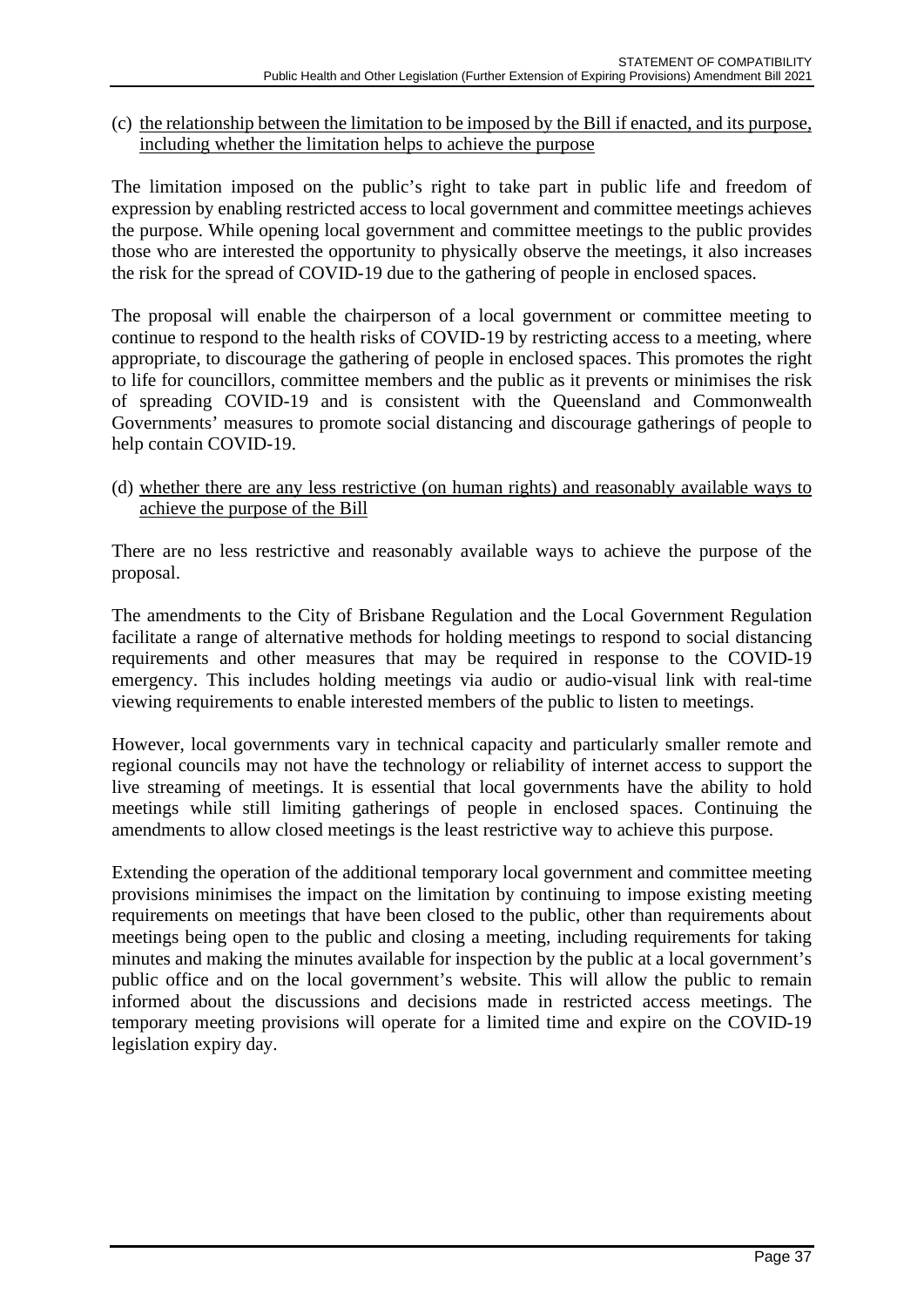(e) the balance between the importance of the purpose of the Bill, which, if enacted, would impose a limitation on human rights and the importance of preserving the human rights, taking into account the nature and extent of the limitation

On balance, taking into account the nature and extent of the limitation on the right to take part in public life and having regard to analysis and justification above, it is considered that the benefits and purpose of promoting life by enabling the chairperson of a local government or committee meeting to restrict access to a meeting in response to the health risks posed by COVID-19 outweighs any potential limitations imposed on the identified human rights.

#### (f) any other relevant factors

Not applicable.

#### *Amendment to the* **Corrective Services Act 2006** *to amend the definition of 'prison' to 'corrective services facility'*

#### (a) the nature of the right

Section 268 of the Corrective Services Act empowers the chief executive to declare that an emergency exists in relation to a prison for a stated period of not more than three days, if a situation threatens the security or good order of a prison or the safety of a prisoner or another person in a prison.

The Bill continues amendments to section 268 to change 'prison' to 'corrective services facility' to enable an emergency to be declared at any corrective services facility to ensure the safety of facilities and to mitigate the risk of contagion in response to COVID-19. This expanded definition captures facilities such as the Helana Jones Centre and work camps, which are currently not included in the definition of 'prison'.

#### *Protection from torture and cruel, inhuman and degrading treatment*

The amendment limits the right not to be treated or punished in a cruel, inhuman or degrading way to the extent that isolating prisoners to reduce the risks of COVID-19 transmission may be considered inhuman or degrading in a custodial environment.

#### *Freedom of movement*

Every person lawfully within Queensland has the right to move freely within Queensland, enter or leave Queensland, and choose where they live. This means that a person cannot be arbitrarily forced to remain in, or move to or from, a particular place. The right also includes the freedom to choose where to live, and freedom from physical and procedural barriers, like requiring permission before entering a public park or participating in a public demonstration in a public place. It also protects the rights of individuals to enter and leave Queensland.

The amendment limits the freedom of movement where a corrective services facility is forced to cease or restrict movement of staff, visitors, or prisoners in response to the COVID-19 emergency, such as through quarantine periods.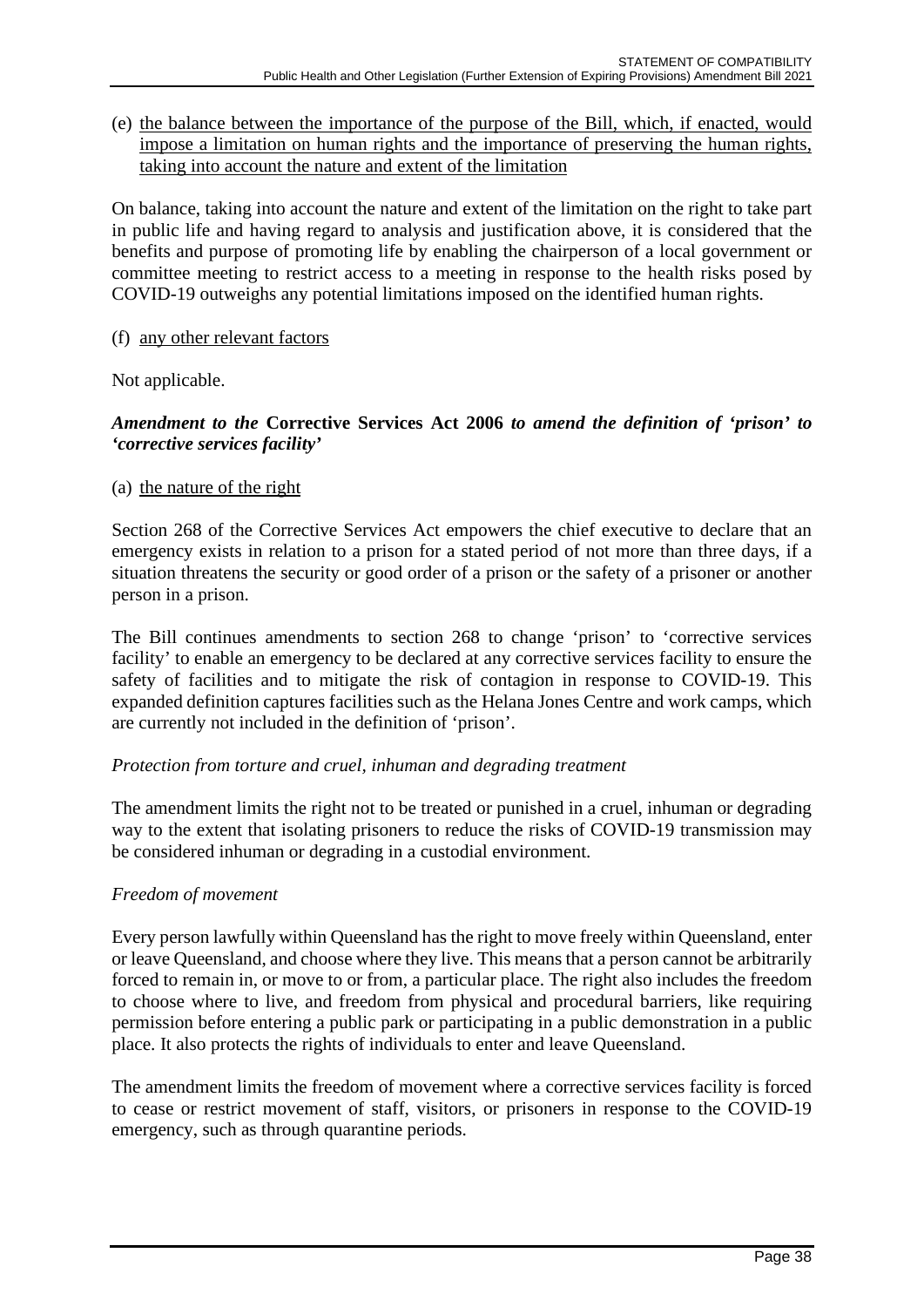# *Freedom of association*

The amendment limits the freedom of association to the extent a prisoner may be unable to receive visits in circumstances where movement is restricted in a corrective services facility to manage COVID-19. The amendment may also limit the rights of a visitor whose association with a person detained in a corrective services facility will be impacted. This is consistent with the restrictions that may be imposed to protect prisoners, staff, and visitors during the current COVID-19 emergency, including in corrective services facilities that are not currently gazetted as a prison under the Corrective Services Act. It is also consistent with existing COVID-19 restrictions and social distancing requirements imposed in the community.

## *Property rights*

The amendment limits the property rights of prisoners in corrective services facilities (other than prisons) to the extent that the ability to receive property from outside the facility, including mail and other items, may necessarily be limited or delayed to due to the risk of COVID-19 transmission.

#### *Right to privacy and reputation*

The amendment limits the right to privacy to the extent that it may restrict a prisoner's private relationships through visits where a corrective services facility is required to restrict access and contact to manage the risks of COVID-19. This restriction is consistent with the restrictions that may be imposed to protect prisoners, staff, and visitors during a declaration of emergency currently, including where an incident necessitates visitors be removed from a facility. It is also consistent with existing COVID-19 restrictions and social distancing requirements imposed in the community.

#### *Protection of families and children*

The amendment limits the protection of families and children to the extent that it may restrict a prisoner's relationship with a family member to the extent the prisoner may be unable to receive visits where a corrective services facility is required to restrict access and contact to manage the risks of COVID-19. The amendment may also limit the right for the family of a prisoner if they are prevented from accessing visits. This restriction is consistent with the restrictions that may be imposed to protect prisoners, staff, and visitors during a declaration of emergency currently, including where an incident necessitates visitors be removed from a facility. It is also consistent with existing COVID-19 restrictions and social distancing requirements imposed in the community.

#### *Cultural rights – Aboriginal peoples and Torres Strait Islander peoples*

The amendment limits the cultural rights of Aboriginal peoples and Torres Strait Islander peoples to the extent that, in responding to the COVID-19 emergency, a prisoner's access to cultural visits or the ability to transfer Aboriginal prisoners or Torres Strait Islander prisoners to a corrective services facility closer to their family may be restricted to manage the risk of COVID-19 transmission.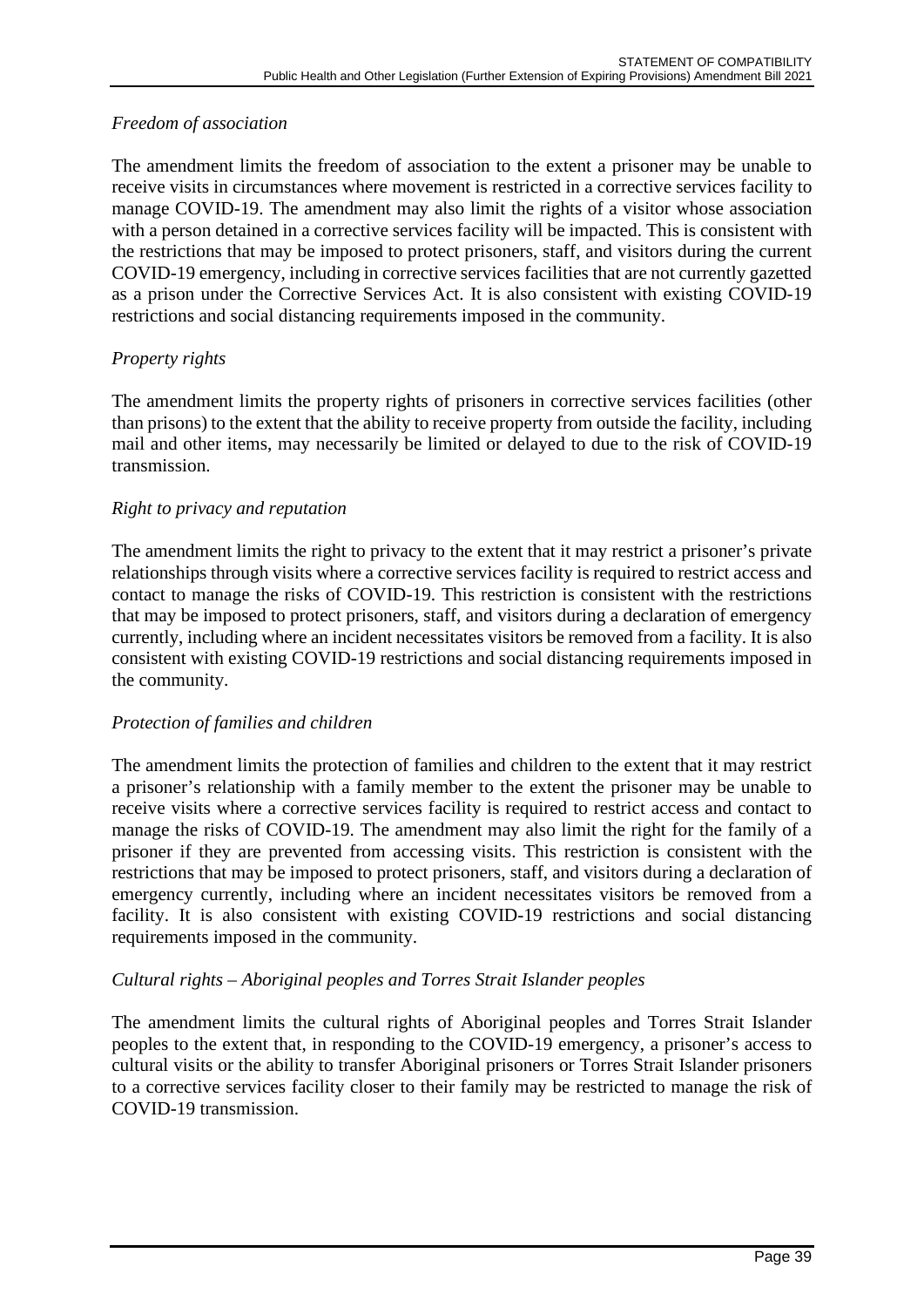# *Humane treatment when deprived of liberty*

The amendment limits the right to humane treatment when deprived of liberty to the extent that isolating prisoners to reduce the risk of COVID-19 transmission may be considered inhumane in a corrective services facility.

#### *Right to education*

The amendment may limit the right to education where a corrective services facility is required to restrict movement and contact between prisoners in response to COVID-19 risks and these requirements may impact the availability of educational services to prisoners.

(b) the nature of the purpose of the limitation to be imposed by the Bill if enacted, including whether it is consistent with a free and democratic society based on human dignity, equality and freedom

The purpose of the proposal is to ensure that the emergency declaration powers under section 268 of the Corrective Services Act are available in all corrective services facilities, not just prisons, to address the specific risks associated with COVID-19, including managing transmissibility and the anticipated length of the pandemic. The amendment ensures that prisoners, staff, and essential visitors remain safe during the COVID-19 emergency by empowering the chief executive to declare an emergency in all corrective services facilities.

Protecting the health, safety and wellbeing of people in the Queensland community, including those in the State's custody, from the risk posed by COVID-19 and its spread promotes the right to life as protected under section 16 of the Human Rights Act in the context of the positive obligations that right places on the State in relation to protecting the health and safety of its citizens. This is a proper purpose consistent with a free and democratic society based on human dignity, equality and freedom.

(c) the relationship between the limitation to be imposed under the proposed amendment if enacted, and its purpose, including whether the limitation helps to achieve the purpose

Extending the application of the declaration of emergency powers to all corrective services facilities is essential to preventing loss of life, ensuring Queensland Corrective Services can respond to the unique risks surrounding COVID-19, and ensuring the safety of prisoners, staff, and essential visitors. The emergency powers enable measures to be taken to prevent the introduction and spread of COVID-19 into correctional centres, including restricting and limiting movement throughout the correctional system.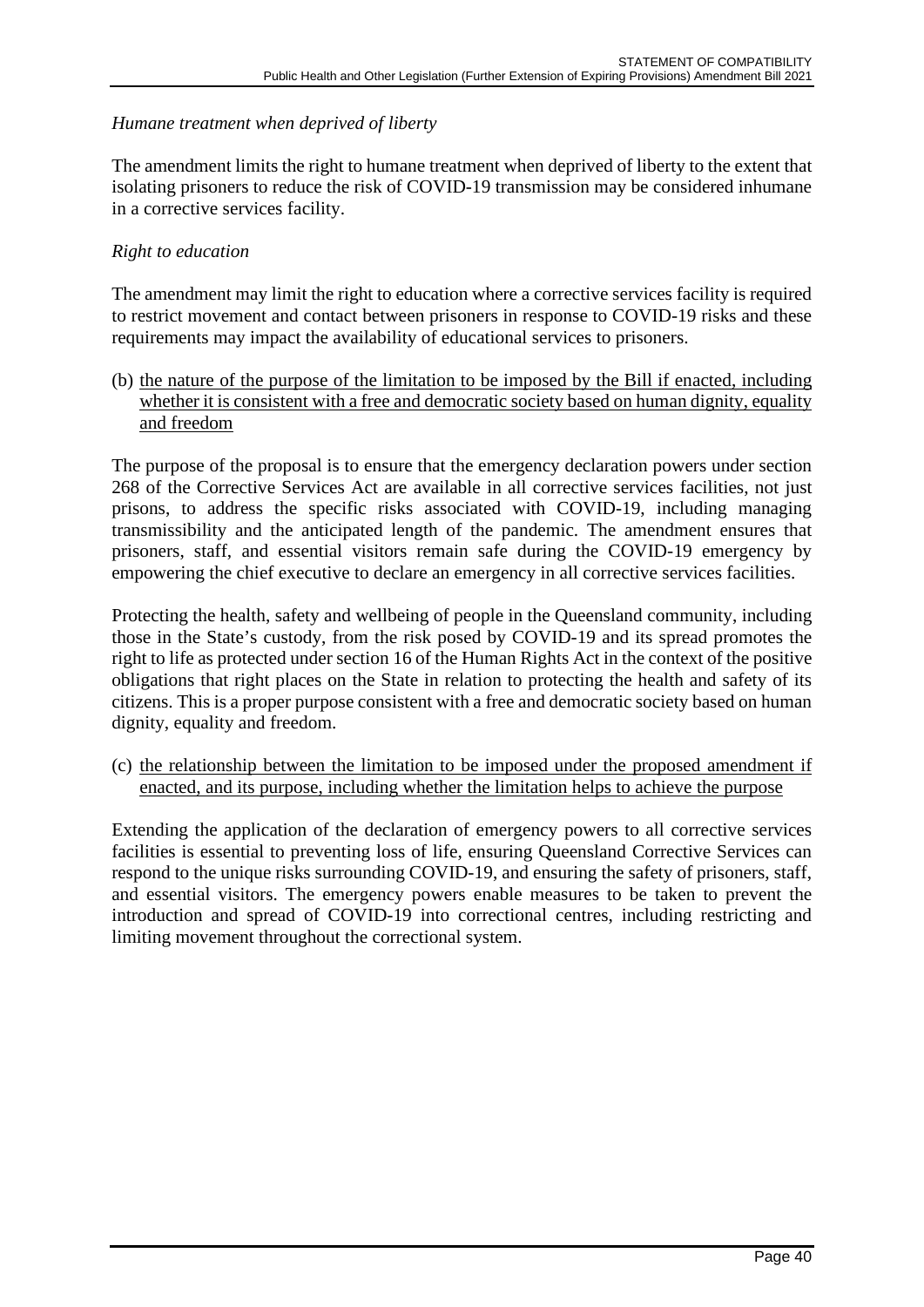These powers also enable Queensland Corrective Services to operationalise the *'Managing vulnerable prisoner COVID-19 policy'* which has been implemented to preserve the integrity of the correctional environment and to limit the risk of COVID-19 infection amongst prisoners within QCS facilities. The policy was made based on contemporary public health advice received from Queensland Health to ensure the health and safety of all prisoners, but especially those prisoners who are identified as vulnerable to COVID-19. A vulnerable prisoner is a prisoner who falls within the category of people identified in the statement published by the Australian Health Protection Principal Committee on 30 March 2020 as being at, or likely to be at, a higher risk or serious illness if infected with COVID-19. These categories are: Aboriginal and Torres Strait Islander people aged 50 or over with one or more chronic medical conditions; people aged 65 or over with chronic medical conditions; people aged 70 or over; and people with compromised immune systems.

Under the policy, and through the emergency powers, identified vulnerable prisoners will continue to be accommodated and managed by Queensland Corrective Services and Queensland Health to best prevent infection. Dependent on advice from Queensland Health, this may include placement into single cell secure accommodation isolation, isolation within an existing residential unit, or daily temperature and health checks.

The extension of these emergency powers ensures that Queensland Corrective Services is able to ensure the health and safety of prisoners in all correctional environments.

(d) whether there are any less restrictive (on human rights) and reasonably available ways to achieve the purpose of the proposed amendment

No less restrictive and reasonably available ways of achieving the purpose have been identified. The ability to rapidly respond to the risks associated with COVID-19 is necessary to mitigate the spread of COVID-19, prevent loss of life, and ensure the safety of prisoners, staff, and essential visitors. Ensuring a declaration of emergency can be made for any corrective services facility ensures that prisoners in facilities not otherwise gazetted as prisons are afforded the same protection and level of responsivity.

(e) the balance between the importance of the proposed amendment, which, if enacted, would impose a limitation on human rights and the importance of preserving the human rights, taking into account the nature and extent of the limitation

On balance the purpose of the proposed amendment outweighs the potential limitations on the identified rights, noting the limitations on human rights of this amendment will be restricted to responding to the current COVID-19 pandemic and are for the purpose of protecting the health, safety and wellbeing of prisoners, staff, and essential visitors.

(f) any other relevant factors

Not applicable.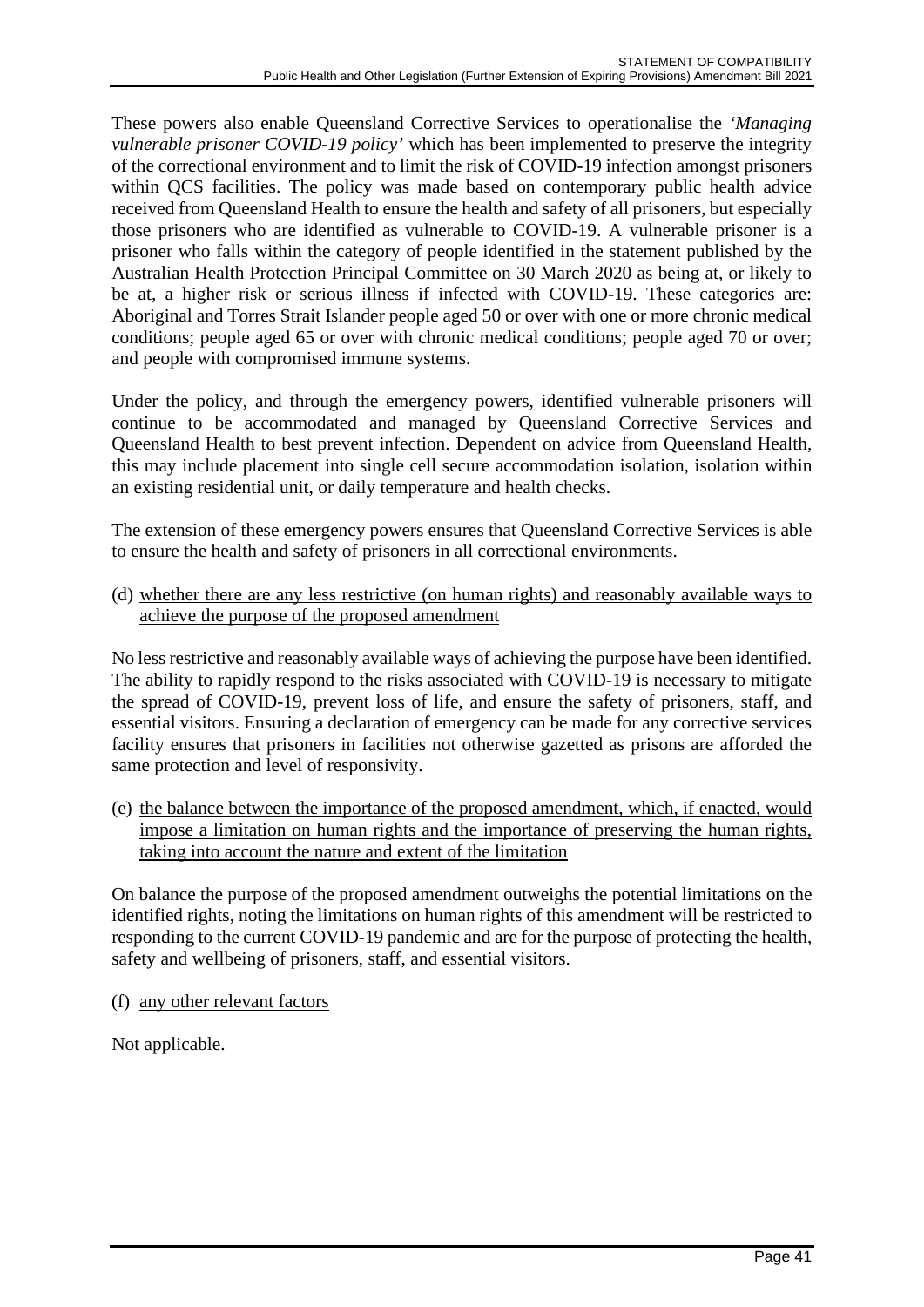## *Amendment to the* **Disaster Management Act 2003** *to set aside the existing compensation provisions that apply to loss or damage suffered in relation to the exercise of powers in response to the COVID-19 emergency*

#### (a) the nature of the right

#### *Right to property*

The right to property protects the right of all persons to own property alone or in association others and provides that people have a right not be arbitrarily deprived of their property.

The right to property does not provide an explicit right to compensation for the deprivation of property, the right may encompass situations such as this where an existing right to compensation is being removed, particularly where an existing right to compensation is removed with retrospective effect.

This right is limited by the extension of amendments to remove the right to compensation for damage or loss suffered as a result of the exercise of specified powers under the Disaster Management Act, where these powers are exercised as a result of the COVID-19 emergency.

The powers available to disaster officers under a declared disaster and in other specific circumstances are broad and include destroying or removing property, vehicles, structures or animals, which can cause damage or loss and have financial impacts for the owner. The amendment provides that the usual rights to compensation which are provided for under section 119 of the Disaster Management Act for damage or loss because of the exercise, or purported exercise, of powers under that Act, will not apply in these circumstances.

(b) the nature of the purpose of the limitation to be imposed under the proposed amendment if enacted, including whether it is consistent with a free and democratic society based on human dignity, equality and freedom

The purpose of the amendment and the limitation on the right to property is to avoid liability for compensation payments where relevant officers cause loss or damage to property when exercising powers under the Disaster Management Act for COVID-19 purposes. Avoiding such payments will serve to mitigate the economic impacts of the COVID-19 emergency on the Queensland Government, and will also support the Government's ability to provide economic stimulus packages to uphold fundamental entitlements and services for Queenslanders.

International human rights law indicates that economic considerations *alone* are insufficient to justify a limit on human rights. However, 'financial considerations wrapped up with other public policy considerations could qualify as sufficiently important objectives [to justify a limitation on human rights]'<sup>[11](#page-41-0)</sup> and could be justified where measures to reduce expenditure were undertaken to 'promote other values of a free and democratic society'.<sup>[12](#page-41-1)</sup> Restricting compensation payments under the Disaster Management Act is a proper purpose consistent with a free and democratic society based on human dignity, equality and freedom.

<sup>&</sup>lt;sup>11</sup> *Newfoundland (Treasury Board) v NAPE* [2004] 3 SCR 381, 411 [69] (Binnie J, for the Court).

<span id="page-41-1"></span><span id="page-41-0"></span><sup>12</sup> *Newfoundland (Treasury Board) v NAPE* [2004] 3 SCR 381, 411 [75] (Binnie J, for the Court), citing *Egan v Canada* [1995] 2 SCR 513.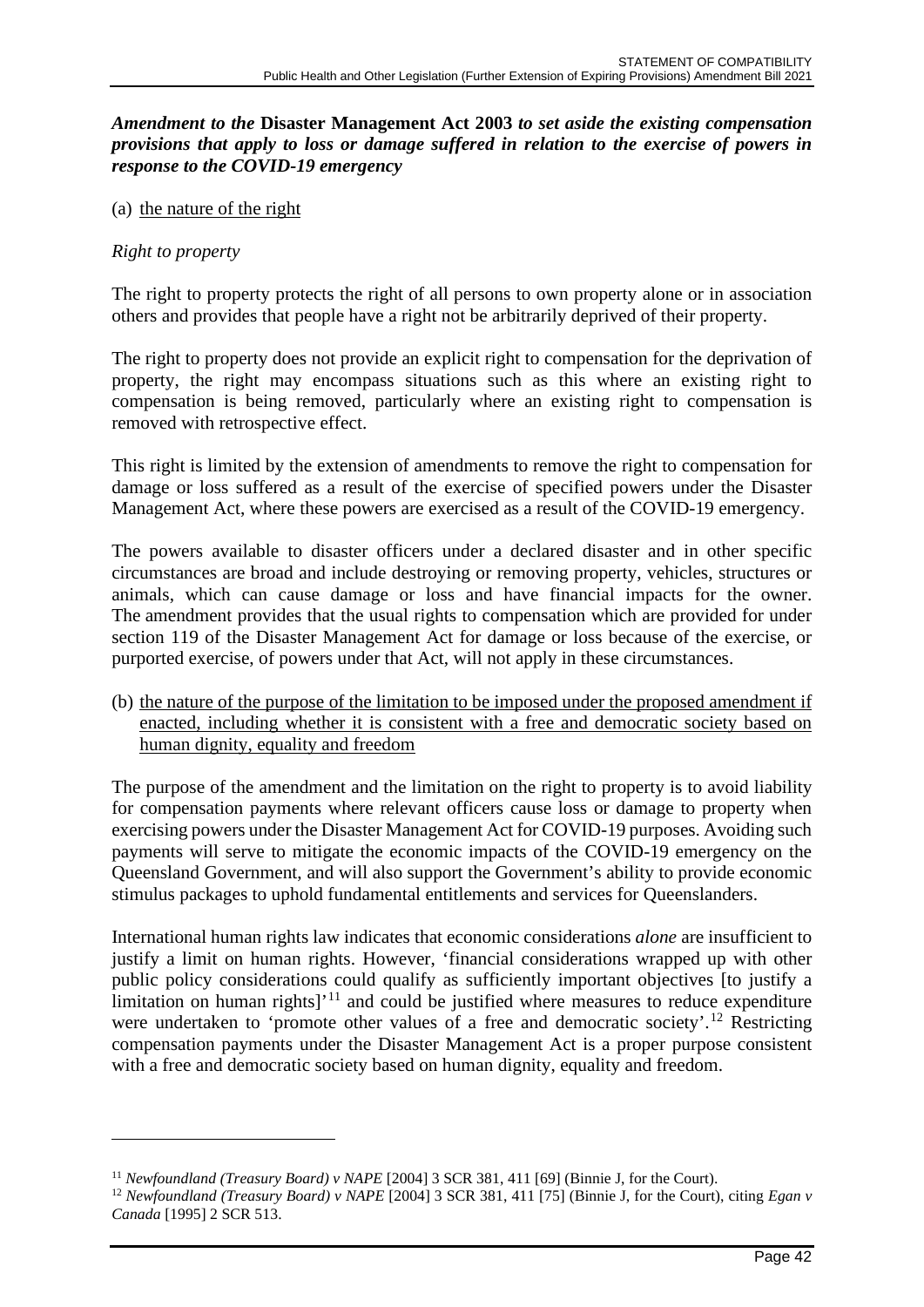#### (c) the relationship between the limitation to be imposed under the proposed amendment if enacted, and its purpose, including whether the limitation helps to achieve the purpose

The limitation on the right to property helps to achieve the purpose by limiting the economic impacts of the COVID-19 emergency on the Government. There is the potential for a significant proportion of the population to be affected by the exercise of powers under the declared disaster situation. In this environment, uncapped and unpredictable compensation claims for damage or loss suffered may place further economic pressure on the State and diminish the Government's ability to provide stimulus measures. Avoiding compensation payments will directly support the Government to implement various economic resilience measures for Queenslanders.

#### (d) whether there are any less restrictive (on human rights) and reasonably available ways to achieve the purpose of the proposed amendment

No less restrictive and reasonably available ways of achieving the purpose have been identified. The COVID-19 emergency has had, and continues to have, economic impacts on Queensland and relevant officers need to be able to exercise the relevant powers during the declared disaster without placing the Government at risk of unknown and unpredictable compensation claims.

The amendment is limited to the exercise of powers for the purposes of the declared disaster, and various protections contained in the Disaster Management Act ensure that the relevant powers are exercised appropriately. For example, these powers may only be exercised by authorised officers in certain circumstances, such as where they are necessary for public safety and the protection of life or property. Authorised officers are limited to those with the necessary expertise or experience to exercise the powers, and authorisations may be limited or given on conditions specific to the particular circumstances of the officer or event.

Operational practice also ensures that powers are exercised appropriately. In regard to emergency and disaster situations, any assessment of expertise or experience would take into account the training framework that applies to both paid and volunteer officers. Emergency and disaster response practices include limiting potential damage where possible in the context of operational requirements and the safety of individuals (including employees, volunteers and the community).

Further, the Disaster Management Act provides specific protections where it is proposed to give directions to the owner of any property. If the property is residential or business premises, directions may only be given with the written approval of the relevant district disaster coordinator. There are also protections for the power to enter places to exercise rescue powers, specifying that where the occupier is present a reasonable attempt must be made to seek the consent of the occupier to the entry.

Finally, having regard to the fact that the amendment is removing an existing entitlement to compensation for property damage or loss, the amendment is appropriately limited only to the exercise of powers that are for the purpose of the declared public health emergency for COVID-19.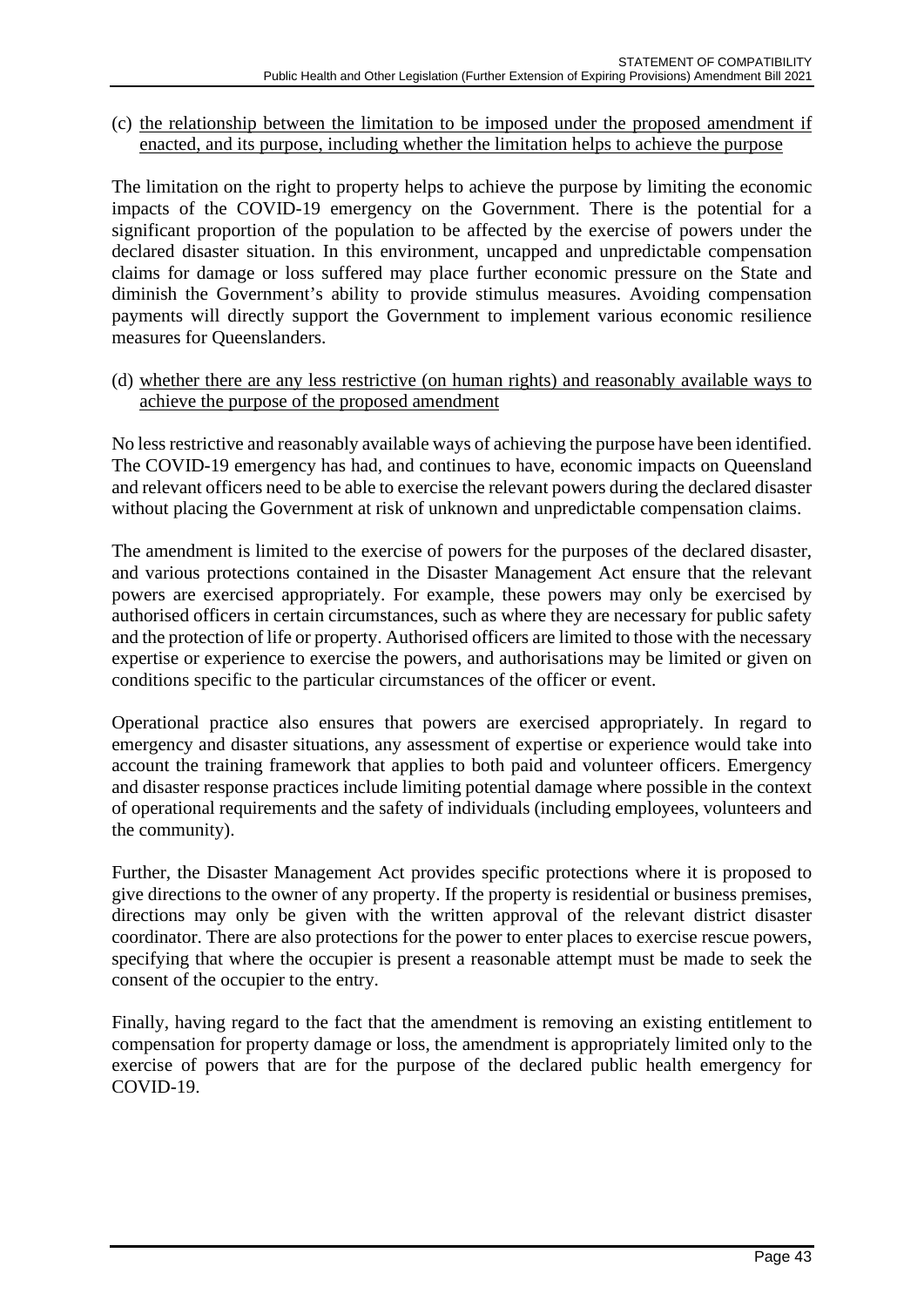(e) the balance between the importance of the proposed amendment, which, if enacted, would impose a limitation on human rights and the importance of preserving the human rights, taking into account the nature and extent of the limitation

Considering the state-wide and long-term scale of the COVID-19 emergency, imposing this potential limitation on the right to property is considered reasonable and justified to limit the potential economic impacts on Queensland. On balance, minimising the potential economic impacts on the State of unpredictable compensation payouts arising from actions of officers during the declared disaster outweighs any potential limitation imposed on property rights.

#### (f) any other relevant factors

Not applicable.

#### *Amendment to the* **Disaster Management Act 2003** *to increase the period by which a regulation may extend the COVID-19 disaster situation from 14 days to 90 days*

#### (a) the nature of the right

The Bill continues amendments to the Disaster Management Act that limit the right to freedom of movement, the right to peaceful assembly and freedom of association, the right to privacy and reputation, and the right to liberty and security.

#### *Freedom of movement*

Every person lawfully within Queensland has the right to move freely within Queensland, enter or leave Queensland, and choose where they live. This means that a person cannot be arbitrarily forced to remain in, or move to or from, a particular place.

The right also includes the freedom to choose where to live, and freedom from physical and procedural barriers, like requiring permission before entering a public park or participating in a public demonstration in a public place. It also protects the rights of individuals to enter and leave Queensland.

The amendment to provide for the extension of a disaster situation limits a person's rights to freedom of movement because the COVID-19 declared disaster allows for powers to be exercised that include controlling the movement of persons into, out of, or around the declared area for the disaster situation. The exercise of these powers may result in persons being prevented from entering particular areas or the dispersal of groups of persons.

#### *Peaceful assembly and freedom of association*

The right to peaceful assembly upholds the rights of individuals to gather together in order to exchange, give or receive information, to express views or to conduct a protest or demonstration. The right entitles persons to gather intentionally and temporarily for a specific purpose and is considered essential for the public expression of a person's views and opinions. The protection of the right is limited to peaceful assemblies (and does not protect violent assemblies such as riots).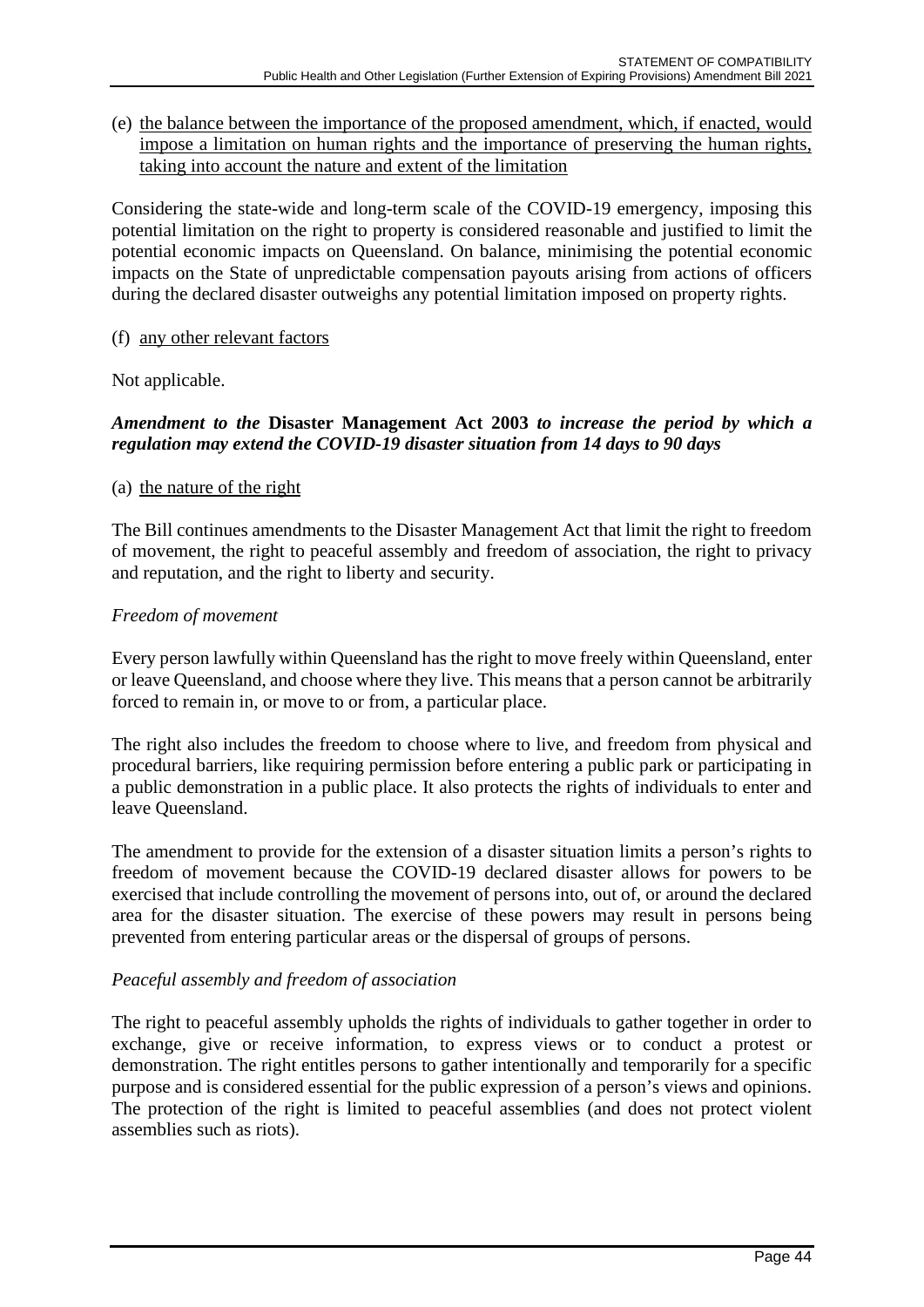The freedom of association protects the rights of individuals to join together with others to formally pursue a common interest, such as political groups, sporting groups, professional clubs, non-government organisations and trade unions. It includes the freedom to choose between existing organisations or to form new ones.

The amendment to provide for the extension of a disaster situation limits a person's rights to peaceful assembly and freedom of association because the COVID-19 declared disaster allows for powers to be exercised that include controlling the movement of persons into, out of, or around the declared area for the disaster situation. The exercise of these powers may result in persons being prevented from entering particular areas or the dispersal of groups of persons.

# *Privacy and reputation*

The amendment to provide for the extension of a disaster situation limits a person's rights to liberty and security because the COVID-19 declared disaster allows for powers to be exercised that include controlling the movement of persons into, out of, or around the declared area for the disaster situation. The exercise of these powers may result in being deprived of their liberty for a period of time.

(b) the nature of the purpose of the limitation to be imposed under the proposed amendment if enacted, including whether it is consistent with a free and democratic society based on human dignity, equality and freedom

The purpose of the limitation on the identified rights through the amendment to extend the disaster declaration regulation period is to give declared disaster officers and the Queensland community greater certainty about the anticipated need for the declared disaster situation to continue.

(c) the relationship between the limitation to be imposed under the proposed amendment if enacted, and its purpose, including whether the limitation helps to achieve the purpose

By extending the period by which a regulation may extend the disaster declaration in relation to the COVID-19 emergency from 14 days to 90 days, the Queensland Government and declared disaster officers will have greater certainty as to the anticipated length of the declared disaster situation, and will enable communication about disaster situation arrangements up to 90 days in advance. This will also ensure the government has the adequate powers it requires to respond as necessary to the disaster situation.

(d) whether there are any less restrictive (on human rights) and reasonably available ways to achieve the purpose of the proposed amendment

No less restrictive and reasonably available ways to achieve the purpose have been identified. Due to the human to human transfer of COVID-19, restrictions need to be imposed on the movement of persons to reduce the risks of transmission. In particular the movement of persons who are identified with or suspected of having COVID-19 needs to be limited in order to prevent them from circulating freely amongst the general public and spreading the virus.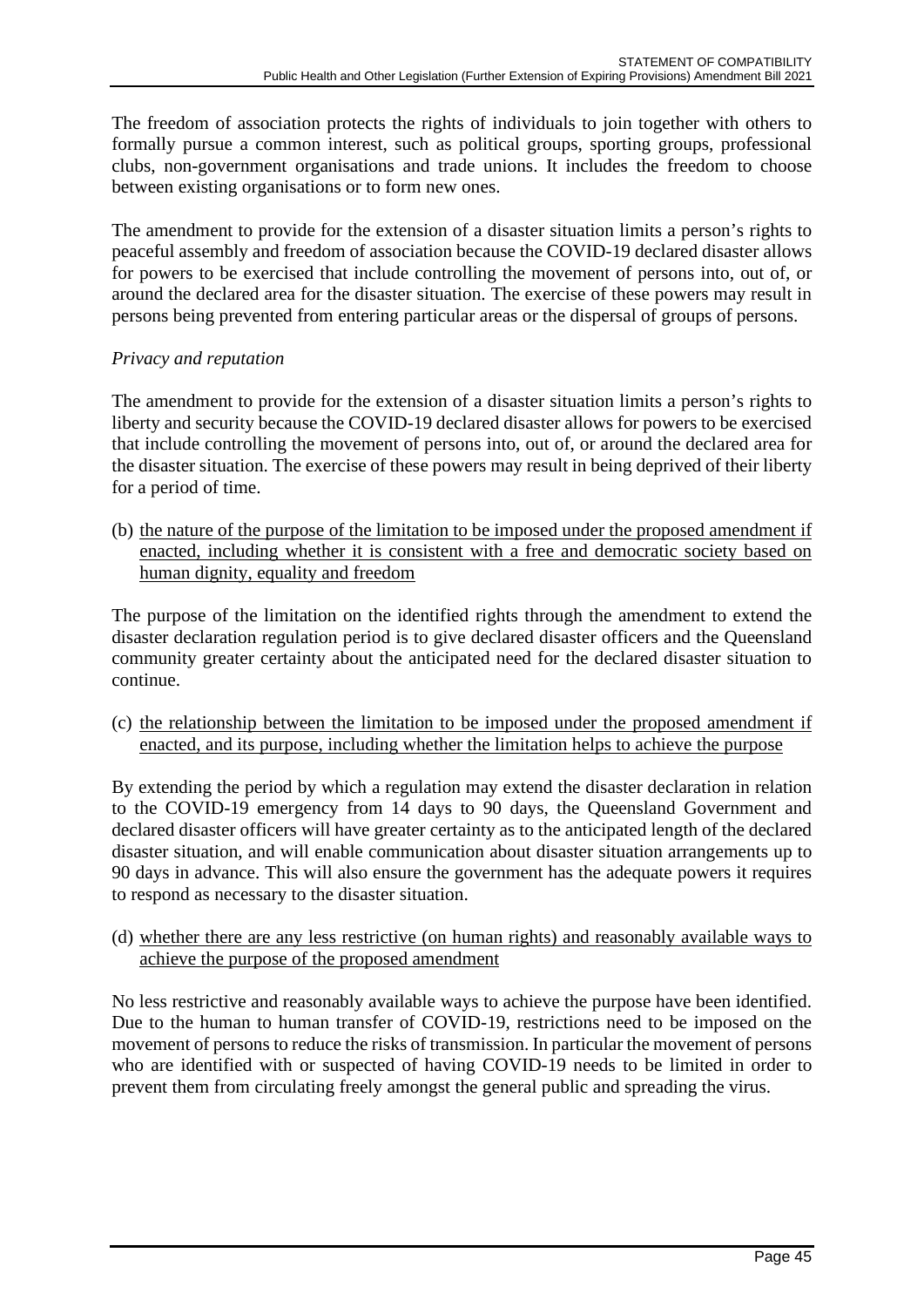The amendment will extend the possible length of a declaration to up to 90 days, which is a significant increase from the current provision which only allows for declarations and then extensions of up to 14 days at a time. In determining the appropriate period of time for which the disaster declaration should last, consideration was given to the pandemic nature of COVID-19 and its public health implications. As it is likely that the COVID-19 virus will remain an ongoing threat for some time, a longer period of time is considered appropriate. Further, 90 days is consistent with the length of time for which a public health emergency can be declared under the Public Health Act.

Consistent with public health emergency declarations, the amendment will give declared disaster officers and the Queensland community greater certainty about the anticipated need for the declared disaster situation to continue. It will also allow the Queensland Government to communicate with certainty about disaster situation arrangements up to 90 days in advance. In accordance with section 73 of the Disaster Management Act, if the need for the declaration of a disaster situation is no longer required, the Minister for Fire and Emergency Services and the Premier will declare the end of the disaster situation and the ability to exercise the suite of disaster powers will cease on the day the declaration ends.

The amendment is limited to the exercise of powers for the purposes of the declared disaster, and various protections contained in the Disaster Management Act ensure that the relevant powers are exercised appropriately. For example, these powers may only be exercised by a relevant district disaster coordinator or declared disaster officer in certain circumstances, such as where they are necessary for public safety and the protection of life or property.

Authorised officers are limited to those with the necessary expertise or experience to exercise the powers, and authorisations may be limited or given on conditions specific to the particular circumstances of the officer or event.

Operational practice also ensures that powers are exercised appropriately. In regard to emergency and disaster situations, any assessment of expertise or experience would take into account the training framework that applies to both paid and volunteer officers. Emergency and disaster response practices include limiting potential damage where possible in the context of operational requirements and the safety of individuals (including employees, volunteers and the community). Further, the Disaster Management Act provides specific protections where it is proposed to give directions to the owner of any property. If the property is residential or business premises, directions may only be given with the written approval of the relevant district disaster coordinator.

The power to make a regulation and the exercise of that power must be compatible with human rights under section 58 of the Human Rights Act. Any regulation must also be accompanied by a human rights certificate under section 41 of the Human Rights Act which details whether and how, in the responsible Minister's opinion, the subordinate legislation is compatible with human rights.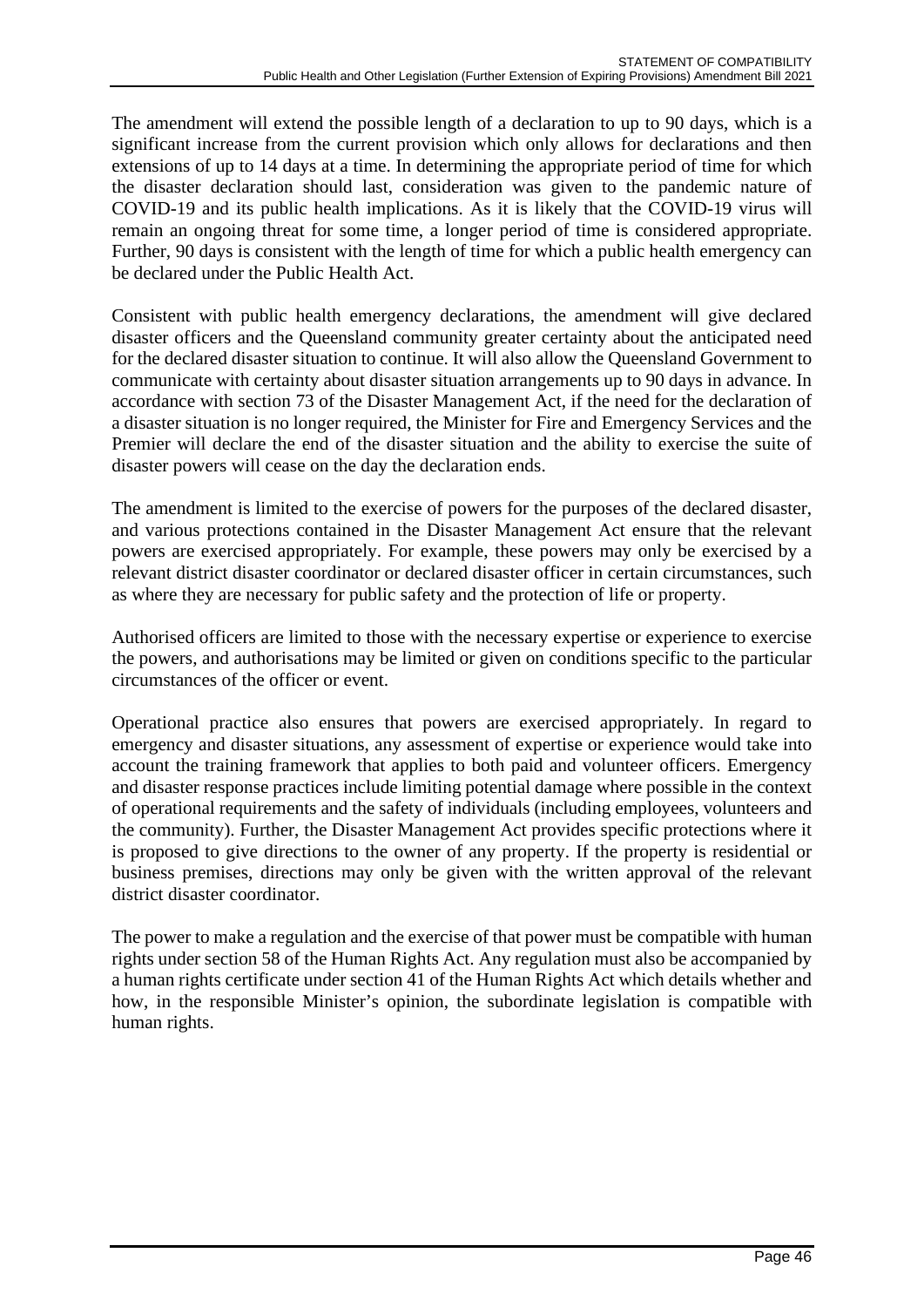(e) the balance between the importance of the proposed amendment, which, if enacted, would impose a limitation on human rights and the importance of preserving the human rights, taking into account the nature and extent of the limitation

On balance, the importance of providing the Queensland Government, declared disaster officers and the Queensland community with greater certainty about the anticipated need for the COVID-19 declared disaster situation, which in turn ensures the government has the adequate powers it requires to respond as necessary to the disaster situation, outweighs the limitation on a person's human rights, including their rights to freedom of movement, peaceful assembly and freedom of association, privacy and reputation, and liberty and security.

#### (f) any other relevant factors

Not applicable.

## *Amendments to the* **Environmental Protection Act 1994** *relating to the granting of environmental authorities and compliance exemptions*

The Bill continues amendments providing the Minister with the power to make a declaration waiving compliance of certain conditions of an environmental approval, and to allow the administering authority to issue temporary environmental authorities, where these actions are deemed reasonable because of the COVID-19 emergency. This amendment engages the right to life, in the context of the positive obligations the right places on the State in relation to the environment.

#### (a) the nature of the right

The right to life protects the lives of all persons and includes the right not to be arbitrarily deprived of life. The right imposes both negative and positive obligations on the State which can never be derogated under any circumstances, even in a state of emergency which threatens the life of the nation.

One of the positive obligations imposed on the State under the right to life is to take appropriate steps and adopt positive measures to protect life. The UNHRC has said that this extends to taking appropriate measures to address the general conditions in society that may give rise to direct threats to life or prevent individuals from enjoying their right to life with dignity, including measures relating to the environment. The UNHRC has said, in particular, that 'environmental degradation, climate change and unsustainable development constitute some of the most pressing and serious threats to the ability of present and future generations to enjoy the right to life'. Implementation of this protective obligation under the right to life requires the State to 'develop and implement substantive environmental standards, conduct environmental impact assessments and consult with relevant States about activities likely to have a significant impact on the environment, ... provide appropriate access to information on environmental hazards and pay due regard to the precautionary approach'.

The extension of the amendments to the Environmental Protection Act could be said to limit the right to life in relation to these positive obligations on the State in relation to the environment under the right.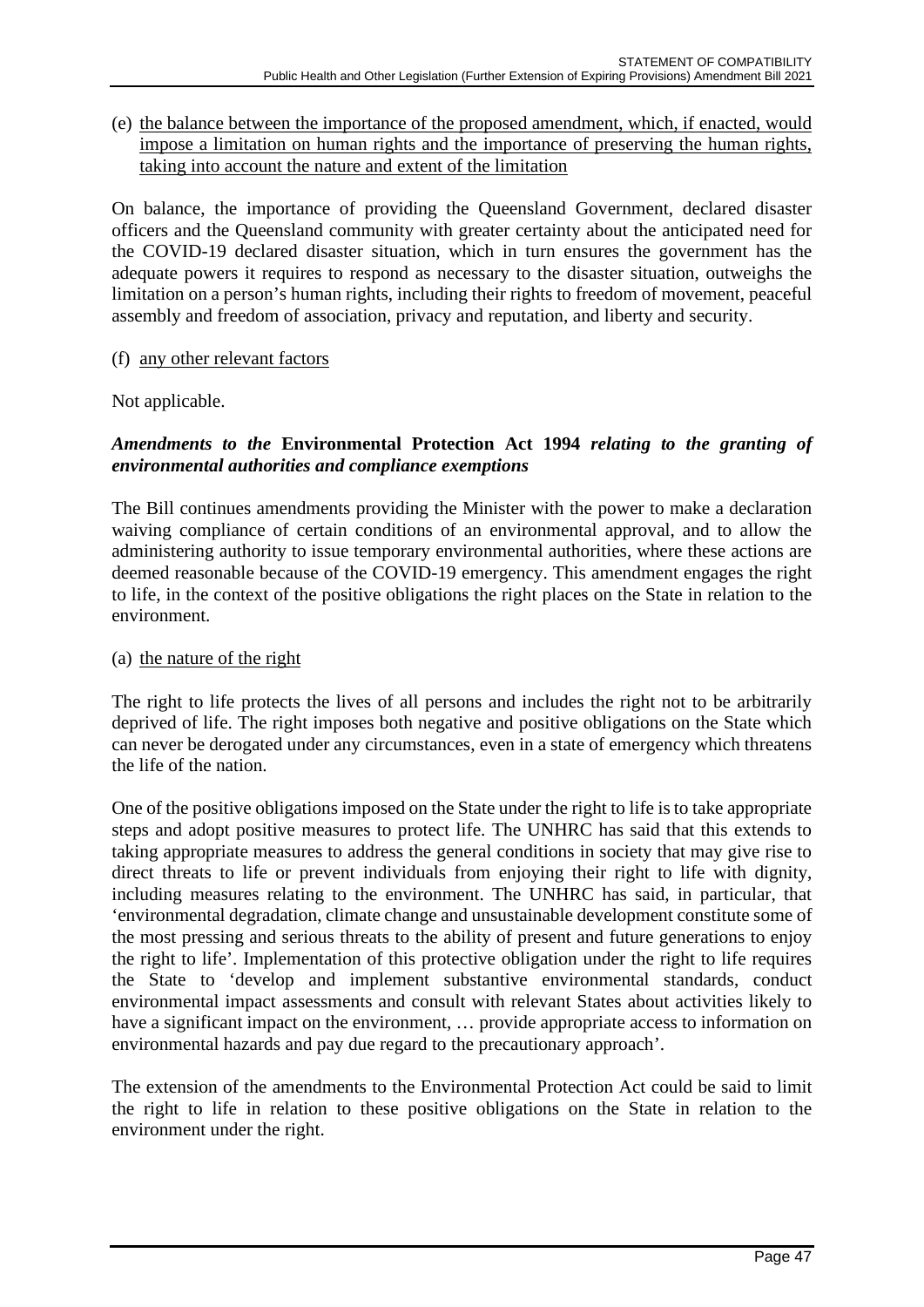Currently, all activities deemed an environmentally relevant activity must hold an environmental authority in order to operate in Queensland. The environmental authority is obtained through an application process and, if approved, the administering authority may require annual fees to be paid for the environmental authority. The Bill extends amendments to the Environmental Protection Act to enable the administering authority to approve temporary environmental authorities, or temporary increases to thresholds of existing environmental authorities, without requiring that an application be made or that fees be paid. This allows the administering authority to approve temporary authorities may thereby make an activity causing environmental harm or nuisance done under a temporary authority lawful.

The amendments to the Environmental Protection Act also empower the Minister to make a declaration that exempts environmental authority holder from having to comply with certain conditions on their environmental authority. For example, conditions relating to monitoring and reporting requirements. This may result in the Minister exempting a person from complying with particular conditions of their approvals that may result in environmental harm or nuisance.

In both cases, the amendments to the Environmental Protection Act could be seen to give rise to a potential impact on environmental protections and standards, which may therefore be seen to limit the right to life.

(b) the nature of the purpose of the limitation to be imposed under the proposed amendment if enacted, including whether it is consistent with a free and democratic society based on human dignity, equality and freedom

The purpose of the amendments is to enable the State to provide greater flexibility to environmental authority holders who are impacted by the COVID-19 emergency, while still maintaining other existing protections to ensure any environmental harm can be adequately managed.

(c) the relationship between the limitation to be imposed under the proposed amendment if enacted, and its purpose, including whether the limitation helps to achieve the purpose

The amendments achieve the purpose by providing greater flexibility to environmental authority holders who are impacted by the COVID-19 emergency by reducing the process elements for an environmental authority application under the Environmental Protection Act and by enabling exemptions to be granted by the Minister to persons from complying with particular conditions of their approvals that are impacted by the COVID-19 emergency.

An example of how these amendments will achieve the purpose can be seen in relation to sewage treatment plants. Different thresholds are prescribed for sewage treatment plants in Queensland based on their environmental impacts (such as design capacity). Environmental operating conditions are placed on environmental authorities based on impact to ensure environmental harm is adequately managed. For example, to ensure that contaminants from the activity cannot be released to land or water. The annual fees for environmental authorities are also determined by the 'threshold' the activity falls within. In this example, there may be an instance where a sewage treatment plant is receiving increased volumes of sewage due to the COVID-19 measures in place, such as increased working from home arrangements and other social distancing requirements. However, a sewage treatment plant's operation (namely, the quantity of waste processes) is constrained by their environmental authority.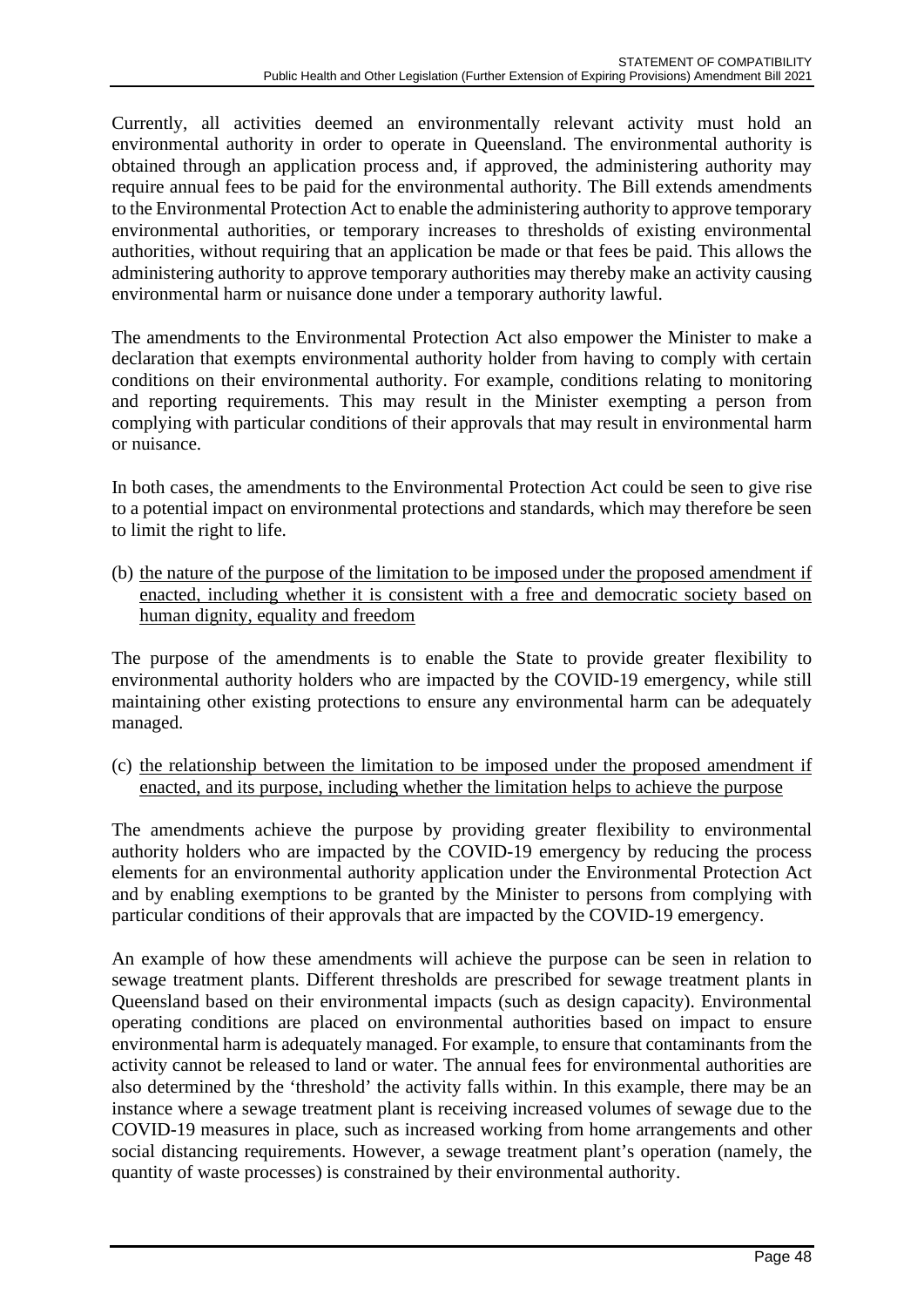The amendments to the Environmental Protection Act to allow these temporary measures to take effect will ensure that the operator is not operating unlawfully, and that sewage is not released untreated while the authority holder waits for the administering authority to approve their application for a higher threshold. These amendments therefore provide the necessary flexibility in the environmental authority application process and are therefore considered to protect against possible environmental harm that could occur should the amendments not be made.

(d) whether there are any less restrictive and reasonably available ways to achieve the purpose of the proposed amendment

No less restrictive and reasonably available ways to achieve the purpose of the amendments have been been identified.

A number of important environmental safeguards and protections remain in place to mitigate against any potential environmental harm that may occur as a result of these amendments. Importantly, the amendments to the Environmental Protection Act will not remove the obligation of decision makers to comply with the overarching purpose of the Environmental Protection Act to protect Queensland's environment while allowing for development that improves the total quality of life, both now and in the future, in a way that maintains the ecological processes on which life depends. They will also not remove the strict environmental conditions placed on environmentally relevant activities to minimise environmental harm.

Further, the amendments will only provide for a temporary compliance exemption with certain conditions of an environmental authority, for example, monitoring and reporting requirements. Any compliance exemption would only be granted if it could be demonstrated that circumstances caused by COVID-19 meant it was impractical to comply with current requirements.

An environmental authority would typically include conditions limiting the quantity and quality of contaminants or pollutants that can be released. For example, an environmental authority for a sewage treatment plant would have conditions that limit the quantity of effluent released and the quality, meaning the concentrations of nutrients, suspended solids and potential pathogens. These conditions are applied to prevent or minimise environmental harm from any discharges. In addition to the contaminant release conditions, environmental authorities will also typically include conditions requiring monitoring of the effluent or the environment at a varying frequencies.

It is anticipated that suspending the requirement to comply with these monitoring conditions in the short-term will not cause environmental harm, as all other environmental conditions in place to prevent the environmental harm will still apply.

Additionally, a relaxation of the monitoring requirements will not limit the ability of the State to investigate and take action in relation to any report of unlawful environmental harm. If the other conditions of the environmental authority are not complied with, the operator cannot avail itself of the relevant defence to a charge of unlawful environmental harm.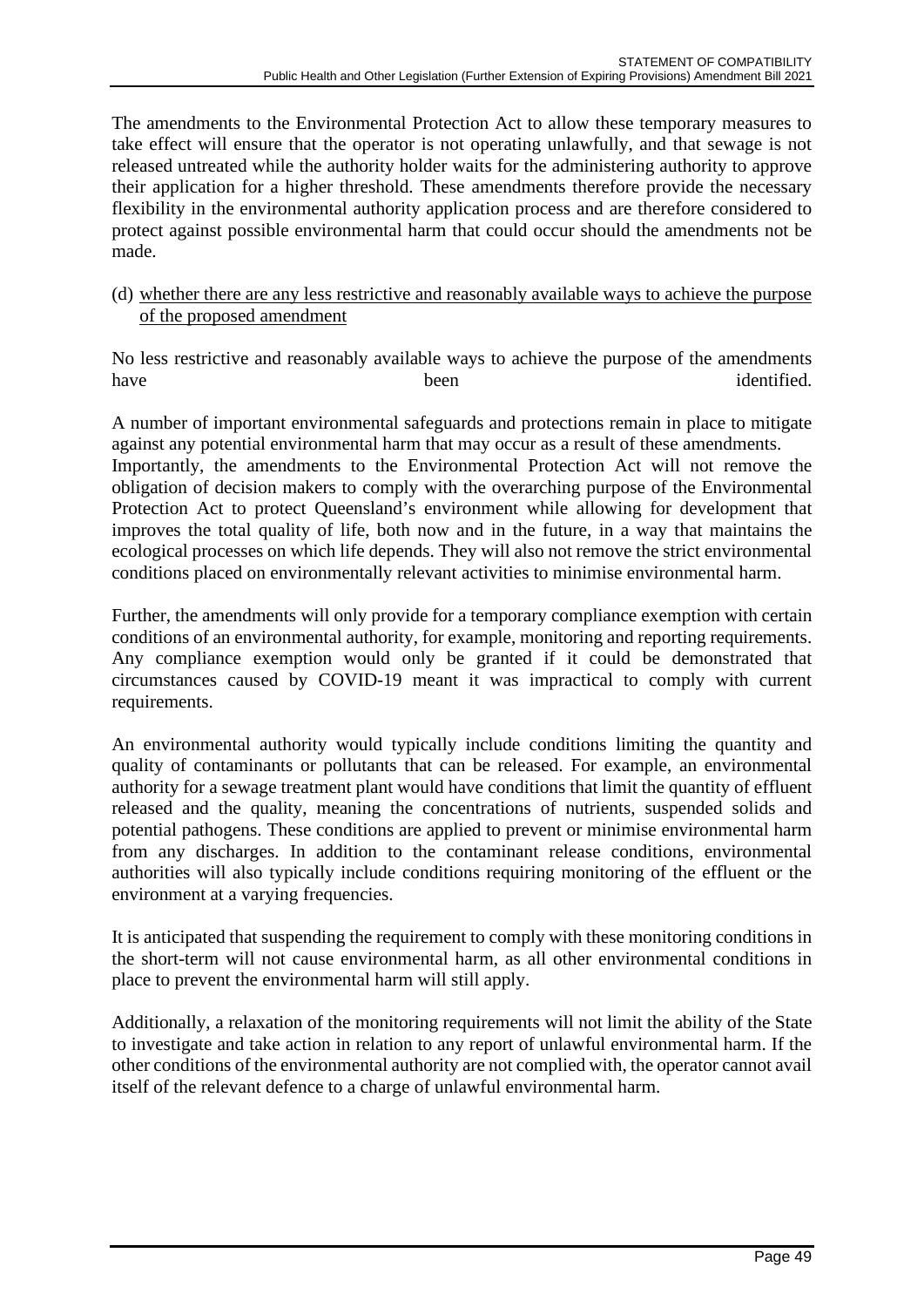(e) the balance between the importance of the proposed amendment, which, if enacted, would impose a limitation on human rights and the importance of preserving the human rights, taking into account the nature and extent of the limitation

On balance, having regard to the information above and in particular the safeguards and protections that will remain in place to mitigate against any potential environmental harm that may occur as a result of these amendments, the importance of enabling the State to provide greater flexibility to environmental authority holders who are impacted by the COVID-19 emergency, outweighs the limitations on the right to life to the extent that it places positive obligations on the State in relation to the environment.

#### (f) any other relevant factors

#### Not applicable

#### *Amendments to the* **Manufactured Homes (Residential Parks) Act 2003** *to regulate how site rent increases or decreases may occur in residential parks during the COVID-19 emergency*

The Bill continues amendments to the *Manufactured Homes (Residential Parks) Act 2003* (Manufactured Homes Act) to establish a regulation-making power to regulate how site rent increases and decreases may occur in residential parks, during the COVID-19 emergency.

#### (a) the nature of the right

#### *Right to property*

The right to property protects the right of all persons to own property (alone or with others) and provides that people have a right not be arbitrarily deprived of their property. The ability to own and protect property historically underpins many of the structures essential to maintaining a free and democratic society based on human dignity, equality and freedom. The right includes the protection from the deprivation of property. The term 'deprived' is not defined by the Human Rights Act, however deprivation in this sense is considered to include the substantial restriction on a person's use or enjoyment of their property, to the extent that it substantially deprives a property owner of the ability to use his or her property or part of that property (including enjoying exclusive possession of it, disposing of it, transferring it or deriving profits from it). The right does not provide a right to compensation.

Property is likely to include all real and personal property interests recognised under general law (for example, interests in land, contractual rights and shares) and may include some statutory rights (especially if the right includes traditional aspects of property rights, such as to use, transfer, dispose and exclude).

The concept of arbitrariness in the context of the right to property carries a human rights meaning of 'capriciousness, unpredictability, injustice and unreasonableness – in the sense of not being proportionate to the legitimate aim sought $13$ .

<span id="page-49-0"></span><sup>13</sup> *WBM v Chief Commissioner of Police (2012) 43 VR 466, 472 (Warren CJ, Hansen JA agreeing).*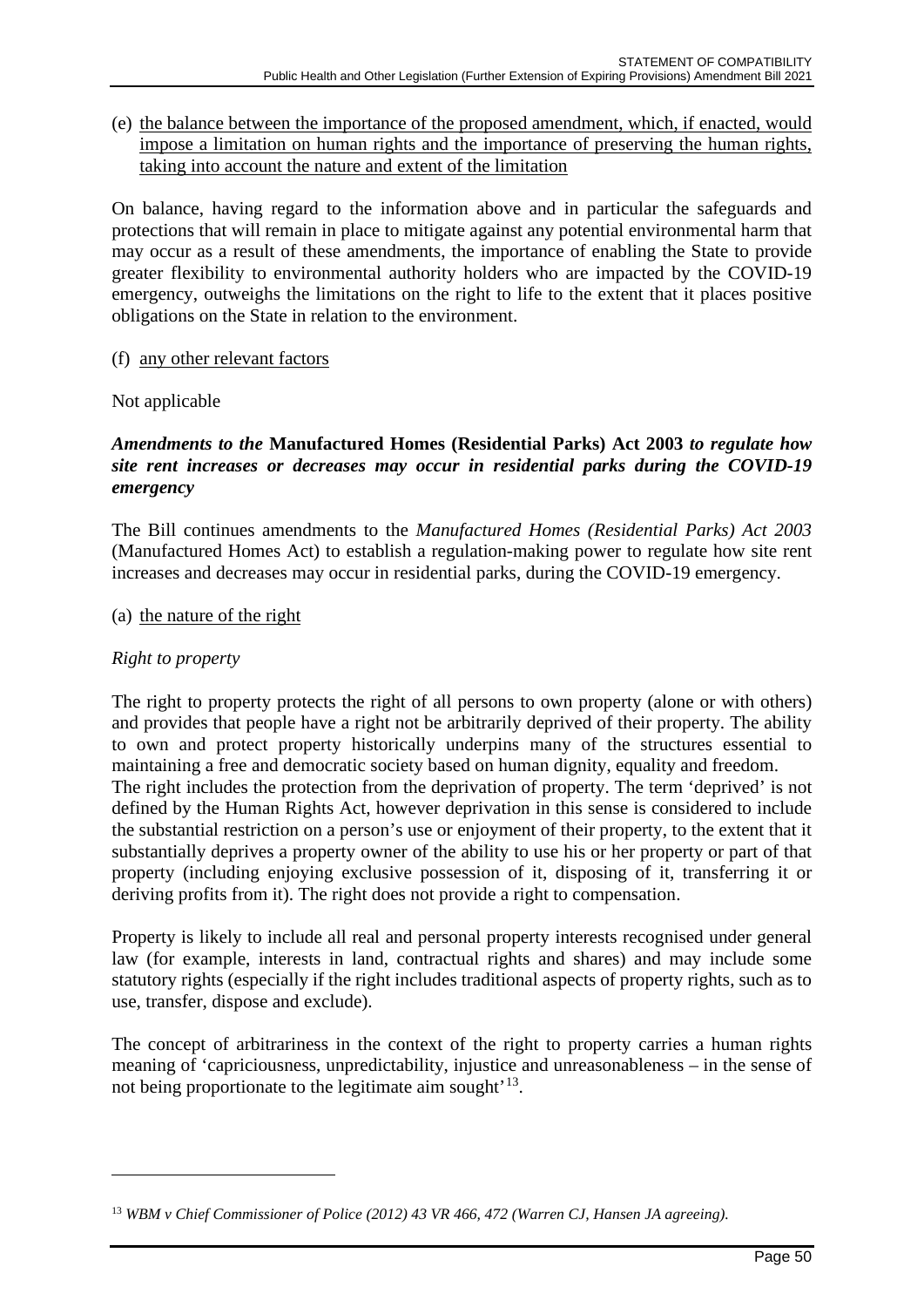The amendments to the Manufactured Homes Act facilitate a regulation-making power that may limit the right to property by restricting a park owner's ability to derive profit from their property through the payment of site rent. This will not prevent a park owner from deriving profit from their property but may temporarily limit the extent of the profit or the timing for receiving it.

This limitation on property rights has now crystallised through the *Manufactured Homes (Residential Parks) (COVID-19 Emergency Response) Regulation 2020* (Manufactured Homes Regulation). The human rights implications are addressed in the [Human Rights Certificate](https://www.legislation.qld.gov.au/view/pdf/published.hrc/sl-2020-0222) that accompanied that regulation.

(b) the nature of the purpose of the limitation to be imposed under the proposed amendment if enacted, including whether it is consistent with a free and democratic society based on human dignity, equality and freedom

The purpose of the amendment is to continue the head of power enabling the Manufactured Homes Regulation to make modifications to the processes for increasing site rent and disputing a proposed increase in site rent.

The COVID-19 emergency has created a range of financial and logistical issues for manufactured homeowners and park owners which potentially makes the ordinary processes for site rent increases and decreases under the Manufactured Homes Act difficult to apply. Social distancing requirements restrict the ability of homeowners to engage appropriately in a market review process and may cause disadvantage and stress if the ordinary processes were to be followed during COVID-19.

The limitation on the property rights is intended to strike a balance between the right of park owners to derive a profit from their property with the rights of park residents to use and enjoy their home without the imposition of unfair or unreasonable site rent increase during the COVID-19 emergency, noting that many residents are vulnerable and low-income.

(c) the relationship between the limitation to be imposed under the proposed amendment if enacted, and its purpose, including whether the limitation helps to achieve the purpose

The power to modify how site rent increases or decreases may occur will help to achieve the purpose of supporting older and potentially vulnerable Queenslanders and maintain a fair balance of rights and obligations during the COVID-19 emergency.

(d) whether there are any less restrictive (on human rights) and reasonably available ways to achieve the purpose of the proposed amendment

No less restrictive and reasonably available ways of achieving the purpose have been identified. While some park owners have implemented temporary 'work-around' processes in cooperation with their home owners to manage market rent reviews, it is recognised that other park owners and their home owners may not be able to achieve such an outcome.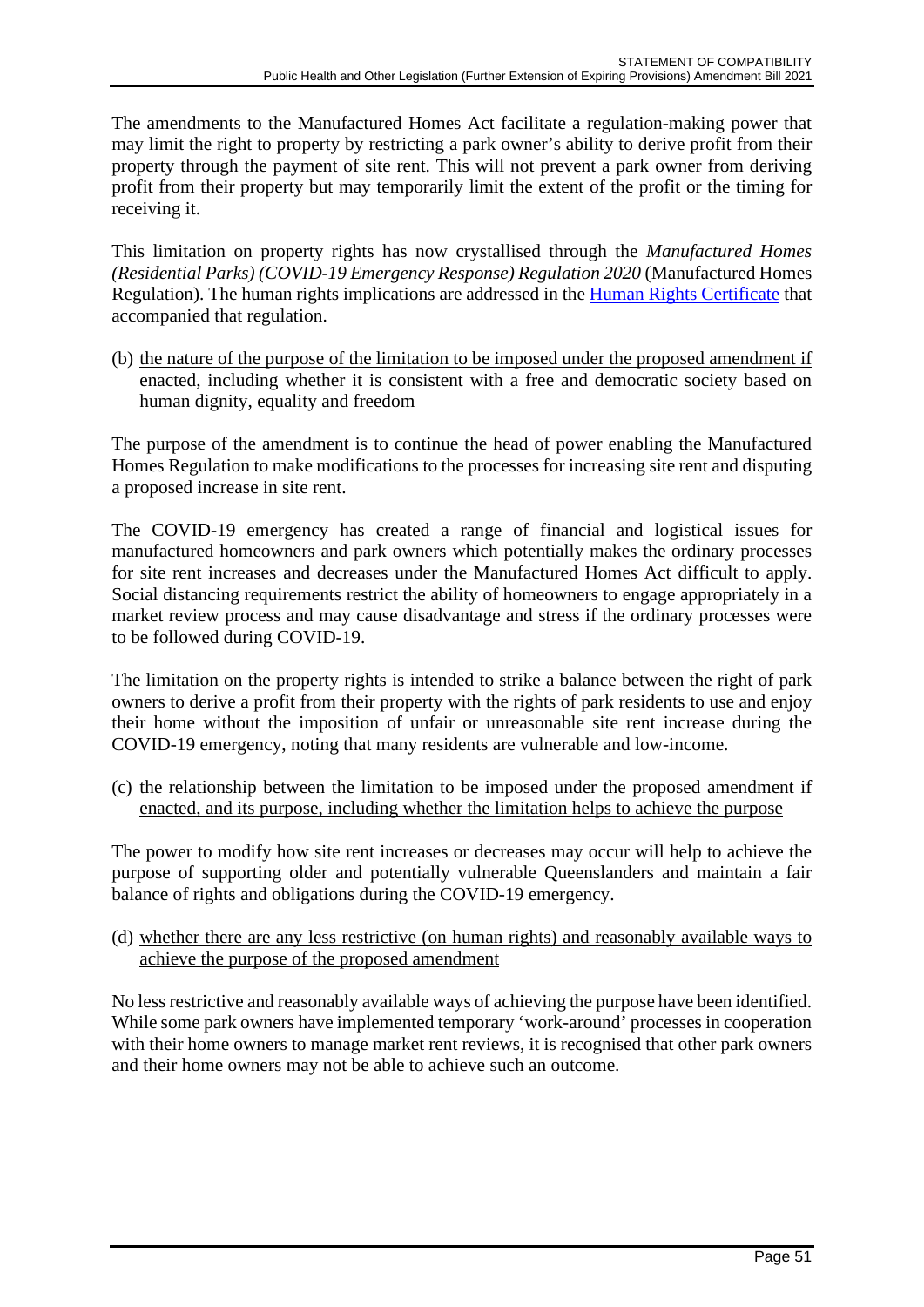The existing processes for changes to site rent are contained within the Manufactured Homes Act and the stakeholder concerns cannot be achieved through other mechanisms. The creation of a head of power allows for the progression of targeted, time-limited amendments made in consultation with industry and consumers. This method of making adjustments to the respective rights and obligations of park owners and manufactured homeowners in respect of their accommodation is the least restrictive and reasonably available way to achieve the purpose of the amendments.

If the amendments to the Manufactured Homes Act are not continued, the Manufactured Homes Regulation will cease. This will deprive homeowners of the benefit of the measures in the regulation to:

- access enhanced dispute resolution procedures for market rent reviews already undertaken;
- limit future site rent increases to an amount equal to the Consumer Price Index; and
- provide flexibility in the conduct of market review consultation and meetings required to be held under the Manufactured Homes Act.
- (e) the balance between the importance of the proposed amendment, which, if enacted, would impose a limitation on human rights and the importance of preserving the human rights, taking into account the nature and extent of the limitation

On balance, allowing a regulation to be made to maintain fairness and equality for home owners and park owners in residential parks during a time of unprecedented disruption and uncertainty, outweighs the limitations on the park owner's right to property that has occurred and may occur in future under a regulation.

(f) any other relevant factors

Not applicable.

# *Amendment to section 264A of the* **Youth Justice Act 1992** *to allow the chief executive to appoint temporary detention centre employees*

The Bill continues amendments to section 264A of the Youth Justice Act to allow the chief executive to appoint appropriately qualified persons as temporary detention centre employees during the declared COVID-19 public health emergency.

However, section 312 of the Youth Justice Act only allows the chief executive to delegate functions and powers under the Act to appropriately qualified public service officers. This excludes a range of potential temporary detention centre employees, such as police officers and people who are not Queensland Government employees within the definition of 'public service officer' under the *Acts Interpretation Act 1954* and the *Public Service Act 2008*. For example, police officers are employed under the *Police Service Administration Act 1990* and therefore not able to be delegated powers under section 312.

The amendments to the Youth Justice Act allow delegation of the chief executive's powers to appropriately qualified temporary detention centre employees to ensure that critical decisions in relation to the security and management of detention centres and the safe custody and wellbeing of children can always be made in a timely way, consistent with the responsibilities on the chief executive under section 263 of the Youth Justice Act.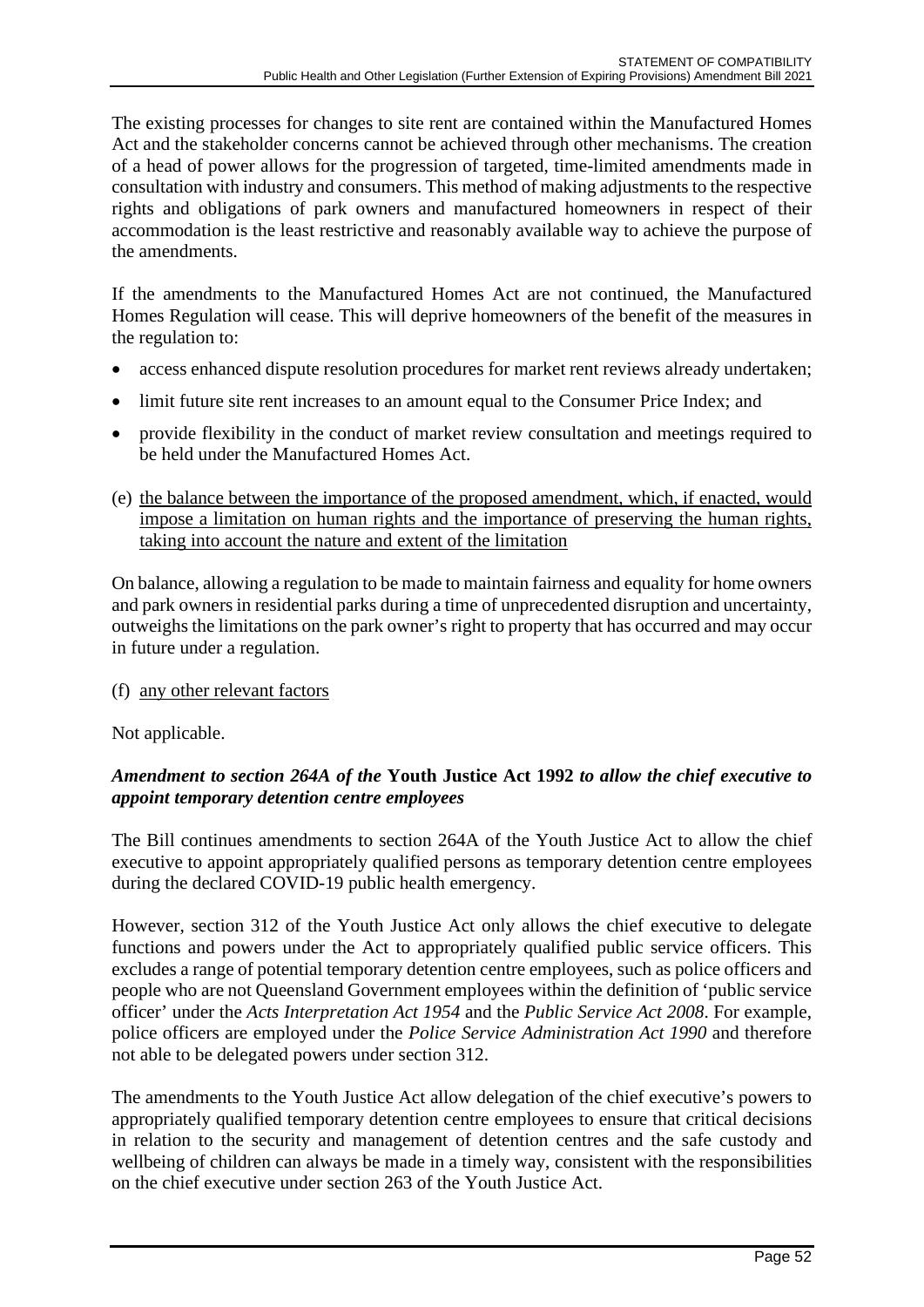#### (a) the nature of the rights

#### *Humane treatment*

The right to humane treatment when deprived of liberty requires that all persons must be treated with humanity and with respect for their inherent human dignity, recognising the particular vulnerability of all persons deprived of their liberty. The right is informed by a number of United Nations standards, including the UN Standard Minimum Rules for the Treatment of Prisoners which covers matters such as accommodation conditions, adequate food, personal hygiene, clothing and bedding standards, exercise, medical services, and disciplinary procedures.

The right to humane treatment when deprived of liberty may be limited in the context of a youth detention centre environment through, for example, disciplinary measures such as separation or the use of force. This right may be limited by the delegation of powers to appropriately qualified temporary detention centre employees to the extent that the delegation potentially facilitates less experienced persons exercising the powers than is ordinarily the case.

#### *Rights of children in the criminal process*

The rights of children in the criminal process recognises that young persons who become involved in the criminal justice system deserve special protections because of their age. The right requires that an accused child who is detained, or a child detained without charge, must be segregated from all adults; that accused children must be brought to trial as quickly as possible; and that a child who is convicted of an offence must be treated in a way that is appropriate for the child's age.

The UN Convention on the Rights of the Child provides that children in the criminal process should be 'treated in a manner consistent with the promotion of the child's sense of dignity and worth, which reinforces the child's respect for the human rights and fundamental freedom of others and which takes into account the child's age and the desirability of promoting the child's reintegration and the child's assuming a constructive role in society'.

The rights of children in the criminal process may be limited in the context of a youth detention centre environment through, for example, treatment of a young person that is not consistent with their age or cognitive development. This right may be limited by the delegation of powers to appropriately qualified temporary detention centre employees to the extent that the delegation potentially facilitates less experienced persons exercising the powers than is ordinarily the case.

(b) the nature of the purpose of the limitation to be imposed under the amendment if enacted, including whether it is consistent with a free and democratic society based on human dignity, equality and freedom

The purpose of the amendment is to ensure the safe operation of detention centres in the event that a large number of regular staff are unavailable for work due to an outbreak of COVID-19, and essential time-critical functions cannot be exercised by the temporary staff engaged to replace them. Without these powers, the safety of children and staff would be put at risk. Ensuring a safe environment for children and staff in detention is consistent with a free and democratic society based on human dignity, equality and freedom.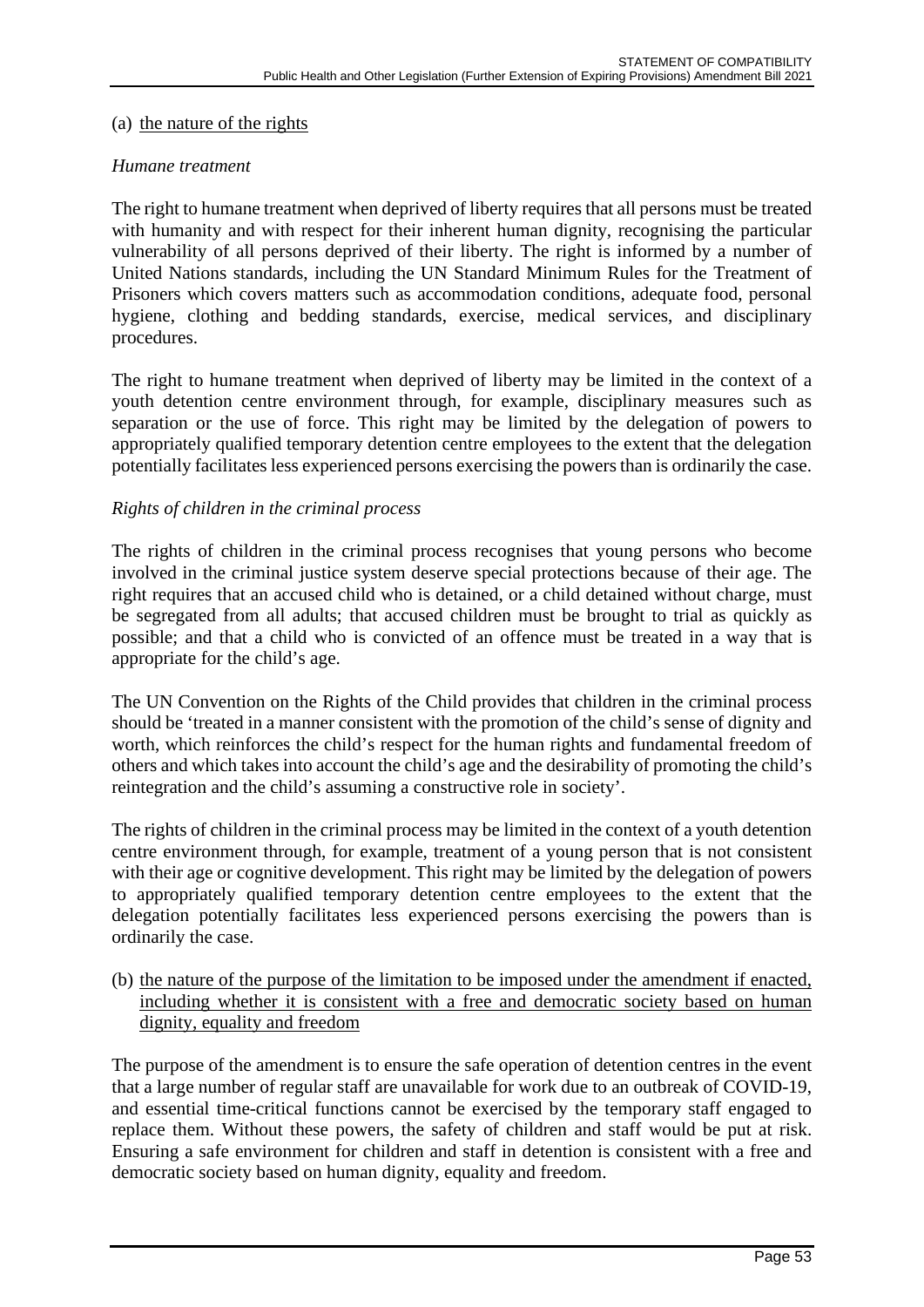(c) the relationship between the limitation to be imposed under the amendment if enacted, and its purpose, including whether the limitation helps to achieve the purpose

It is not be possible to achieve the purpose in any way other than to allow the chief executive to delegate powers to temporary detention centre employees if required. The limitation therefore achieves its purpose.

(d) whether there are any less restrictive (on human rights) and reasonably available ways to achieve the purpose of the amendment

There are no less restrictive or reasonably available ways to achieve the purpose. While the amendments may limit human rights, any limitation will not arise until a decision is made or an action is taken under the delegated powers by a temporary detention centre employee.

The limitation is minimised by only allowing the chief executive to delegate to appropriately qualified temporary detention centre employees, and also by the safeguard in section 27A(10A) of the *Acts Interpretation Act 1954* which provides that the delegation of a function or power does not relieve the delegator of the delegator's obligation to ensure that the function or power is properly performed or exercised.

Further, the provision is only available if the chief executive is satisfied the appointment of temporary detention centre employees is reasonably necessary for the security and management of detention centres and the safe custody and wellbeing of children detained in detention centres.

It is also relevant that the decision of the chief executive to delegate a power to a temporary detention centre employee must be exercised in a way that is compatible with human rights under section 58 of the Human Rights Act, and also that the use of the delegated powers by an appropriately qualified temporary detention centre employee in practice must also be compatible with human rights.

The amendments are supported by processes within the Department of Children, Youth Justice and Multicultural Affairs (DCYJMA) to ensure all youth detention staff, whether temporary or permanent, have the requisite skills to appropriately manage and address the needs of children in detention. The impact of the COVID-19 emergency in 2020 resulted in the development of sound processes for the care of young people and management of youth detention centres in emergency circumstances. The essential use of contracted staff has been managed closely with induction training provided that includes first aid, fire safety, suicide response, emergency response, physical intervention, restraints and searches and infection control and PPE application. In any future emergency, many individuals engaged would in the first instance be from other government agencies. This would mean that their existing training and experience could also be taken into account.

In addition, any safeguards applying to detention centre employees, such as the requirement to successfully complete physical intervention training before using reasonable force against a child, [14](#page-53-0) will also apply to temporary detention centre employees. DCYJMA will ensure any temporary detention centre employees to whom delegations are made receive the necessary extra training and support.

<span id="page-53-0"></span><sup>14</sup> *Youth Justice Regulation 2016*, section 16(5).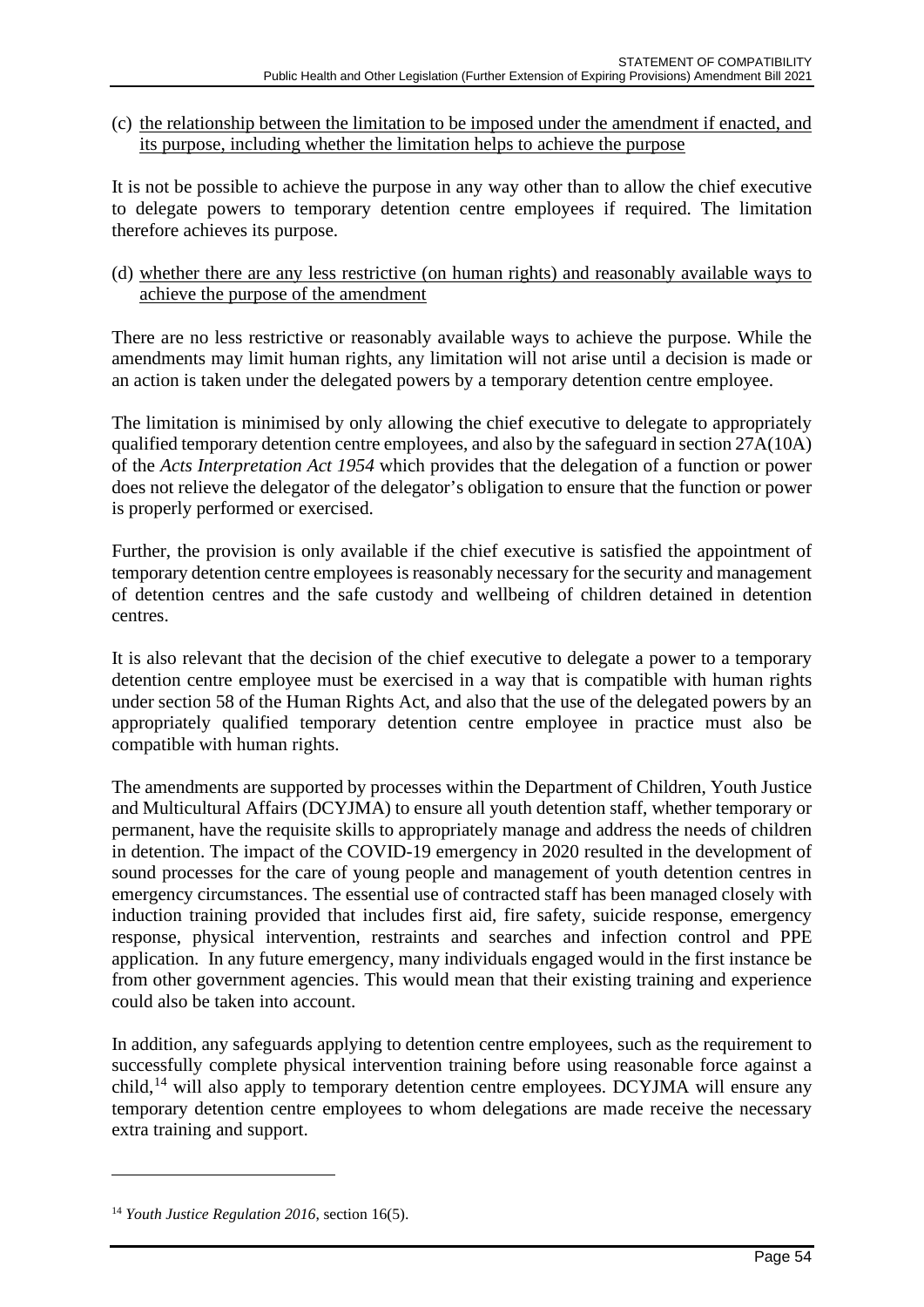Casework focussed on addressing offending behaviour is delivered by case work staff who would continue to be engaged throughout these periods to ensure a continuum of care for young people. In the event of a future emergency, if it were necessary to engage additional case workers, they would be primarily sourced from within DCYJMA.

(e) the balance between the importance of the amendment, which, if enacted, would impose a limitation on human rights and the importance of preserving the human rights, taking into account the nature and extent of the limitation

On balance, it is considered that the importance of the purpose of ensuring a safe environment for children and staff in detention, as well as ensuring the functional operation of detention centres, outweighs any limitations on human rights through the delegation.

(f) any other relevant factors

Not applicable.

## **Electronic service of quarantine directions**

(a) the nature of the right

#### *Right to privacy*

The right to privacy protects the individual from all interferences and attacks upon their privacy, family, home, correspondence (written and verbal) and reputation. The scope of the right to privacy is very broad. It protects privacy in the sense of personal information, data collection and correspondence, but also extends to an individual's private life more generally.

The right to privacy is engaged by the amendments, as it allows for an emergency officer to collect and use a person's private email address in order to issue a notice under section 362H of the Public Health Act.

However, the right to privacy is subject to an internal limitation in that it applies only to interferences with privacy that are 'unlawful' or 'arbitrary'. The concept of lawfulness in the context of the right to privacy means that no interference can take place except in cases envisaged by the law.

This internal limitation applies here because the Bill clearly authorises the use of a person's personal information for the purpose of issuing a notice under section 362H. Additionally, the amendments are clear that a direction can only be provided by to a person electronically if the person gives their express consent and nominates a unique email address.

The right to privacy and reputation is not limited.

## *Fair Hearing; Rights in criminal proceedings*

The right to a fair hearing affirms the right of all individuals to procedural fairness when coming before a court or tribunal. It applies to both criminal and civil proceedings, and guarantees that such matters must be heard and decided by a competent, impartial and independent court or tribunal.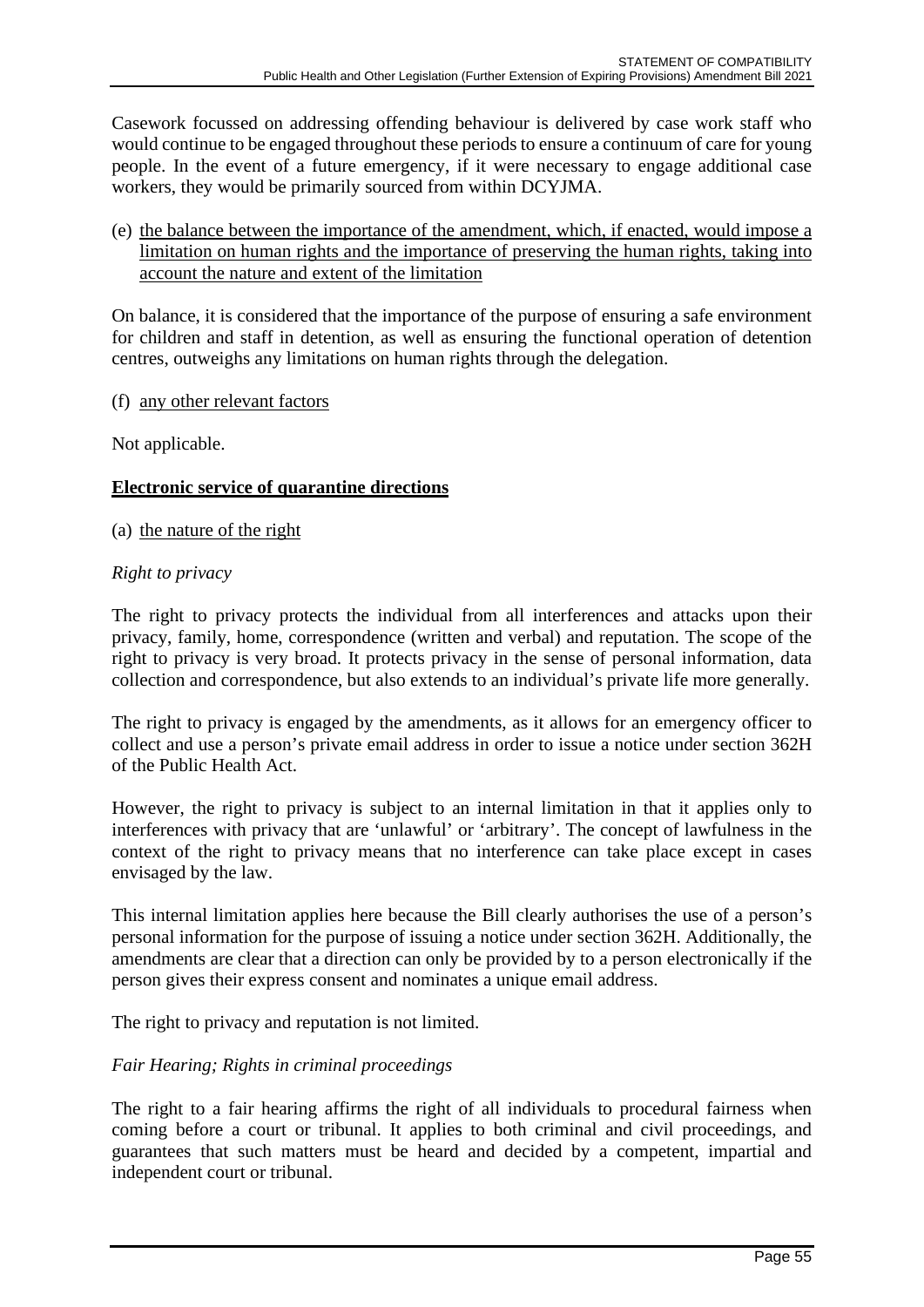Rights in criminal proceedings explicitly protects the right to be presumed innocent until proven guilty. This imposes on the prosecution the onus of proving the offence, guarantees that guilt cannot be determined until the offence has been proved beyond reasonable doubt, gives the accused the benefit of doubt, and requires that accused persons be treated in accordance with this principle.

The Bill may limit these right as it reverses the onus of proof by providing that, unless the contrary is proved, a direction given electronically is deemed to have been received by the person at the time the direction is sent to the person's nominated email address. A person who is given a direction under section 362H and does not comply with the direction commits an offence and is liable to a maximum penalty of 100 penalty units.

## *Retrospective criminal laws*

The right to protection from retrospective criminal laws is both an absolute and non-derogable right at international law, meaning that it cannot be limited nor suspended, even in the case of an emergency.

The right recognises that the criminal law must be sufficiently accessible and precise to enable a person to know in advance whether his or her conduct is criminal. It is aimed at protecting people from being unfairly and harshly penalised in situations where there has been a change in the criminal law since the time they committed the offence. In these situations, a person is not liable to punishment that is more severe than that which existed at the time of the offence. It also protects people from being found guilty of an offence for an action which was not an offence at the time it was committed.

This right is engaged by the inclusion of an amendment to validate quarantine directions given by electronic communication before the commencement of the amendments.

The Public Health Act does not explicitly deal with the issue of how a quarantine direction notice may be given in writing. Also, the Act does not specify at what point in time a direction issued to a person via email or other electronic communication is deemed to have been received by the person. Given the heavy reliance on electronic communications by Queensland's contact tracing and quarantine systems, it is important that there be no doubt as to the validity or effect of directions given by emergency officers under the Public Health Act, including directions that were issued electronically before the commencement of the electronic service amendments in the Bill.

Accordingly, the Bill provides that a quarantine direction under section 362H that was sent by email or other electronic means before the commencement of the Bill was validly issued. This provision ensures there is certainty about the legal validity and effect of quarantine directions that have already been issued. It also ensures that any person who does not comply with a quarantine direction is subject to the penalties for non-compliance in section 362J of the Public Health Act. The amendment may be seen as retrospectively imposing criminal liability on a person.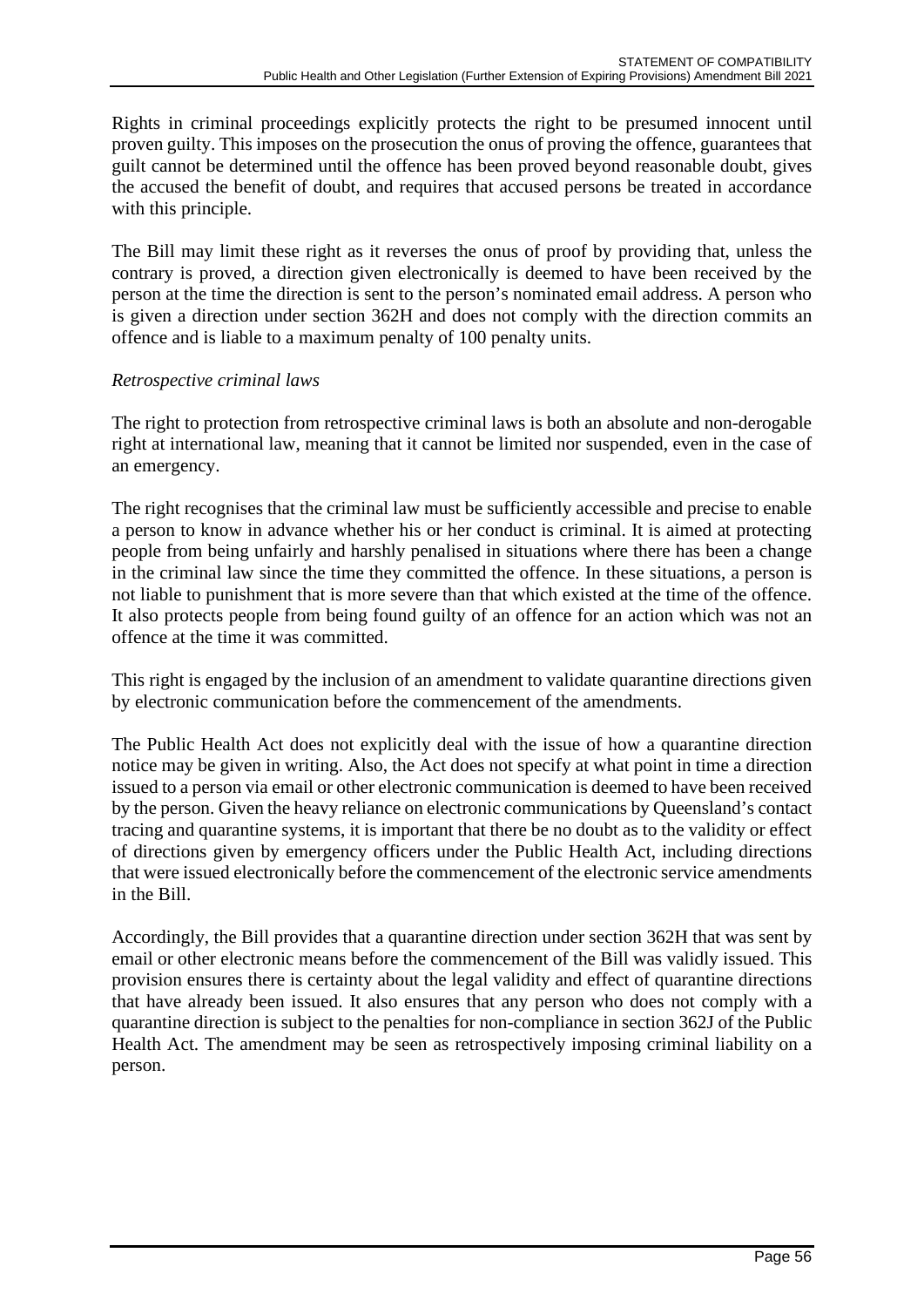The right to protection from retrospective criminal law does not extend to prevent retrospective changes that do not form part of the penalty or punishment of an offender, or to changes in procedural law (for example, shifts in trial practice or changes to the rules of evidence). The amendment is considered to fall within this exception, as it is simply a procedural clarification to remove any doubt that a quarantine direction may be issued electronically given the absence of explicit authorisation in the Public Health Act. Validating past quarantine directions does not change the obligations of a person given the direction, nor does it affect the penalty for non-compliance.

The amendment is also consistent with the overall purpose of this right, which recognises that the criminal law must be sufficiently accessible and precise to enable a person to know in advance whether his or her conduct is criminal. Nothing in the Bill criminalises conduct that was clearly lawful at the time the person committed the alleged offence. Queensland Health and the Queensland Police Service have well-established procedures to ensure a person's obligations are accessible and precise.

In practice, a person is first contacted by phone, email, or in person, to advise that they are being issued with a quarantine direction. The emergency officer will then read through the quarantine direction with the person and, before issuing the direction, will confirm that the person understands their obligations and that it is an offence to fail to comply with the direction without reasonable excuse. If necessary due to, for example, the person not speaking fluent English, the emergency officer may engage a translator or contact a family or friend of the person, to ensure the substance of the quarantine direction is communicated to the person in a way they understand.

Accordingly, the right to protection from retrospective criminal laws is not considered to be limited by the Bill.

(b) the nature of the purpose of the limitation to be imposed by the Bill if enacted, including whether it is consistent with a free and democratic society based on human dignity, equality and freedom

Protecting the health and safety of the public is a fundamental responsibility of government and is consistent with a free and democratic society based on human dignity, equality and freedom. The purpose of the limitations on human rights is to remove doubt as to how a quarantine direction notice may be given and at what point in time the direction is deemed to have been received by the person when issued via email. By deeming a quarantine direction notice to be received at the time it is sent to the person's email address, the Bill ensures that the notice has been 'given' under the Public Health Act and can be enforced. This supports effective containment and mitigation measures in response to the COVID-19 pandemic and protects Queenslanders from exposure to COVID-19.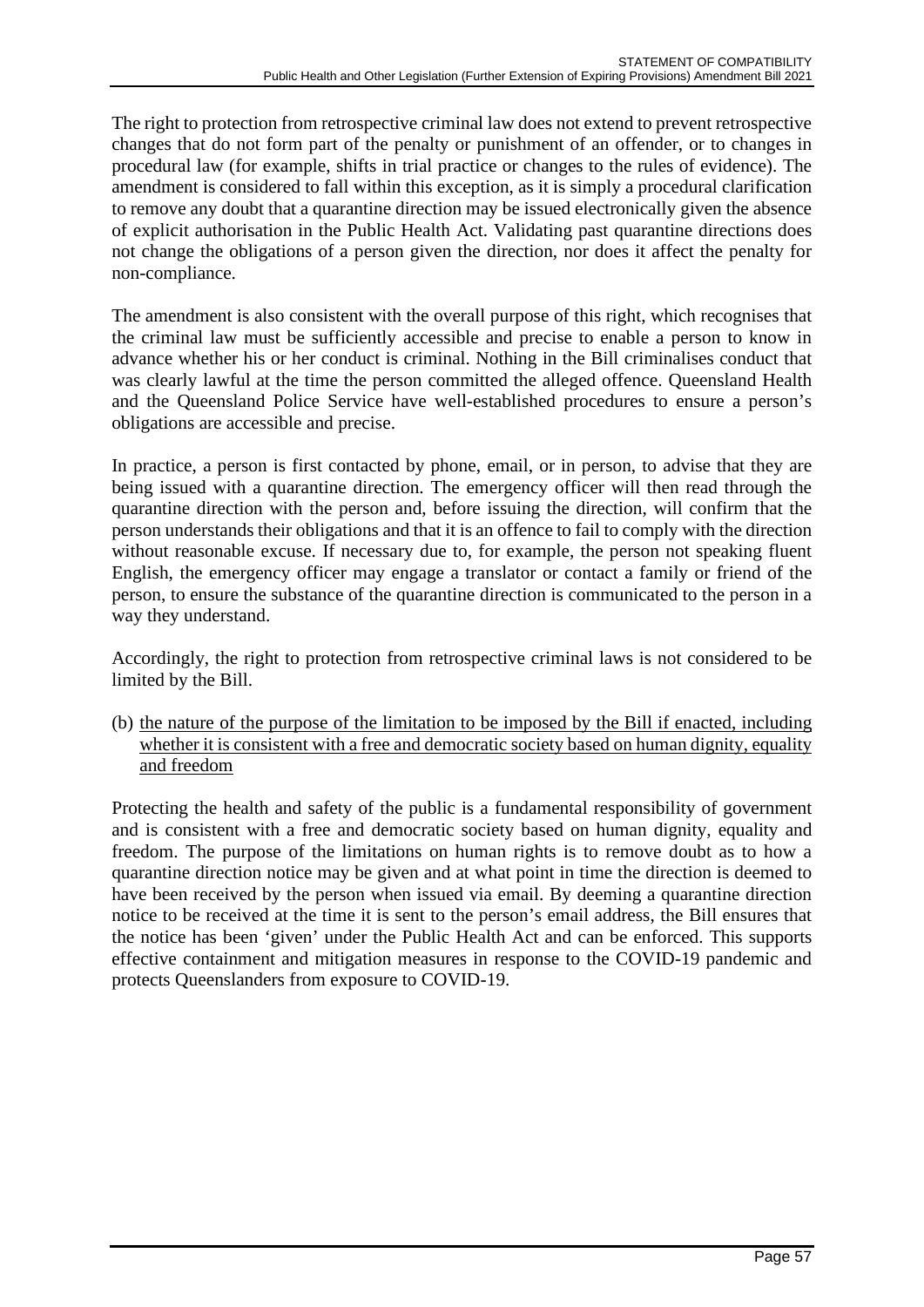#### (c) the relationship between the limitation to be imposed by the Bill if enacted, and its purpose, including whether the limitation helps to achieve the purpose

The limitation of human rights is necessary to ensure legislative clarity about the process for issuing quarantine directions, which is heavily reliant on electronic communications to facilitate rapid contact tracing in response to potential outbreaks of COVID-19. This is particularly important for contact tracing, as the sheer volume of potential close contacts of confirmed COVID-19 cases and the size of the geographical area in which directions must be given makes personal service of orders infeasible in many cases. This also supports the efficient management of quarantine systems, including the Queensland Border Declaration Pass system that was recently upgraded to enable quarantine direction notices to be issued electronically.

(d) whether there are any less restrictive (on human rights) and reasonably available ways to achieve the purpose of the Bill.

The amendments are considered the best way to achieve the purpose of ensuring a responsive, efficient and clear system for issuing public health directions. For practical reasons, most quarantine directions are given electronically and, in many cases, no alternative method of service is practicable. There is a need to clarify this issue and provide certainty regarding the legal validity and effect of directions that have been or will be issued by email or other electronic communications.

The Bill contains safeguards to ensure that any potential interference with human rights is minimal and no greater than necessary to support the current arrangements. Importantly, a person must expressly consent to receive the direction electronically and nominate their preferred email or other unique electronic address to the emergency officer. This means the person will be aware that they must ensure they receive and comply with the direction, which mitigates any limitation of human rights caused by deeming the person to have received the quarantine direction. This enshrines existing practice, as emergency officers currently seek and record a person's consent to receiving a quarantine direction electronically.

Additionally, section 362J of the Public Health Act provides that a person who fails to comply with a direction does not commit an offence if they have a reasonable excuse for not complying. In this context, a reasonable excuse may include circumstances such as an emergency officer recording the person's email address incorrectly.

(e) the balance between the importance of the purpose of the Bill, which, if enacted, would impose a limitation on human rights and the importance of preserving the human rights, taking into account the nature and extent of the limitation

Any limitation on human rights is outweighed by the need to remove doubt and support the efficient operation of Queensland's contact tracing and quarantine systems through the use of electronic communication.

(f) any other relevant factors

Not applicable.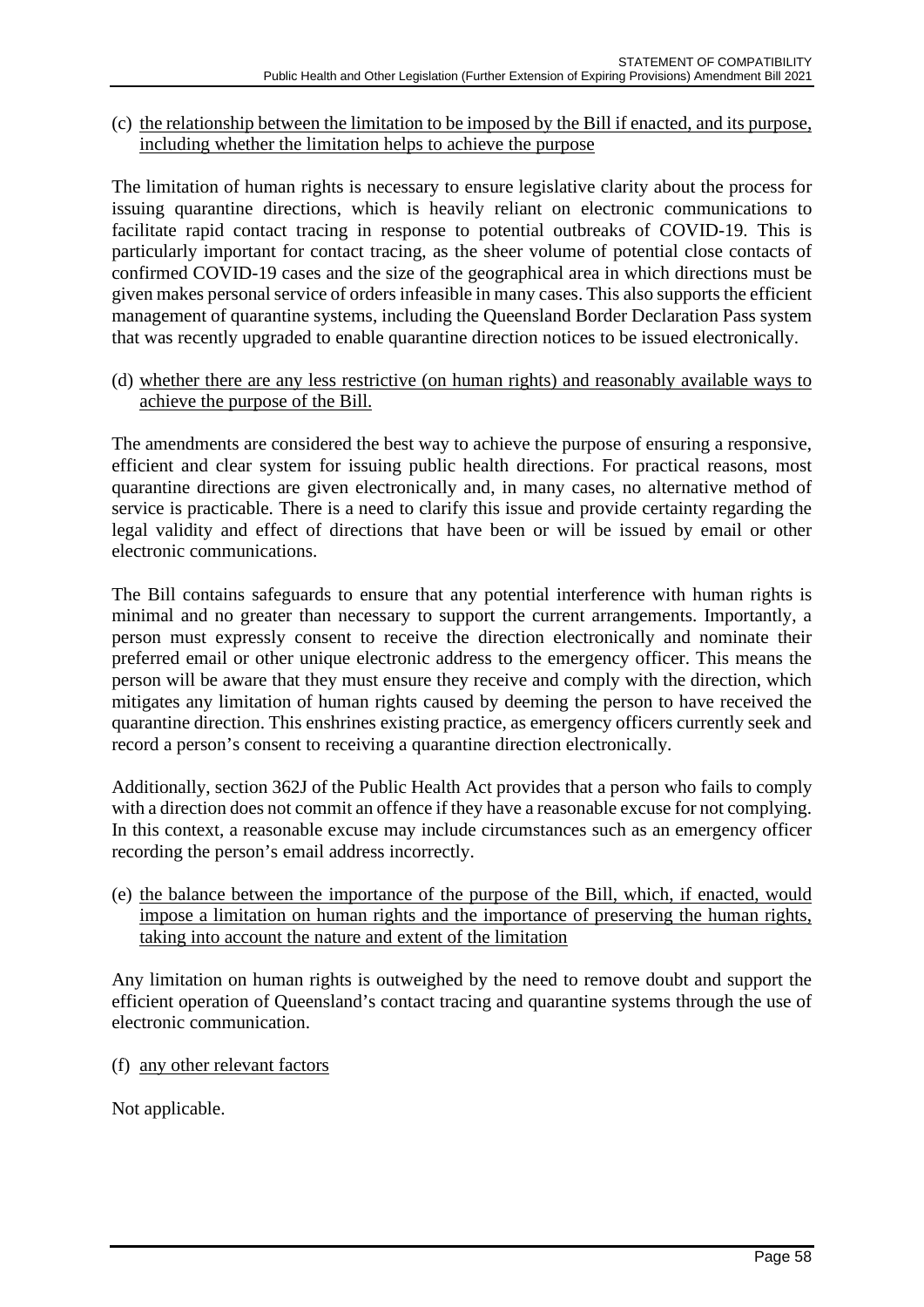# **Quarantine fees**

#### (a) the nature of the right

#### *Imposition of quarantine fee*

#### *Right to property*

Every person has the right to own property alone or in association with others and must not be arbitrarily deprived of their property. The concept of arbitrariness in the context of the right to property carries a human rights meaning of capriciousness, unpredictability, injustice and unreasonableness, in the sense of not being proportionate to the legitimate aim sought.

The requirement to quarantine potentially limits the human right to property to the extent that the proposed policy will require payment of monies.

#### *Prepayment of quarantine fees*

It is difficult to assess the human rights implications that may arise from these amendments because the human rights implications will not crystallise until:

- a regulation has been made prescribing cohorts of travellers who are required to pay quarantine fees in advance of their arrival in Queensland; or
- the chief executive determines the amount that a person must prepay, the manner in which they must prepay the required amount, and/or the date and time by which the prepayment must be received.

To that end, it is possible that many of the human rights protected by the Human Rights Act may be engaged by these amendments and the secondary instruments that may be made or exercised under the empowering provisions.

The protected rights most likely to be limited by these amendments are:

- *Right to equality before the law*: This right may be limited by a regulation prescribing some classes of people that must pay quarantine fees in advance, as the law may apply differently to different people entering Queensland;
- *Freedom of movement*: The amendments to require certain traveller cohorts to prepay quarantine fees may limit the freedom to enter Queensland, if they have the practical effect of restricting someone from entering the State if they do not have the financial means to pay.

This is not intended to provide an exhaustive list of how human rights may be limited by the enactment of the empowering provisions.

The purpose of establishing a head of power to prescribe requirements for prepayment of quarantine fees is to improve the State's ability to recoup quarantine-related expenses and support Queensland's quarantine system to remain sustainable and responsive to changing public health and economic circumstances.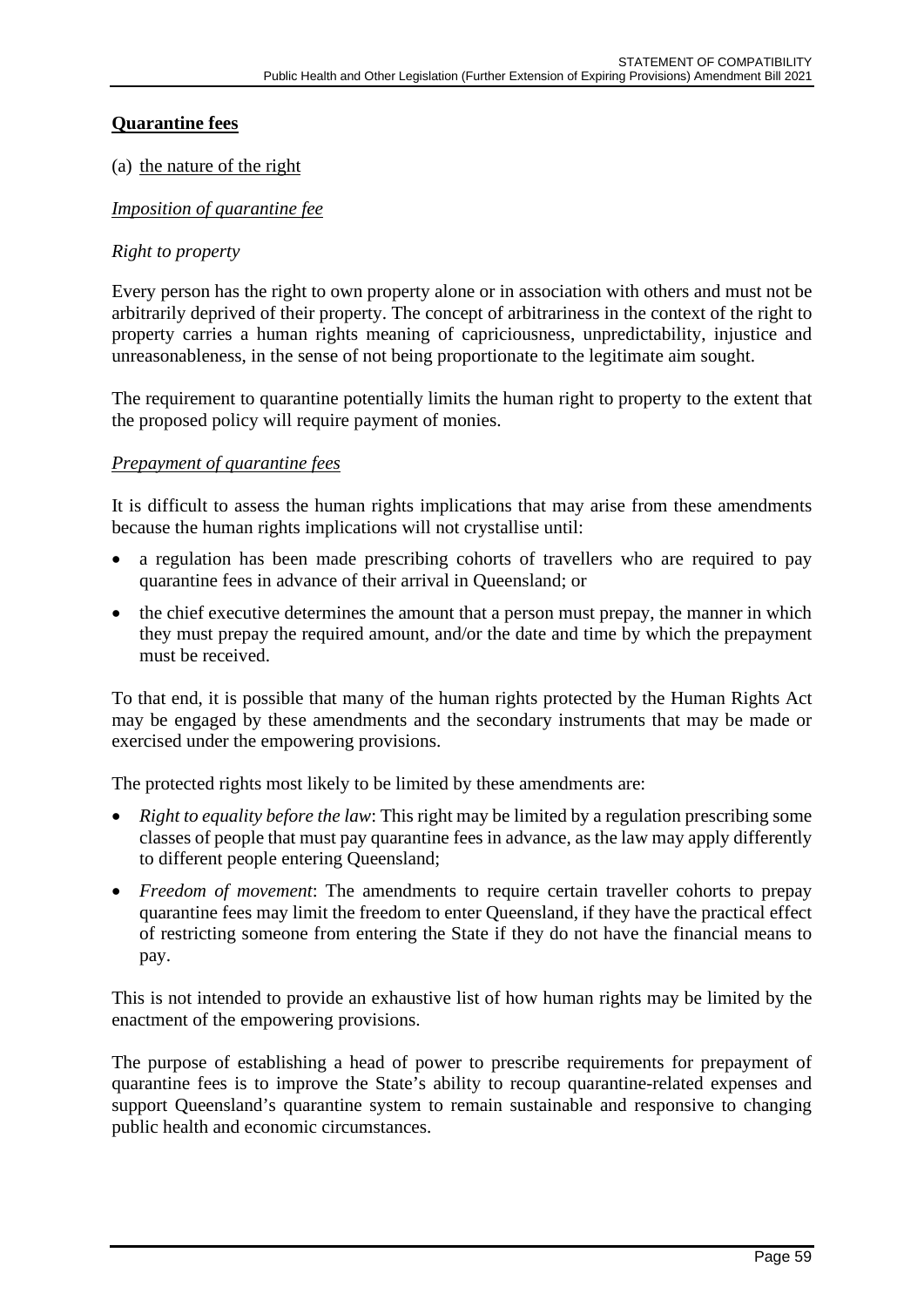It is expected that the need for quarantine accommodation will remain until a large number of the Queensland population has been vaccinated and the risk of widespread outbreaks has subsided. Until that time, additional demands will be placed on the quarantine system as more people from a broader range of cohorts are permitted to enter Queensland following a period of mandatory quarantine.

The amendments will improve the financial sustainability of Queensland's mandatory quarantine system and enable the system to accommodate additional cohorts of travellers as public health risks improve and travel restrictions are eased in line with efforts to support Queensland's economic recovery.

It is anticipated that, initially, a regulation will prescribe cohorts of travellers who are well-defined, in a position to plan their travel to Queensland well in advance, and likely to have their travel paid for by an employer or other sponsoring third party.

Prescribing cohorts who must pay quarantine fees in advance would not involve a loss of rights for a person in this cohort. This is because the amendments expand the ways a person may enter Queensland by enabling the system to accommodate additional traveller cohorts. For example, a regulation may prescribe a cohort of certain foreign nationals who would not otherwise be able to enter Queensland, to facilitate their entry under a sponsorship agreement with an employer.

The Bill contains several protections for prescribed traveller cohorts by:

- enabling full or partial refunds to persons that have paid their quarantine in advance. This will allow for the reconciling of anticipated and actual fees where, for example, a person's travel arrangements change and they do not arrive in Australia, or they are required to quarantine for a shorter period than would ordinarily be required, such as if they are transferred to a hospital; and
- allowing a person in a prescribed cohort to apply for a waiver of fees, unless a regulation prescribes that a particular cohort of travellers is ineligible for a waiver.

Importantly, there are no specific penalties for failing to prepay quarantine fees under the Public Health Act. This requirement will instead be implemented through administrative means.

The specific impacts on human rights will be addressed in the human rights certificate accompanying any regulation made under the empowering provisions.

## *Electronic service of documents*

## *Right to privacy*

The right to privacy protects the individual from all interferences and attacks upon their privacy, family, home, correspondence (written and verbal) and reputation. The scope of the right to privacy is very broad. It protects privacy in the sense of personal information, data collection and correspondence, but also extends to an individual's private life more generally.

The right to privacy is engaged by the amendments, as it allows for the chief executive to collect and use a person's private email address in order to give a person a document under Chapter 8, part 7AA of the Public Health Act.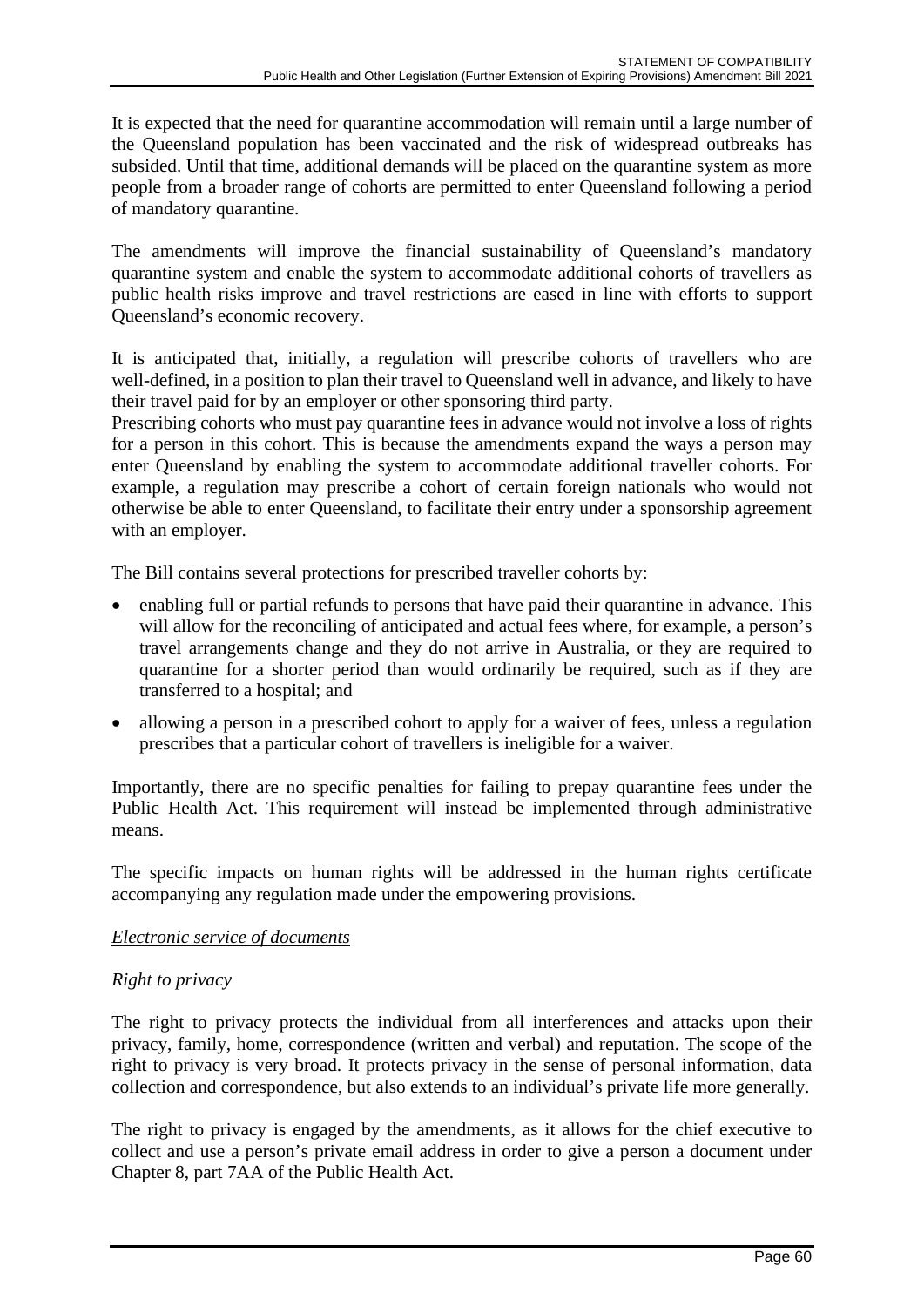However, the right to privacy is subject to an internal limitation in that it applies only to interferences with privacy that are 'unlawful' or 'arbitrary'. The concept of lawfulness in the context of the right to privacy means that no interference can take place except in cases envisaged by the law.

This internal limitation applies here because the Bill clearly authorises the use of a person's personal information for the purpose of giving a document under Chapter 8, part 7AA. Additionally, the amendments are clear that a direction can only be provided by to a person electronically if the person gives their express consent and nominates a unique email address.

The right to privacy and reputation is not limited.

## *Fair Hearing; Rights in criminal proceedings*

The right to a fair hearing affirms the right of all individuals to procedural fairness when coming before a court or tribunal. It applies to both criminal and civil proceedings, and guarantees that such matters must be heard and decided by a competent, impartial and independent court or tribunal.

Rights in criminal proceedings explicitly protects the right to be presumed innocent until proven guilty. This imposes on the prosecution the onus of proving the offence, guarantees that guilt cannot be determined until the offence has been proved beyond reasonable doubt, gives the accused the benefit of doubt, and requires that accused persons be treated in accordance with this principle.

The Bill engages these rights by providing that, unless the contrary is proved, a document given electronically is deemed to have been receive by the person at the time the direction is sent to the person's nominated email address. There may also be implications if, for example, the person does not receive an invoice and is unable to make a timely application for waiver of quarantine fees.

These rights are not limited by the amendments. Failure to pay quarantine fees is not a criminal offence and there are penalties for a person who does not pay by the due date. Collection of quarantine fees, including consequences for non-payment, is managed through existing administrative process.

The Bill includes safeguards to ensure the process for invoicing and collecting quarantine fees is not unduly restrictive. For example, a person must pay within 30 days of being given the invoice, or a longer period agreed by the chief executive and the person. This provides flexibility to ensure a person is not disadvantaged due to issues in receiving an invoice or other document.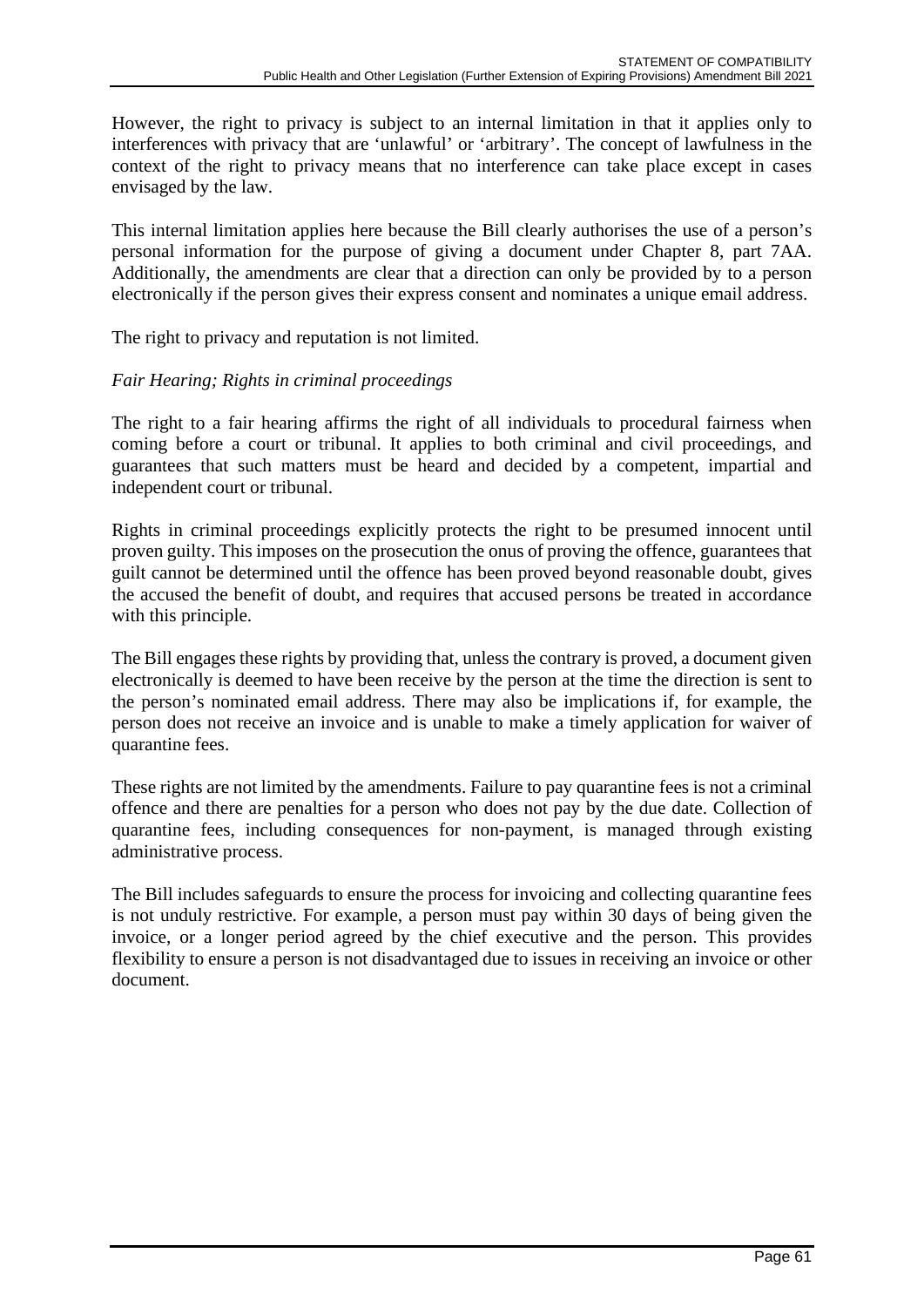## (b) the nature of the purpose of the limitation to be imposed by the Bill if enacted, including whether it is consistent with a free and democratic society based on human dignity, equality and freedom

International human rights law indicates that economic considerations *alone* are insufficient to justify a limit on human rights. However, 'financial considerations wrapped up with other public policy considerations could qualify as sufficiently important objectives [to justify a limitation on human rights] $15$  and could be justified where measures to reduce expenditure were undertaken to 'promote other values of a free and democratic society'.<sup>[16](#page-61-1)</sup>

The purpose of requiring persons travelling from overseas to pay a fee for quarantine is to support the Government's ability to sustainably manage the COVID-19 emergency and ensure travellers into the State do not expose Queenslanders to the disease. The fee reflects the fact that they are receiving the benefit of the services provided by the hotels and locations in which they are quarantined, including food and cleaning services being provided. The government is providing these services because they are necessary to enable a person entering Queensland to comply with quarantine requirements and meet their responsibility to protect their families and the community from the spread of COVID-19. It is considered appropriate for those receiving the benefit of these services to contribute to these costs.

In cases where government services are provided, it is standard practice for cost recovery to apply in appropriate cases. In this instance, it is considered a fee should be charged to ensure that costs are born primarily by those receiving the benefits of the services provided rather than by the community as a whole. This will ensure that the costs of quarantine are equitably distributed and will encourage persons to carefully consider how and when they will travel to Queensland.

The requirement for specific cohorts to prepay quarantine fees will provide more flexibility for payment and collection arrangements and increase the proportion of quarantine fees that are paid. This ensures that sufficient resources are available to the State to guarantee the quality and sustainability of Queensland's quarantine system and ultimately, its management of the significant public health risk caused by the COVID-19 emergency.

The fee is not being imposed arbitrarily. Case authority suggests that 'arbitrary' in the human rights context refers to conduct that is capricious, unpredictable or unjust, and also refers to interferences which are unreasonable in the sense of not being proportionate to a legitimate aim that is sought.<sup>[17](#page-61-2)</sup> The fee cannot be considered capricious, unpredictable or unreasonable, as it is directly related and proportionate to the legitimate aim of ensuring that the costs of mandatory quarantine are distributed fairly and are payable primarily by those who receive the benefits of the government services provided.

There may be instances where charging a fee could be considered unjust because it would impose a hardship on certain classes of individuals. To mitigate this concern, the amendment to provide for a waiver from the payment of fees will also continue to provide for all or part of the fee to be waived in certain circumstances. As discussed further below, the chief executive will have the discretion to waive all or part of a fee for persons who are vulnerable or facing financial hardship. The hardship scheme will be applied in a way that is consistent, reasonable and proportionate.

<sup>&</sup>lt;sup>15</sup> *Newfoundland (Treasury Board) v NAPE* [2004] 3 SCR 381, 411 [69] (Binnie J, for the Court).

<span id="page-61-1"></span><span id="page-61-0"></span><sup>16</sup> *Newfoundland (Treasury Board) v NAPE* [2004] 3 SCR 381, 411 [75] (Binnie J, for the Court), citing *Egan v Canada* [1995] 2 SCR 513.

<span id="page-61-2"></span><sup>17</sup> See eg, *Swancom Pty Ltd v Yarra CC* [2009] VCAT 923; *R (Fisher) v English Nature* [2005] 1 WLR 147.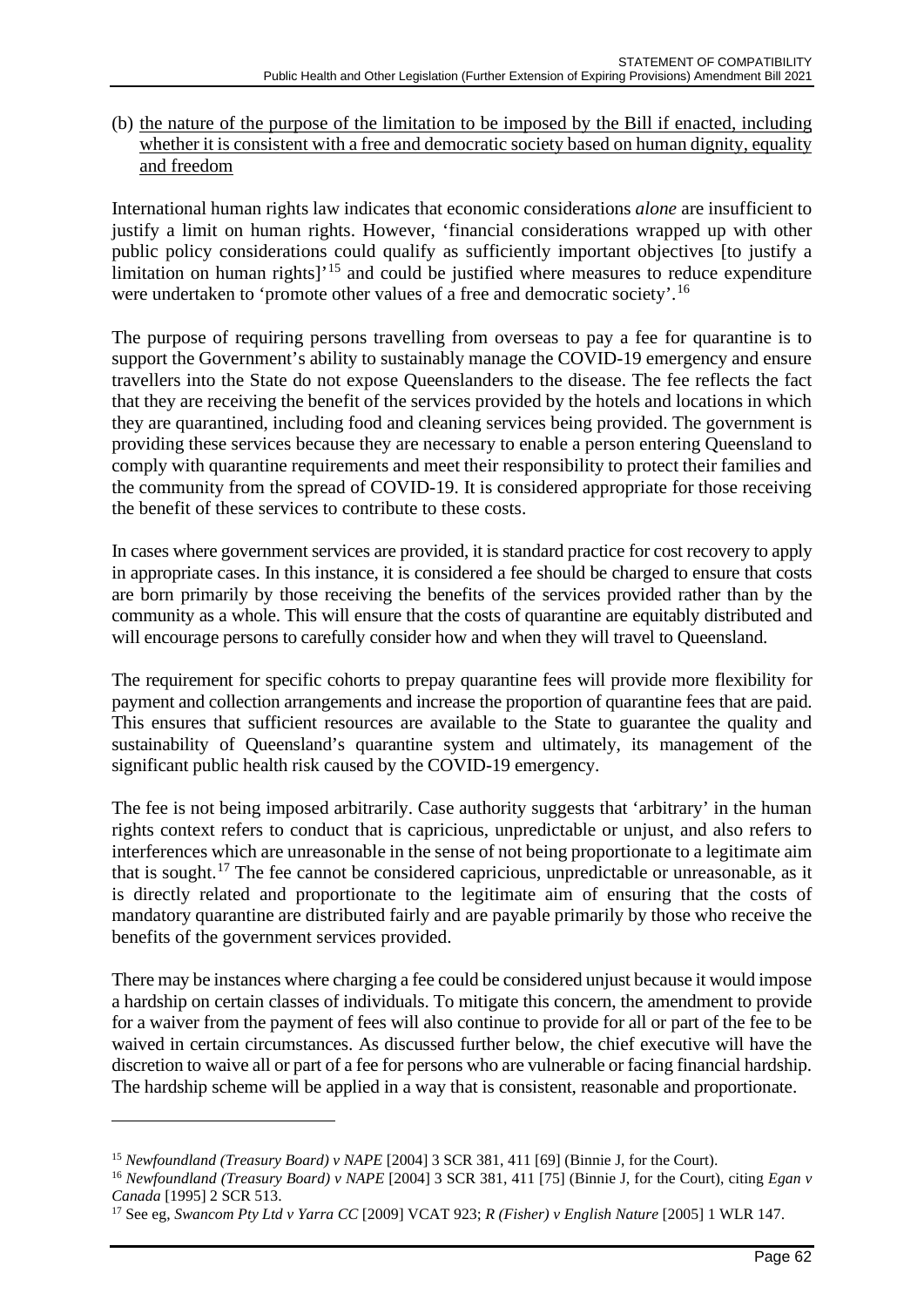#### (c) the relationship between the limitation to be imposed by the Bill if enacted, and its purpose, including whether the limitation helps to achieve the purpose

Any limit on human rights arising from imposing a fee for mandatory quarantine is considered necessary to have a clear and equitable mechanism in place to sustainably manage the costs associated with increasing international arrivals to Australia. Given the continued growth of COVID-19 cases globally and advice that international border restrictions are likely to be one of the last restrictions to be lifted, it is considered necessary to require payment of a fee for mandatory quarantine.

Improving the financial sustainability of Queensland's mandatory quarantine system is essential as additional demands will be placed on the quarantine system as more people from a broader range of cohorts are permitted to enter Queensland following a period of mandatory quarantine. The Queensland Government has already resumed the return of seasonal workers to Queensland. On 1 December 2020, the Premier and Minister for Trade informed the Australian Government of Queensland's intention to submit the Queensland Student Arrival Plan in accordance with the *Protocols and preconditions for international student arrivals*. The return of particular cohorts, such as critical and skilled workers and persons who support service-related industries such as tourism and education, is seen as critical to the State's economic recovery.

The amendments to the Public Health Act to require upfront payment of quarantine fees support this purpose by ensuring that persons who are capable of paying fees in advance in appropriate circumstances do so. This improves cost-recovery and ensures the costs of quarantine are equitably distributed.

#### (d) whether there are any less restrictive (on human rights) and reasonably available ways to achieve the purpose of the Bill.

If the amendments to require that a person pay a quarantine fee are not continued, the Queensland Government will be unable to issue invoices to recover quarantine fees to contribute to the cost of government accommodation during mandatory quarantine. This would weaken the State's ability to respond to the COVID-19 emergency in a manner that is both effective and financial sustainable.

If the amendments to require prepayment of quarantine fees are not progressed, the only realistic alternative is to continue the current cost recovery process of seeking payment after a period of quarantine. Continuing the status quo would not achieve the purpose of ensuring the quality and sustainability of Queensland's quarantine system.

The amendments to the Public Health Act will continue to include a provision to allow the fee for quarantine, or part of the fee, to be waived by the chief executive. This will apply to cohorts who must prepay quarantine fees, unless specifically excluded by regulation. This will allow a hardship scheme to be available for vulnerable cohorts. The hardship scheme will consider two separate cohorts—those facing financial hardship and vulnerable persons. Vulnerable persons may include those with English as a second language, pregnant women, those with newborn babies, unaccompanied minors, those with no home in Australia and those with significant health issues. The inclusion of a hardship scheme is considered to be an appropriate way to ensure that human rights are not unreasonably limited.